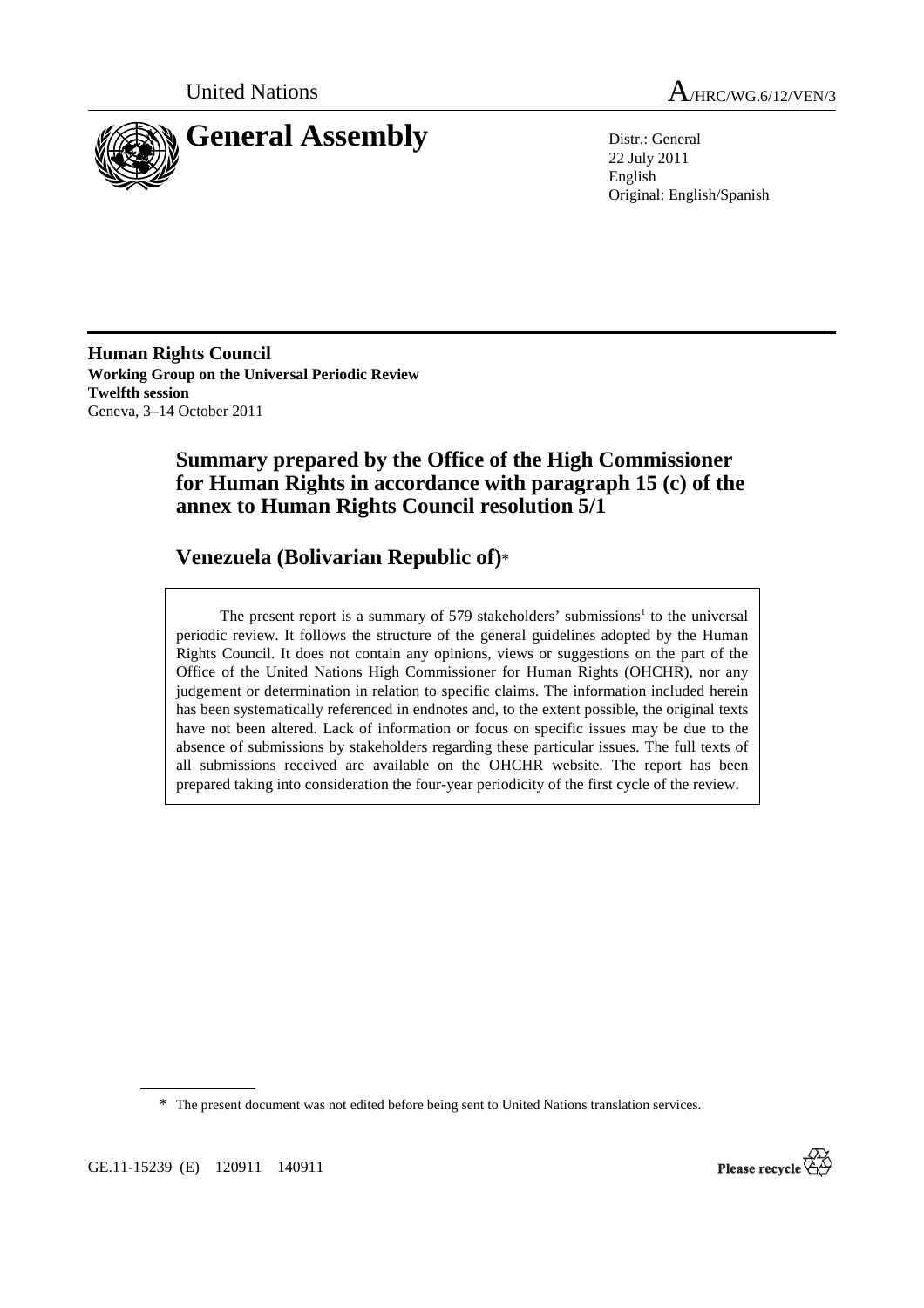# **I. Background and framework**

## **A. Scope of international obligations**

1. Control Ciudadano (CC) said that Venezuela had not taken any action to implement the Rome Statute of the International Criminal Court, which it had ratified in 2000, nor had it established cooperation or judicial assistance mechanisms for surrendering persons to the Court, giving or receiving international judicial assistance, or implementing Court decisions. CC expressed concern about Venezuela's position on the International Criminal Court. $^{2}$ 

2. The Inter-American Commission on Human Rights (IACHR) urged Venezuela to ratify the Additional Protocol to the American Convention on Human Rights in the Area of Economic, Social and Cultural Rights (Protocol of San Salvador).<sup>3</sup>

## **B. Constitutional and legislative framework**

3. The University of Extremadura noted that Venezuelan legislation had used nonsexist language to promote gender equality in all areas since 2007.<sup>4</sup>

4. Red por los Derechos Humanos de los Niños, Niñas y Adolescentes (REDHNNA) reported some legislative and institutional improvements, such as the adoption of the Child Protection Act, as amended in 2007.<sup>5</sup>

5. Instituto de Investigaciones de Convivencia y Seguridad Ciudadana (INCOSEC) recommended the immediate adoption of a law on disarmament.<sup>6</sup> According to INCOSEC, Venezuelans' primary concern was the lack of security. The number of weapons in the possession of the general public and the weakness of the criminal justice system were among the leading factors linked to homicide.<sup>7</sup>

6. CC said that Venezuela was a signatory to most treaties on international humanitarian law, but had not taken any action to implement them nationally. There were only a few criminal provisions in that area, and they did not reflect the definitions of crimes or the administrative measures in the treaties Venezuela had signed on the protection of victims of armed conflicts, weapon bans and restrictions, or the protection of cultural property.<sup>8</sup>

## **C. Institutional and human rights infrastructure**

7. Approximately 11 reports from community organizations drew attention to the establishment of the Ministry for Women and Gender Equality and the National Institute for Women.<sup>9</sup>

## **D. Policy measures**

8. Fundación Pro Bono (ProVene) recommended drawing up a human rights plan<sup>10</sup> and improving human rights training in the justice system and security sector.<sup>11</sup> Programa Venezolano de Educación, Acción en Derechos Humanos, Convite and Acción Solidaria Contra el Sida (PROVEA-CONVITE-ACSOL) stressed that there was no forum in which the Government and civil society could discuss and define a national human rights plan.<sup>12</sup>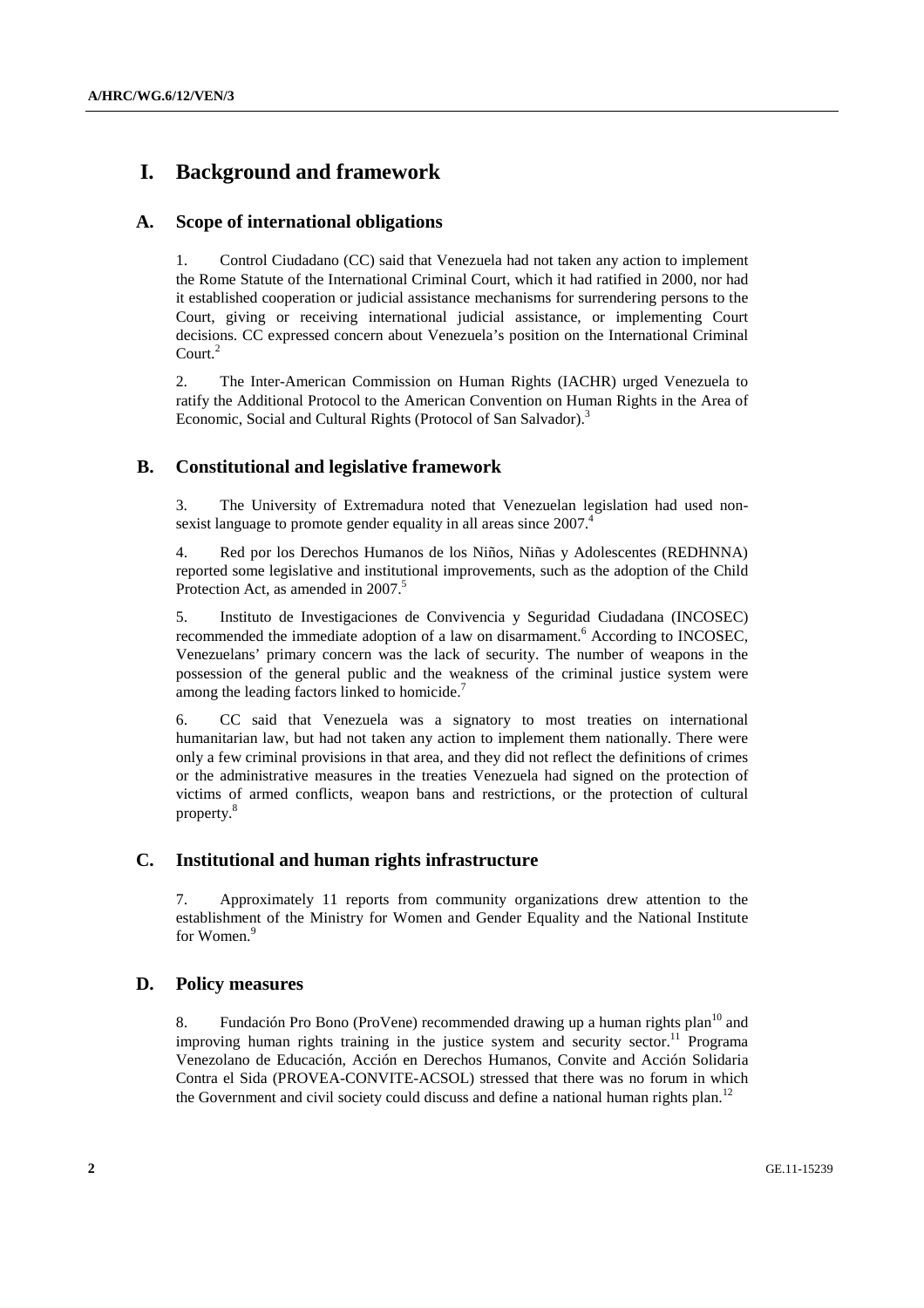9. Approximately 129 reports mentioned social investment policies and programmes — including those known as "missions" — as well as the voluntary participation of community organizations in communal councils and "socialist battle units".

10. More than 10 contributions acknowledged the progress made in legislation and public policies in the areas of gender equality,<sup>14</sup> youth,<sup>15</sup> persons with disabilities<sup>16</sup> and indigenous peoples.<sup>17</sup>

11. Iglesia de la Comunidad Metropolitana (ICM) recommended that Government plans and policies continue to cover the rights of lesbians, gays, bisexuals, transsexuals and intersexuals (LGBTI).18 ICM was concerned about interference by the Venezuelan Catholic Church in Government initiatives in this area. $19$ 

12. Fundación para el Desarrollo de las Ciencias Físicas, Matemáticas y Naturales recommended using environmental NGOs as allies in efforts to protect the environment.<sup>20</sup>

13. Approximately 13 reports expressed appreciation for Venezuela's policy of international cooperation within the Bolivarian Alliance for the Peoples of Our America.<sup>21</sup>

## **II. Promotion and protection of human rights on the ground**

### **A. Cooperation with human rights mechanisms**

#### **1. Cooperation with treaty bodies**

14. Conscience and Peace Tax International (CPTI) indicated that the fourth periodic report under the ICCPR had been overdue since  $2005$ <sup>22</sup>

15. Observatorio Venezolano de los Derechos Humanos de las Mujeres (the Venezuelan Observatory for Women's Rights) mentioned that Venezuela's seventh periodic report to CEDAW was overdue.<sup>23</sup>

16. CPTI indicated that Venezuela had still not submitted its initial report under the Optional Protocol to the Convention on the Rights of the Child on the involvement of children in armed conflict, more than eight years after ratifying it.<sup>24</sup>

#### **2. Cooperation with special procedures**

17. Espacio Público (EP) recommended allowing United Nations special rapporteurs to visit Venezuela to assess the human rights situation in the country.<sup>25</sup>

#### **B. Implementation of international human rights obligations**

#### **1. Equality and non-discrimination**

18. The Ombudsman's Office acknowledged improvements in the area of women's rights and the provision of public funding to address gender-related issues. It recommended that Venezuela should continue working towards the elimination of cultural patterns and stereotypes that encouraged discrimination and violence against women.<sup>26</sup>

19. The Venezuelan Observatory for Women's Rights recommended reforming the Criminal Code, as CEDAW had urged Venezuela to do in 2006, to scrap provisions that discriminated against women, such as those that exempted rapists from punishment if they married their victim, to establish different sanctions for the crime of adultery and to reduce sanctions for crimes committed against prostitutes.<sup>27</sup> The Observatory recommended adopting the law on equality and non-discrimination and establishing a women's rights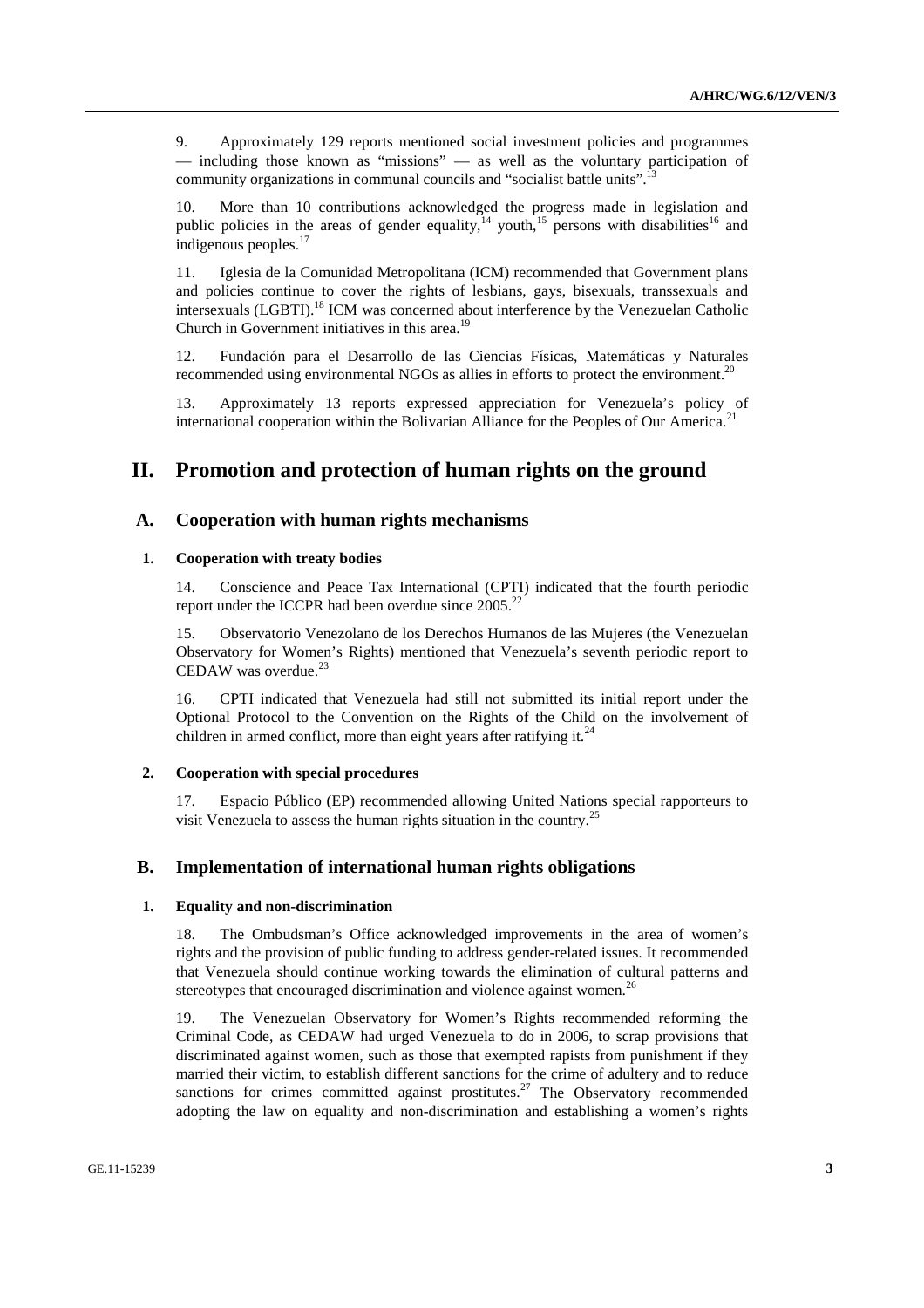committee in the National Assembly to ensure that equality and non-discrimination were given priority.<sup>28</sup>

20. Diverlex recommended amending the law that denied equal rights to persons based on their sexual orientation or gender identity to include cross-cutting public policies on combating homo-, lesbo- or transphobia, as well as discrimination and violence against that community.29 The Ombudsman's Office welcomed the regulations recognizing and protecting sexual diversity and recommended advanced training for public servants and stronger measures to eliminate cultural patterns that encouraged discrimination against the LGBTI community.<sup>30</sup>

21. The network of non-governmental and community-based organizations working on HIV/AIDS outside the capital (REDVIH) said that discrimination against people with HIV persisted in the form of illegal requests to provide test results when applying for jobs or trying to access education or health services.<sup>31</sup>

#### **2. Right to life, liberty and security of the person**

22. Observatorio Venezolano de Violencia (OVV) drew attention to the lack of security in cities.<sup>32</sup> IACHR reported an increase in homicides, kidnappings, killings and violence.<sup>33</sup>

23. COFAVIC mentioned the practice of illegal and arbitrary detention,  $34$  extrajudicial executions, and the excessive and indiscriminate use of force by the police.<sup>35</sup> It also expressed concern that article 328 of the Constitution and article 20 of the Security Act allowed the Armed Forces to be involved in maintaining internal order.<sup>36</sup> The Ombudsman's Office urged police forces to adjust to the new police model more quickly.<sup>37</sup> Paz Activa (PA) recommended that Venezuela should avoid using the National Armed Forces and the Bolivarian National Militia to maintain public order.<sup>3</sup>

24. Red de Apoyo por la Justicia y la Paz recommended enacting legislation to prevent any person from being subjected to torture or cruel, inhuman or degrading treatment.<sup>39</sup> Amnesty International (AI) noted that in 2010, local human rights organizations had documented over 200 cases of persons unlawfully killed by the police, as well as over 500 cases of alleged torture and ill-treatment in police custody.<sup>40</sup> AI called on Venezuela to, inter alia, ensure independent and impartial investigations into all cases of alleged human rights violations by members of the security forces, and to bring those responsible to justice; and to implement strong controls on the availability and use of arms, based on international human and humanitarian law.<sup>41</sup>

25. Observatorio Venezolano de Prisiones and Liberados en Marcha reported prison overcrowding of 356 per cent and drew attention to the problem of prison violence.<sup>42</sup> Una Ventana a la Libertad said that, in practice, there was no classification for persons deprived of their liberty, although one was provided for in law.<sup>43</sup> AI recommended the adoption of urgent measures to guarantee that all places of detention complied with the United Nations Standard Minimum Rules for the Treatment of Prisoners; and the implementation of the provisional measures issued by the Inter-American Commission on Human Rights and the Inter-American Court on Human Rights in relation to the threat to the rights of life and security of inmates in several prisons.<sup>4</sup>

26. IACHR warned that witnesses and relatives of victims of human rights violations were often threatened by State authorities,<sup>45</sup> and noted an increase in attacks on defence lawyers who turned to the inter-American system for the protection of human rights.<sup>4</sup>

27. Vicaría de Derechos Humanos de la Arquidiócesis de Caracas (VEDHAC) said that human rights defenders were finding it difficult to do their work because of restrictions on having an open and permanent dialogue with the bodies responsible for protecting and enforcing human rights, denigrating remarks about their social control initiatives, and the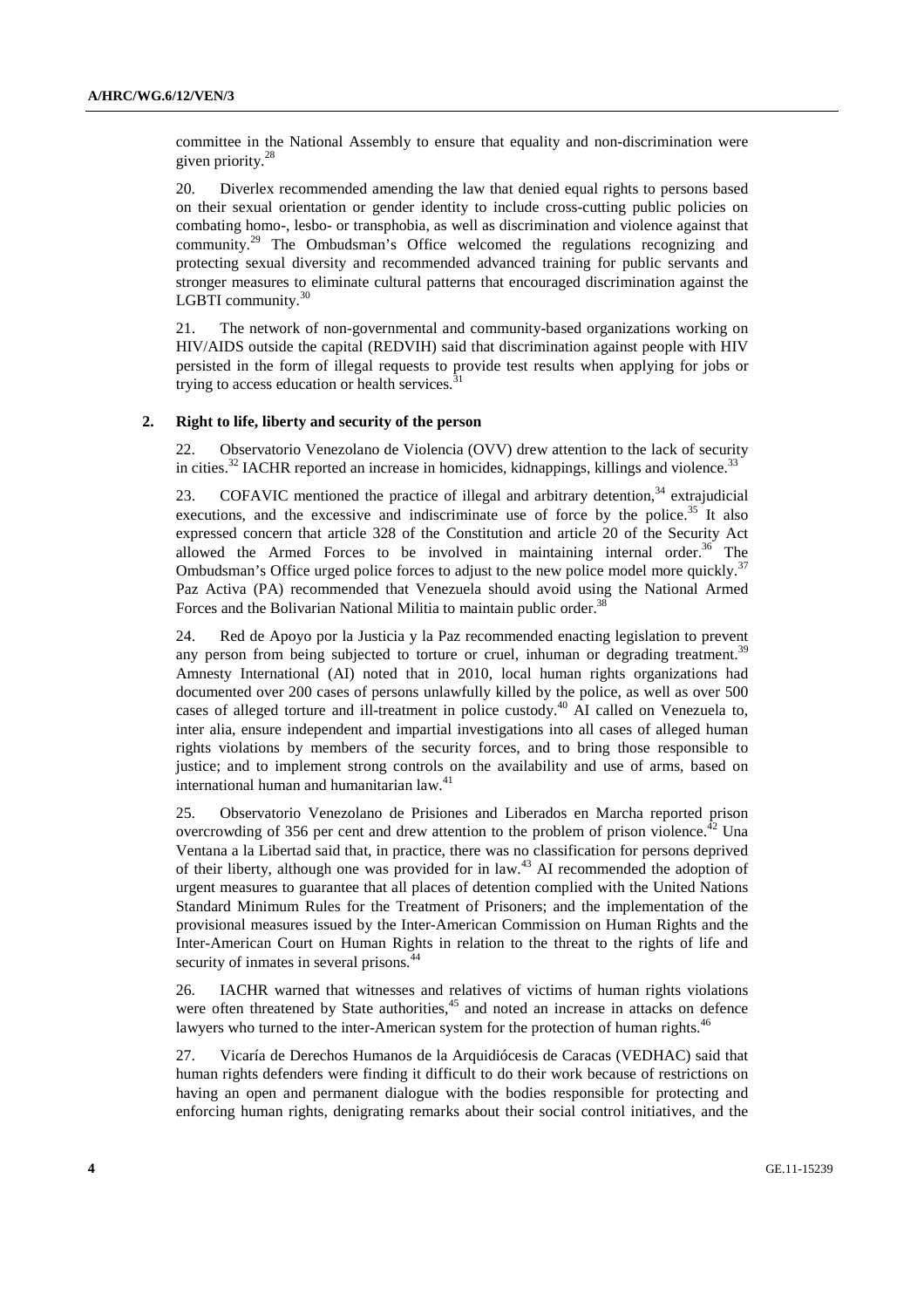intimidation of some activists. Despite these challenges and obstacles, however, activists and NGOs were generally able to do their work freely and under conditions that did not endanger the person's life or physical safety.<sup>47</sup>

28. The Venezuelan Observatory for Women's Rights said that, notwithstanding the 2007 Act on Women's Right to Live a Life Free from Violence, protective measures were seldom implemented.<sup>48</sup> The Observatory recommended creating a national plan to prevent and tackle violence against women, in collaboration with  $NGOs<sub>1</sub>$ <sup>4</sup>

29. IACHR said that the amendments made to the Child Protection Act in December 2007 prohibited the corporal punishment of children and young people.<sup>50</sup> REDHNNA pointed out, however, that the protective policies and measures prescribed by the Act had not yet been formulated.<sup>51</sup>

30. The Ombudsman's Office commended the implementation of the action plan to prevent, suppress and sanction trafficking in persons and to provide comprehensive assistance for victims, as well as the establishment of an inter-agency commission on the issue.<sup>52</sup>

#### **3. Administration of justice, including impunity and the rule of law**

31. Approximately 10 contributions mentioned the judiciary's lack of independence.<sup>53</sup> IACHR highlighted the absence of competitive examinations to fill judge and prosecutor posts. It also stressed that those posts were not permanent and that most of the judges and prosecutors of the Public Prosecution Service were appointed on a temporary basis. Many judges had been removed or had not been instated; in some cases, judges had been dismissed after ruling on cases with strong political connotations.<sup>54</sup>

32. Foro por la Vida expressed concern about a ruling by the Constitutional Division of the Supreme Court of Justice that a judgement of the Inter-American Court of Human Rights in the case of a group of temporary judges who had been dismissed was "unenforceable". It also said that a previous decision by the Constitutional Division had disregarded the binding nature of the San José Court's judgements, in ruling that they must be in line with the Venezuelan Constitution.<sup>55</sup>

33. Justicia y Proceso noted that the Government had not implemented the recommendations made by the Human Rights Committee in 2001 on guaranteeing due process.56 ProVene recommended creating a register of protective measures, alternative measures and criminal sentences.<sup>57</sup>

34. In 2009, the Inter-American Court of Human Rights ordered the Venezuelan Government to limit, within a reasonable period of time and through legislation, the jurisdiction of military courts so that military jurisdiction would apply only to serving military officers and only in cases of misconduct. It also ordered the Government to repeal, within a reasonable period of time, any provisions under domestic legislation that were inconsistent with this criterion.<sup>58</sup>

35. Human Rights Watch (HRW) reported on how the authorities were using the judicial system to silence critics of the Government.<sup>59</sup> Several organizations mentioned impunity and the failure to conduct investigations.<sup>60</sup> IACHR noted that impunity was commonplace, affecting cases of retaliation for dissent, attacks on human rights defenders and journalists, the excessive use of force during peaceful demonstrations, abuses of force by state actors, ordinary and organized crime, prison violence, violence against women and other serious human rights violations.<sup>61</sup>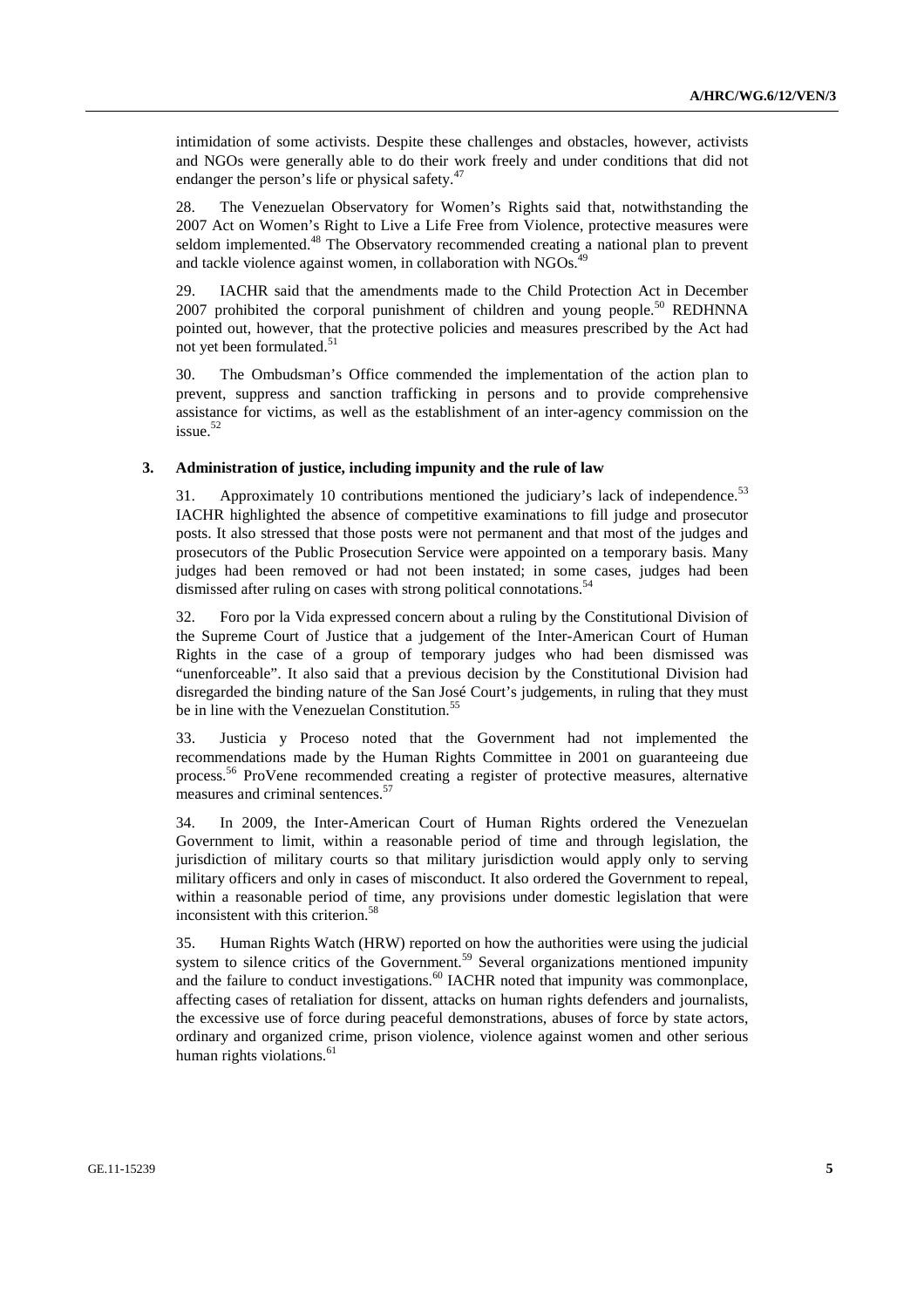#### **4. Freedom of religion or belief, expression, association and peaceful assembly and right to participate in public and political life**

36. IACHR asked the Venezuelan Government to take steps to ensure full respect for religious freedom in its territory.<sup>62</sup> Iglesia de Jesicristo said that its right to freely express its religious beliefs had never been encroached upon.<sup>63</sup>

37. CPTI noted that Venezuela retained a system of obligatory military service which did not allow for conscientious objection.<sup>64</sup>

38. Centro de Educación y Producción Radiofónica mentioned the democratization of communications in Venezuela.65 FUNDACAMINOS called on the Government to promulgate the Organization Act on Mass Communications and Alternative and Community Media.<sup>66</sup>

39. In 2009, IACHR pointed out that the existing legal framework for freedom of expression was not in line with Venezuela's obligations under the American Convention on Human Rights.<sup>67</sup> Agora Constitucional (AC), Un Mundo sin Mordaza, AI, EP, HRW and IACHR mentioned restrictions on freedom of expression.<sup>68</sup> Un Mundo sin Mordaza said that a television station had been arbitrarily closed down in 2006, as had 34 radio stations in 2009.<sup>69</sup> AC cited several examples of persecution for expressing an opinion<sup>70</sup> and also said that the amendments to the Radio and Television Social Responsibility Act adopted in December 2010 were designed to restrict criticism.<sup>71</sup> AC pointed out that several people had been prosecuted for opinions they had expressed on the social networking service Twitter.<sup>72</sup>

40. The Central University of Venezuela recommended that the Government conduct media campaigns to educate the public about tolerance.<sup>73</sup>

41. EP, PA, IPYS and Transparencia Venezuela reported that a number of laws and measures restricted the right of access to information, such as Presidential Decree No. 7.454, establishing the State-of-the-Nation Study Centre (CESNA), which has the authority to classify information as confidential.<sup>74</sup> EP recommended drawing up a law and public policy to guarantee access to public information.75 Comisión Chilena de Derechos Humanos recommended improving the implementation of measures to strengthen social oversight.<sup>76</sup>

42. SINERGIA said that the Government had created communal councils and socialist battle units under the Ministry of People's Power for Citizen Participation as a precondition for distributing public funding to communities, whose members were usually prohibited from demonstrating or publicly expressing any discontent.<sup>77</sup>

43. AI called on Venezuela to affirm publicly its support for the legitimate work of human rights defenders,<sup>78</sup> as set out in the 1996 United Nations Declaration on Human Rights Defenders, and to guarantee that no action was taken to prevent human rights defenders from carrying out their legitimate work, including guaranteeing that their access to sources of funding was not restricted.<sup>79</sup>

44. VEDHAC expressed concern about the Government's intention to create a legal framework to monitor NGOs by adopting the Cooperation Act.<sup>8</sup>

45. IACHR reported on mechanisms created to limit opposition candidates' chances of acceding to positions of power. It also noted moves to limit some of the powers of elected officials in a bid to reduce the range of public functions of opposition members. Moreover, it noted how, through a series of legal reforms, opposition officials' powers had been reduced to the extent that they could not legitimately carry out the mandates for which they had been elected. IACHR also observed a worrying tendency to punish, intimidate and attack people for publicly expressing disagreement with official policies. This tendency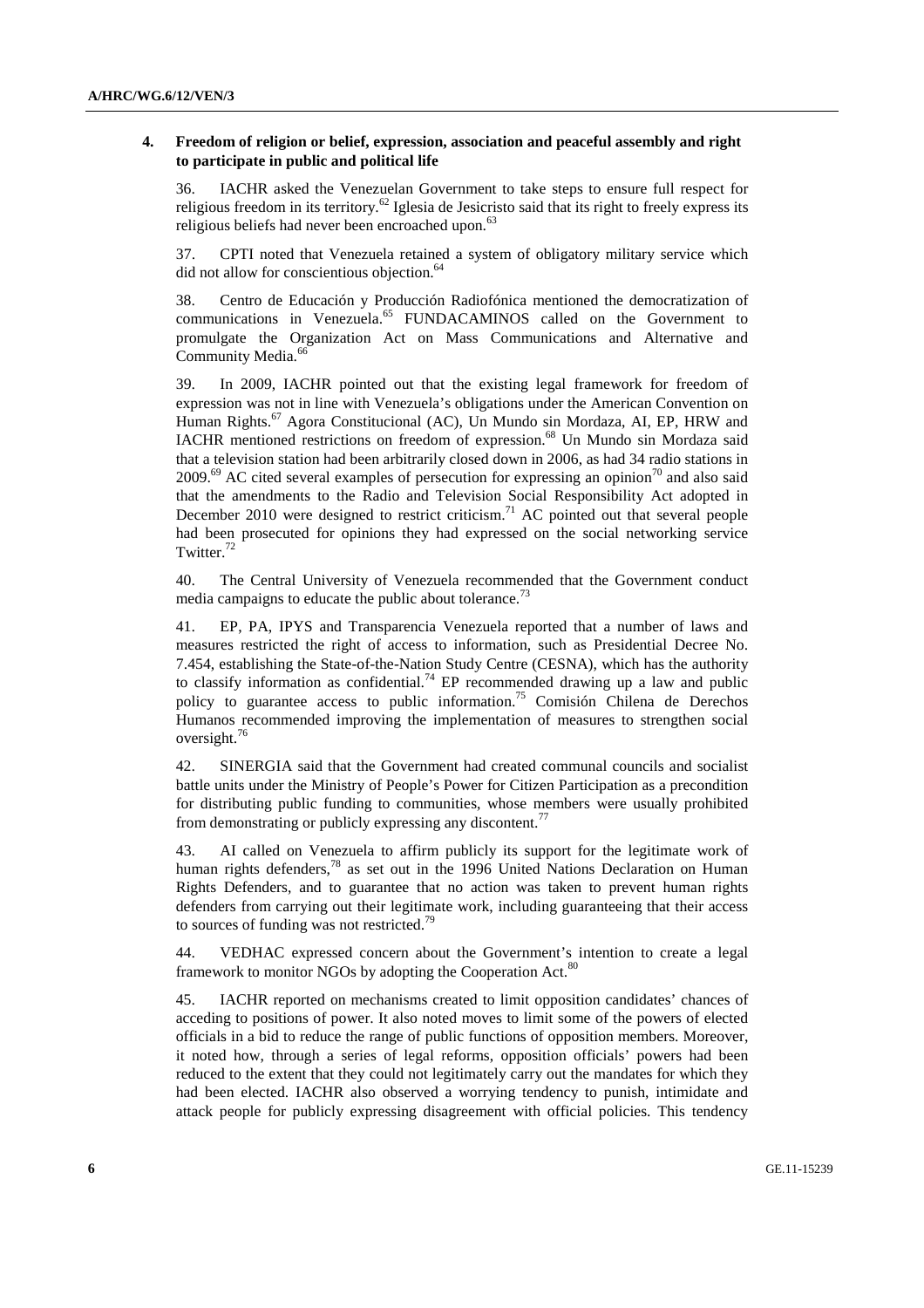affected both opposition officials and citizens who exercised their right to express their dissatisfaction with Government policies. IACHR expressed concern that the Government had gone to the extreme of initiating criminal proceedings against dissidents for their political views, accusing them of ordinary offences in order to deprive them of their  $line$ liberty. $81$ 

46. The Ombudsman's Office noted significant increases in the number of women running for public office. $82$ 

#### **5. Right to work and to just and favourable conditions of work**

47. Approximately 16 contributions made reference to the fall in unemployment between 1999 and  $2010$ ,  $83$  while others stressed the increase in purchasing power in 2009 and the increase in the minimum wage in  $2008<sup>84</sup>$  The Ombudsman's Office commended the implementation of policies aimed at reducing unemployment, promoting job stability and increasing wages.85 Equipo de Formación, Información y Publicaciones recommended adopting a law to promote first jobs and following up on the proposal to create a ministry of youth.86 The Venezuelan Observatory for Women's Rights recommended drawing up a national employment plan.<sup>87</sup>

48. The International Organization of Employers (IOE) mentioned the lack of social dialogue and bipartite or tripartite consultations between the Government, employer organizations and worker organizations.88 The Ombudsman's Office was pleased to note that a large number of labour disputes had been settled through mediation.<sup>81</sup>

49. Central Obrera Boliviana noted that the creation of cooperatives had been encouraged and that the number of trade union organizations had increased,  $9^{\circ}$  while Asociación Departamental de ex-Trabajadores Mineros sin Jubilación highlighted community participation.<sup>91</sup>

50. In 2009, IACHR noted that Venezuela was characterized by constant interference in union affairs by the State through measures that indicated political control of the organized labour movement.<sup>92</sup> IACHR noted the trend to criminalize trade-union activities by taking out criminal proceedings against labour rights defenders and using the law  $-$  especially provisions from the Criminal Code, the National Security Act and the Special Act on the Defence of the People against Hoarding, Speculation and Boycotts — to limit peaceful demonstrations and the right to strike that are associated with labour-related demands.<sup>93</sup>

51. PROVEA-CONVITE-ACSOL said that between 2007 and 2010 a total of 181 workers or trade unionists had been murdered, with most of the perpetrators going unpunished.<sup>94</sup>

52. IOE referred to various complaints submitted to ILO over trade-union rights violations and said that ILO had been recommending since 2005 that a mission be sent to the country. According to IOE, the Government had not taken any action to implement the ILO recommendations.<sup>9</sup>

53. The Gente del Petróleo association noted that the ILO decisions in the UNAPETROL case had not been implemented.<sup>96</sup> Gente del Petróleo reported that its members had been subjected to discrimination and harassment at work for signing a referendum petition.<sup>97</sup>

#### **6. Right to social security and to an adequate standard of living**

54. ACMOR noted that social spending had risen from 14 per cent of the national budget in 1999 to 45.7 per cent in  $2010^{98}$  It also said that the percentage of households living in extreme poverty had fallen from 10.2 per cent in 2006 to 7.1 per cent in 2010. REDHNNA acknowledged efforts to reduce poverty through social programmes, especially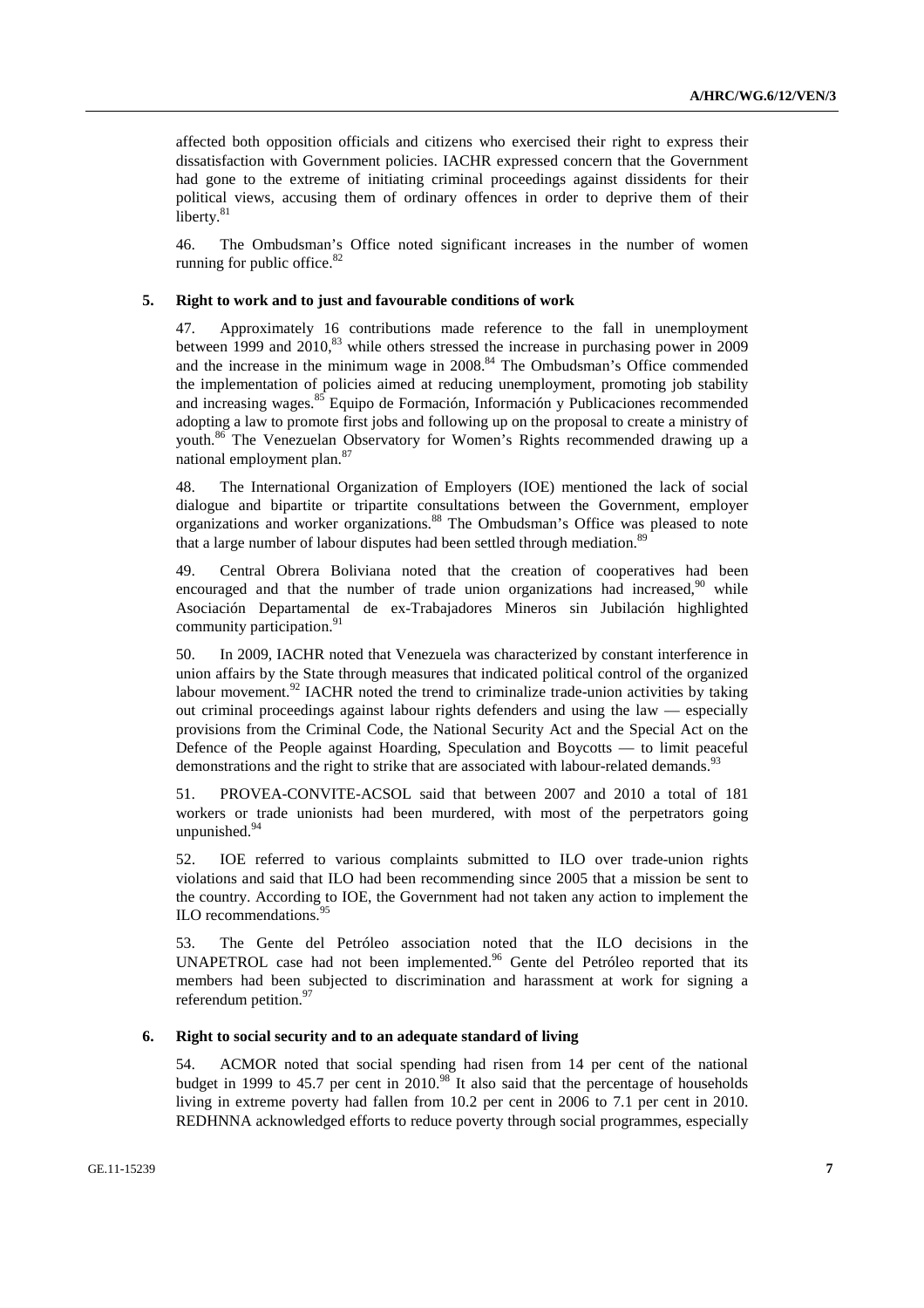those known as "missions", but said that their real impact on children's and young people's well-being was unknown.<sup>99</sup>

55. Approximately 302 reports from community organizations mentioned popular participation since the introduction of the Communal Councils Act and pointed to the benefits of social projects, under the missions, in areas such as health, education, housing, infrastructure, food, public services, social welfare, communications and technology, energy, sports and culture.<sup>100</sup> They mentioned the *Barrio Adentro*, *Milagro*, *Madres del Barrio*101 and *Simoncito*102 missions; the *Madre* project;103 the SUVI (*Sustitución de Rancho por Vivienda*) decent housing programme;<sup>104</sup> the Ribas and Robinson missions; and the *Yo Si Puedo*, Sucre and *Barrio Adentro Deportivo* programmes.105 They also mentioned programmes for rural development, production and access to food supplies at affordable prices;<sup>106</sup> communal communication centres;<sup>107</sup> the *Revolución Energética* mission;<sup>108</sup> the mission for persons with disabilities;<sup>109</sup> and the *Identidad* mission.<sup>110</sup>

56. IACHR said that it was important for economic, social and cultural rights to be guaranteed through long-term public policies, and noted that the missions, as an expression of social policy, appeared to be welfare-oriented and did not necessarily imply any recognition of rights. $^{111}$ 

57. Approximately 20 contributions noted that the right to social security was guaranteed, and pointed to the significant number of people entitled to draw an old-age pension.112 The Ombudsman's Office recommended increasing budget allocations and providing better access to medical care for the elderly.<sup>113</sup> The association Rentistas Mineros Regional Llallagua said that the status of former workers who had not made 750 social security contributions had not yet been resolved.<sup>114</sup> The Venezuelan Observatory for Women's Rights recommended reforming the Social Services Act to include housewives.<sup>115</sup>

58. Comités de Tierra Urbana and ANAMURI welcomed the policy on food sovereignty.<sup>116</sup> The Ombudsman's Office recommended expanding and consolidating national infrastructure for storing food on a large scale.<sup>117</sup>

59. PROVEA-CONVITE-ACSOL said that the Government had not promulgated a law to establish a public health system and guarantee sufficient funding for  $it^{118}$ . The Ombudsman's Office recommended that the Government should continue restoring hospital infrastructure and providing medical supplies and medicines to health centres.<sup>119</sup>

60. Asociación por la Vida said that in 2010 there had been irregularities in obtaining and providing antiretroviral therapy for persons with HIV, as the health ministry had failed to execute the order issued by the Supreme Court of Justice.<sup>120</sup>

61. PROVEA-CONVITE-ACSOL said that public policies on housing were poorly planned and unsustainable.<sup>121</sup> The Ombudsman's Office recommended strengthening monitoring mechanisms to avoid further incidents of fraud and real estate scams.<sup>122</sup>

62. Approximately five contributions welcomed the fact that water was recognized as a human right in the legal system and public policy, as that had enabled the country to surpass the Millennium Development Goal for access to drinking water (in 2001) and sanitation services (in 2005).<sup>123</sup> Comité Canario de Solidaridad con los Pueblos said that 95 per cent of the population had access to drinking water in 2009 and that 84 per cent benefited from sanitation services.<sup>124</sup> According to Aguaclara, deforestation, the pollution of river basins, and the deterioration and poor maintenance of infrastructure were causing serious problems for water supplies and water quality.<sup>125</sup> The Ombudsman's Office recommended developing an effective policy and sustainable management of water resources.<sup>126</sup>

63. Alianza Nacional de Usuarios y Consumidores recommended addressing the complaints about the quality of water supplied by the company Hidrológica del Hidrocentro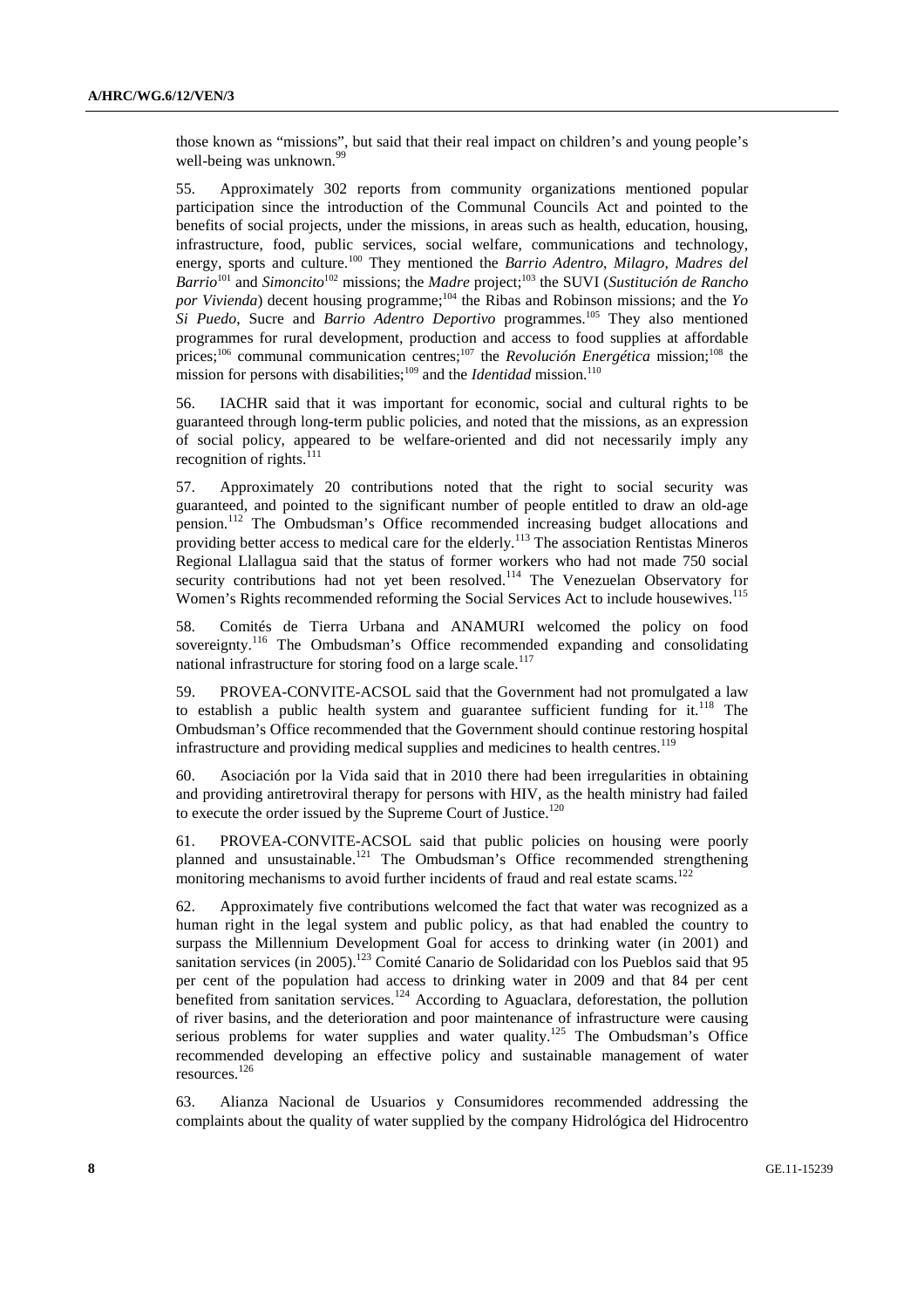and stopping acts of intimidation and threats against organizations and citizens who complained about the situation.<sup>127</sup>

64. Approximately six contributions drew attention to the progress made in environmental protection.<sup>128</sup>

#### **7. Right to education and to participate in the cultural life of the community**

65. More than 35 contributions spoke of the efforts made in primary and secondary education, which had been highlighted by UNESCO in 2005.<sup>129</sup> Approximately 12 other contributions pointed out that Venezuela had the second highest rate of university enrolment in Latin America.<sup>130</sup>

66. Approximately 37 reports praised the work done in the field of education, including literacy campaigns and the achievements of the Sucre, Ribas, Robinson I and II, Cultura and Alma Mater missions.131 Asociación de Enfermeras del Plan Tres Mil recommended passing a law on university education,  $132$  while AEB recommended setting up a distance university.<sup>133</sup>

67. The Ombudsman's Office recommended expanding the policy aimed at democratizing access to university education and introducing mechanisms to encourage members of the university community to become involved in internal matters that concerned them.<sup>134</sup>

68. IACHR was concerned that the Education Act might give State bodies excessive control over the guiding principles and values of education.<sup>135</sup> ProVene recommended introducing a professorship of basic education in human rights.<sup>136</sup>

69. PROVEA-CONVITE-ACSOL said that there were still weaknesses in the education system in the area of teacher training and educational infrastructure.<sup>137</sup> IIMA and VIDES International said that, according to official statistics, 2 million children dropped out of school every year.<sup>138</sup>

70. Casa de las Culturas de la Patria Grande (CCPG) suggested drafting a law to promote cultural development.139 Fundación Venezuela Bolívar Música provided information on the establishment of the culture ministry and the launch of a national plan called *Misión Cultura*. 140

#### **8. Minorities and indigenous peoples**

71. Asociación de Pueblos Indígenas de Venezuela, Sociedad Homo et Natura and the organization Ye´kuana del Alto Ventuari (APIVEN-SHN-KUYUNU) acknowledged the political and legislative progress made and the participation of indigenous representatives. They said, however, that the development model was creating conflict with communities settled on mining, lumber-producing, agro-industrial and strategic agricultural territories.<sup>141</sup> The Ombudsman's Office welcomed the recognition that Venezuelan society was multiethnic and multicultural and the recognition of the rights of indigenous peoples in the Constitution. It recommended conducting a detailed analysis of the social and economic status of Afro-descendent communities and stopping the spread of stereotypes encouraging racial discrimination, which could still be found in the media.<sup>142</sup>

72. Approximately 14 contributions recommended passing a law on cooperation and coordination between local governments and indigenous communities in order to increase indigenous participation.143 Central de Mujeres Indígenas del Beni suggested that indigenous women should play a greater role in decision-making.144 Cimarrones suggested the creation of a specific ministry to address the needs of the Afro-Venezuelan community.<sup>145</sup>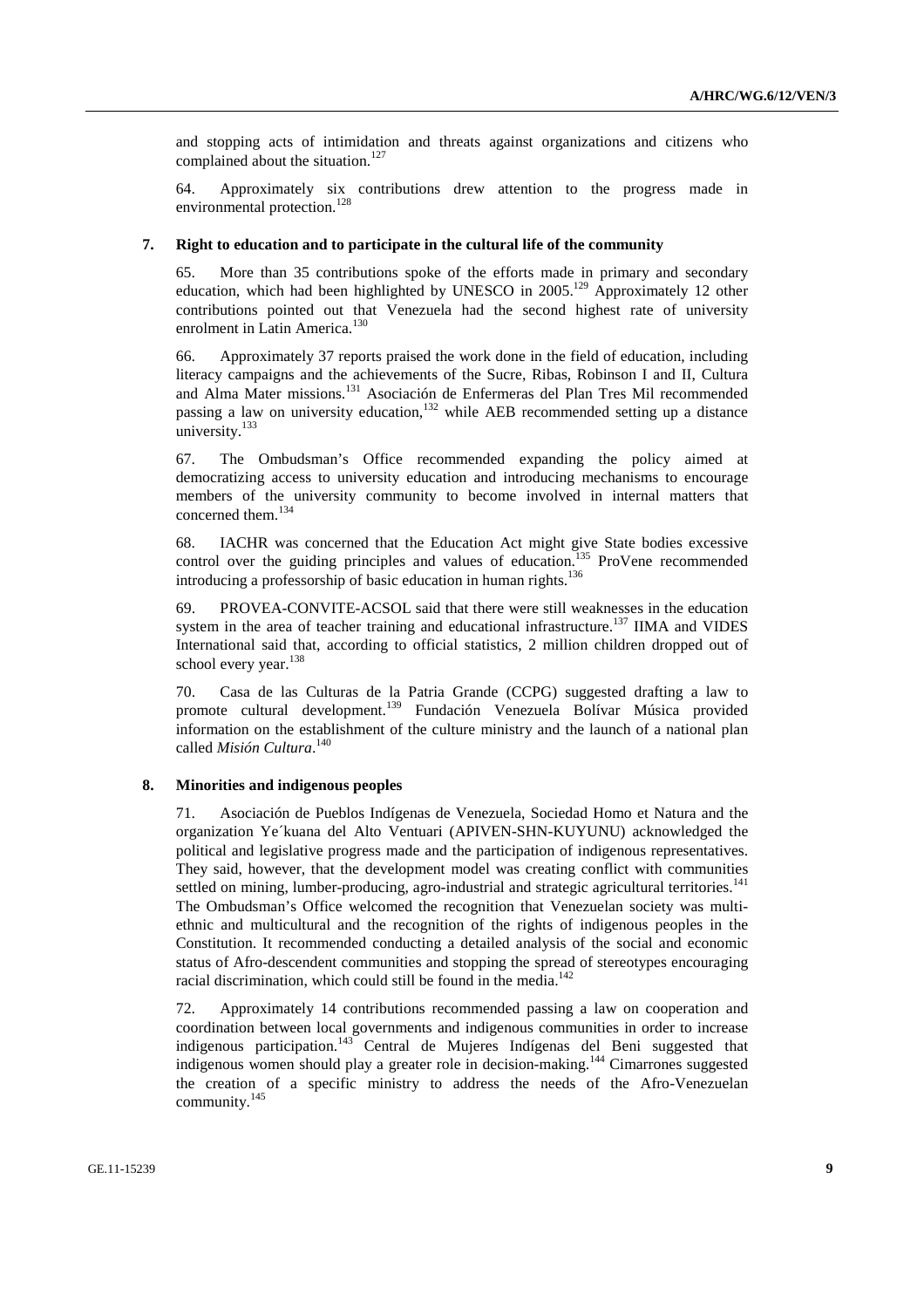73. The University of Oklahoma noted that only 1.6 per cent of the land thought suitable for demarcation had been granted title by  $2008$ .<sup>146</sup> In approximately 20 reports, community organizations thanked the Government for recognizing their rights and for the title deeds that had been handed over to indigenous peoples.<sup>147</sup> IACHR said that indigenous peoples had been harassed by people who wanted to drive them from the ancestral lands that they had recovered, and that these people sometimes acted with the support of State forces.<sup>148</sup> NBPM recommended that the safety of indigenous peoples recovering ancestral lands should be guaranteed. $149$ 

74. APIVEN-SHN-KUYUNU recommended implementing the United Nations Declaration on the Rights of Indigenous Peoples.<sup>150</sup>

#### **9. Migrants, refugees and asylum-seekers**

75. The Ombudsman's Office acknowledged the efforts made to provide the migrant population with mechanisms to guarantee their human rights by means of various social programmes. It also welcomed Presidential Decree No. 2.823, which in 2004 had established a process for regularizing foreigners under which 409,316 persons had been naturalized.<sup>151</sup>

76. CDH-UCAB said that while the Constitution recognized and guaranteed the right to asylum, the documentation given to the asylum-seeker as proof of their identity and status was inadequate, since it prevented them from enjoying their rights in areas such as formal employment, social security registration, recognition of their educational qualifications and freedom of movement. Furthermore, although the law established a 90-day deadline for the response to applications for asylum, decisions were excessively delayed and most of them failed to provide sufficient grounds for rejecting an application.<sup>152</sup>

77. Asociación Colectivo de Colombianos Refugiados en Euskadi-Bachue recommended strengthening the principles of non-punishment and non-refoulement of any person to a territory where their life, safety or integrity would be seriously at risk.<sup>153</sup> It also suggested that Venezuela should continue supporting the principle of non-discrimination and confidentiality with regard to migrants and refugees, making family reunification possible.<sup>154</sup>

## **III. Achievements, best practices, challenges and constraints**

78. Approximately 12 contributions noted that the Gini coefficient, which measures inequality in household income, fell from 0.44 in 2006 to 0.38 in 2010.<sup>155</sup>

79. More than 90 contributions mentioned achievements in the areas of health, sexual and reproductive health, education and poverty reduction, in accordance with the Millennium Development Goals.<sup>156</sup>

80. ANEC welcomed the fact that Venezuela had achieved the Millennium Development Goal of providing drinking water and sanitation services for 95 per cent and 84 per cent of the population, respectively.<sup>157</sup>

## **IV. National priorities, initiatives and commitments**

## **Specific recommendations for follow-up**

81. Foro por la Vida said that recommendations from United Nations special rapporteurs and treaty bodies were not being implemented.<sup>158</sup>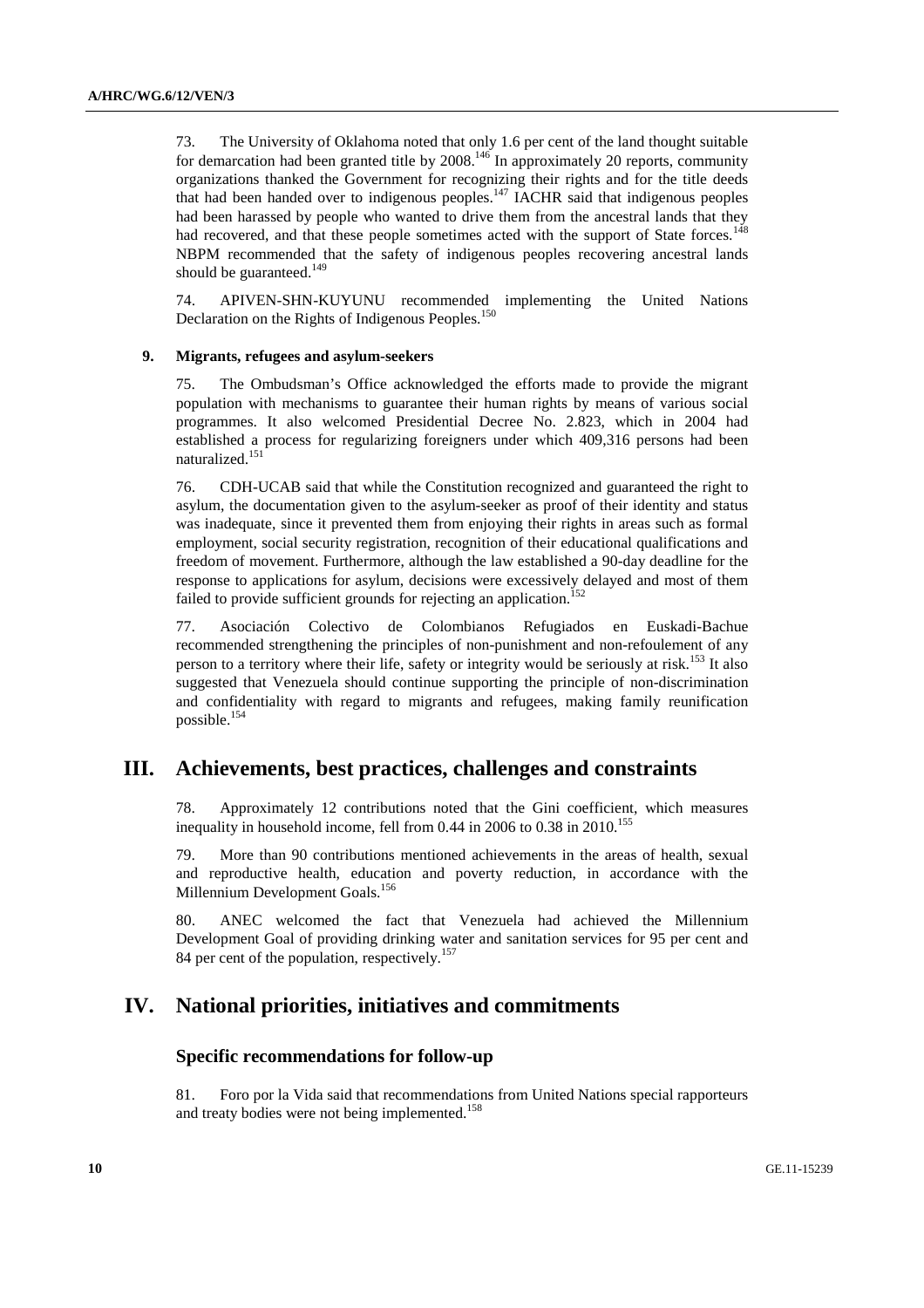82. CPTI reported that Venezuela had not taken any action to implement the ICCPR recommendation on conscientious objection and alternative service without discrimination.<sup>159</sup>

83. IACHR said that it had conducted its last visit to Venezuela in 2002 and that the Government had not allowed it to visit the country since then.<sup>160</sup>

84. COFAVIC and ProVene expressed concern that recommendations and decisions from the inter-American system of human rights had not been implemented.<sup>161</sup>

# **V. Capacity-building and technical assistance**

85. IACHR noted that Venezuela had entered into a cooperation agreement on extrajudicial executions with the Latin American Institute for the Prevention of Crime and the Treatment of Offenders.<sup>162</sup>

#### *Notes*

<sup>1</sup> The stakeholders listed below have contributed information for this summary; the full texts of all original submissions are available at: www.ohchr.org. (One asterisk denotes a non-governmental organization in consultative status with the Economic and Social Council. Two asterisks denote a national human rights institution with "A" status.)

| Agora Constitucional, Caracas, Venezuela;                           |
|---------------------------------------------------------------------|
| Asociación Clara Campoamor, España;                                 |
| Acceso a la Justicia, Venezuela;                                    |
| Asociación Colectivo de Colombianos Refugiados en Euskadi-          |
| Bachue, España;                                                     |
| Asociación Comunitaria Distrito 11 Macrodistrito 3 Pereférica. La   |
| Paz, Bolivia;                                                       |
| Asociación Comité Monseñor Oscar Romero, Madrid, España;            |
| Asociación Cubana de las Naciones Unidas*, La Habana, Cuba;         |
| Asociación de Confeccionistas Tarija, Bolivia;                      |
| Asamblea del Deporte - Municipio de Llallagua, Potosi, Bolivia;     |
| Asociación para el Desarrollo Comunitario, Paraguay;                |
| Asociación de Estudios Bolivarianos, España;                        |
| Asociación de Enfermeras del Plan Tres Mil, Santa Cruz, Bolivia;    |
| AEQUITAS, Venezuela;                                                |
| Agrupación de Familiares de Ejecutados Políticos, Santiago, Chile;  |
| Fundación Aguaclara, Venezuela;                                     |
| Asociación de Gancheros de la Ciudad de Villa Hayes, Asunción,      |
| Paraguay;                                                           |
| Amnesty International*, London, UK;                                 |
| Asociación Internacional de Refugiados "Solidaridad", Buenos Aires, |
| Argentina;                                                          |
| Club de Madres AMAS, Santa Cruz, Bolivia;                           |
| Fundación Amigos de la Cultura-Escuela de Música Mtro. Herminio     |
| Giménez, Paraguay;                                                  |
| Asociación Mixto de Micro Snacks del Comercio Minorista en          |
| Comida al Paso, Bolivia;                                            |
| Asociación de Mujeres Artesanas "AMPARAMPI", El Alto, Bolivia;      |
| Asociación Mutual Siglo XXI, Buenos Aires, Argentina;               |
| Asociación Nacional de Mujeres Rurales e Indigenas, Chile;          |
|                                                                     |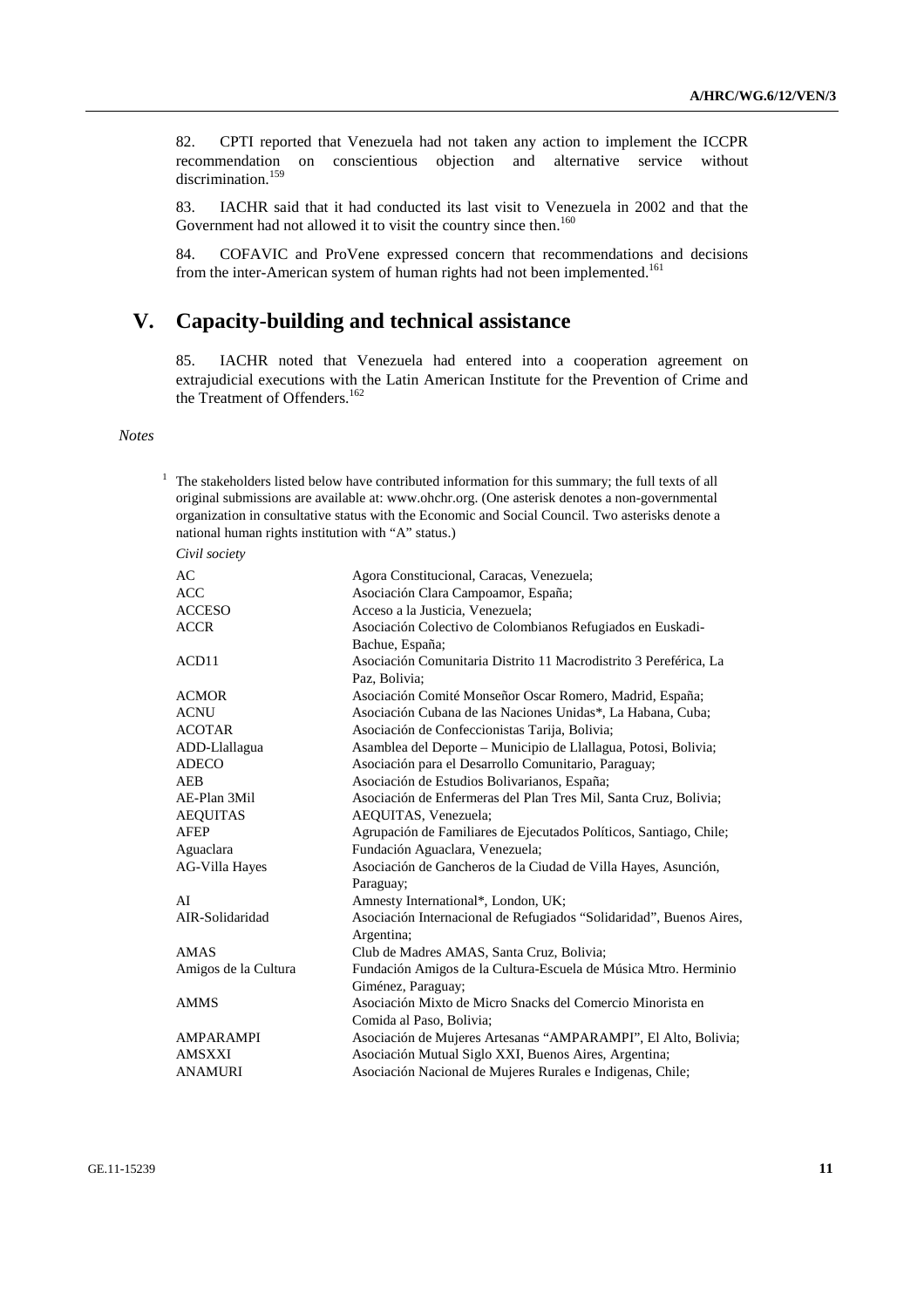| ANAUCO              | Alianza Nacional de Usuarios y Consumidores "ANAUCO", Caracas,<br>Venezuela;                           |
|---------------------|--------------------------------------------------------------------------------------------------------|
| ANEC                | Asociación Nacional de Economistas y Contadores de Cuba, Cuba;<br>Asociación de                        |
| AP                  | Amantes de Parranda, Trinidad and Tobago;                                                              |
| ARMRLL              | Rentistas Mineros Regional - Llallagua, Potosí Bolivia;                                                |
| <b>ANROS</b>        | Asociación Nacional de Redes y Organizaciones Sociales, Venezuela;                                     |
| APDHLP              | Asamblea Permanente de Derechos Humanos de La Paz, La Paz,<br>Bolivia:                                 |
| APGCC               | Asociación de Profesionales Graduados de Cuba-Cochabamba,<br>Cochabamba, Bolivia;                      |
| <b>APIMNE</b>       | Asociación de Productores Integrales Misión Nueva Esperanza,<br>Bolivia:                               |
| APV                 | Asociación por la Vida, Santa Bárbara, Venezuela;                                                      |
| ARAPOTY             | ARAPOTY (Día de la Flor), Paraguay;                                                                    |
| ASKAPENA            | Organización internacionalista vasca ASKAPENA;                                                         |
| Base de Paz         | Base de Paz de Montreal, Quebec, Canada;                                                               |
| BCB                 | Brigada Cipriano Barace, Beni, Bolivia;                                                                |
| <b>BECKET</b> Fund  | The Becket Fund for Religious Liberty*, Washington, D.C., USA;                                         |
| BHS                 | Black Heritage Society, Texas, USA;                                                                    |
| <b>CAASB</b>        | Cooperativa de Agua y Alcantarillado San Juan Bautista, Santa Cruz,                                    |
|                     | Bolivia;                                                                                               |
| CAEAA               | Colectivo Autogestionario El Atoj Antoño, Bolivia;                                                     |
| <b>CANEXPPCHILE</b> | Corporación Agrupación Nacional de ExPresas y ExPresos políticos<br>de Chile, Chile;                   |
| CAP                 | Centro de Atención Psicosocial, Bogotá, Colombia;                                                      |
| <b>CAP</b>          | Consejo de Ayllus Originarios de Potosí, La Paz, Bolivia;                                              |
| Casa del Alba       | Casa del Alba, Cochabamba, Bolivia;                                                                    |
| CASA                | CASA de Maryland, Maryland, USA;                                                                       |
| CASM                | Corporación para el Fortalecimiento de la Función Social Aury Sara<br>Marrugo, Colombia;               |
| CC                  | Asociación Civil Control Ciudadano, Caracas, Venezuela;                                                |
| <b>CCBU</b>         | California Coalition of Barrios Unidos, California, USA;                                               |
| CCDH                | Comisión Chilena de Derechos Humanos, Chile;                                                           |
| CC-Llallagua        | Comité Cívico Llallagua, Potosi, Bolivia;                                                              |
| <b>CCMRS</b>        | Corporación Casa de Miguel Red Solidaria, Santiago, Chile;                                             |
| <b>CCPG</b>         | Casa de las Culturas de la Patria Grande, Santa Cruz, Bolivia;                                         |
| <b>CCSAM</b>        | Comité Cívico de San Andrés de Machaca, La Paz, Bolivia;                                               |
| <b>CCSP</b>         | Comité Canario de Solidaridad con los Pueblos, Las Canarias, España;                                   |
| CCT                 | Corporación Colombiana de Teatro, Bogotá, Colombia;                                                    |
| CDCT                | Coordinadora Departamental para el Cambio Tarija, Bolivia;                                             |
| CDDH-Cojedes        | Consejo para la Defensa de los Derechos Humanos, Cojedes,<br>Venezuela;                                |
| <b>CDDHMEM</b>      | Consejo para la Defensa de los Derechos Humanos El Morro de<br>Puerto Santo, Sucre, Venezuela;         |
| CDDHPD              | Consejo para la Defensa de los Derechos Humanos de las Personas<br>con Discapacidad, Lara, Venezuela;  |
| CDDHSF              | Consejo para la Defensa de los Derechos Humanos de San Francisco,<br>Sucre, Venezuela;                 |
| CDHBC               | Consejo para la Defensa de los Derechos Humanos de Brisas de<br>Campeche, Sucre, Venezuela;            |
| CDH-UCAB            | Centro de Derechos Humanos-Universidad Catolica Andrés Bello,<br>Venezuela:                            |
| CDOMJA              | Coordinadora Departamental de Organizaciones, Movimientos<br>Juveniles y Autónomos de La Paz, Bolivia; |
| CDPD-PACHAKUTI      | Coordinadora Departamental de Personas con Discapacidad de La Paz                                      |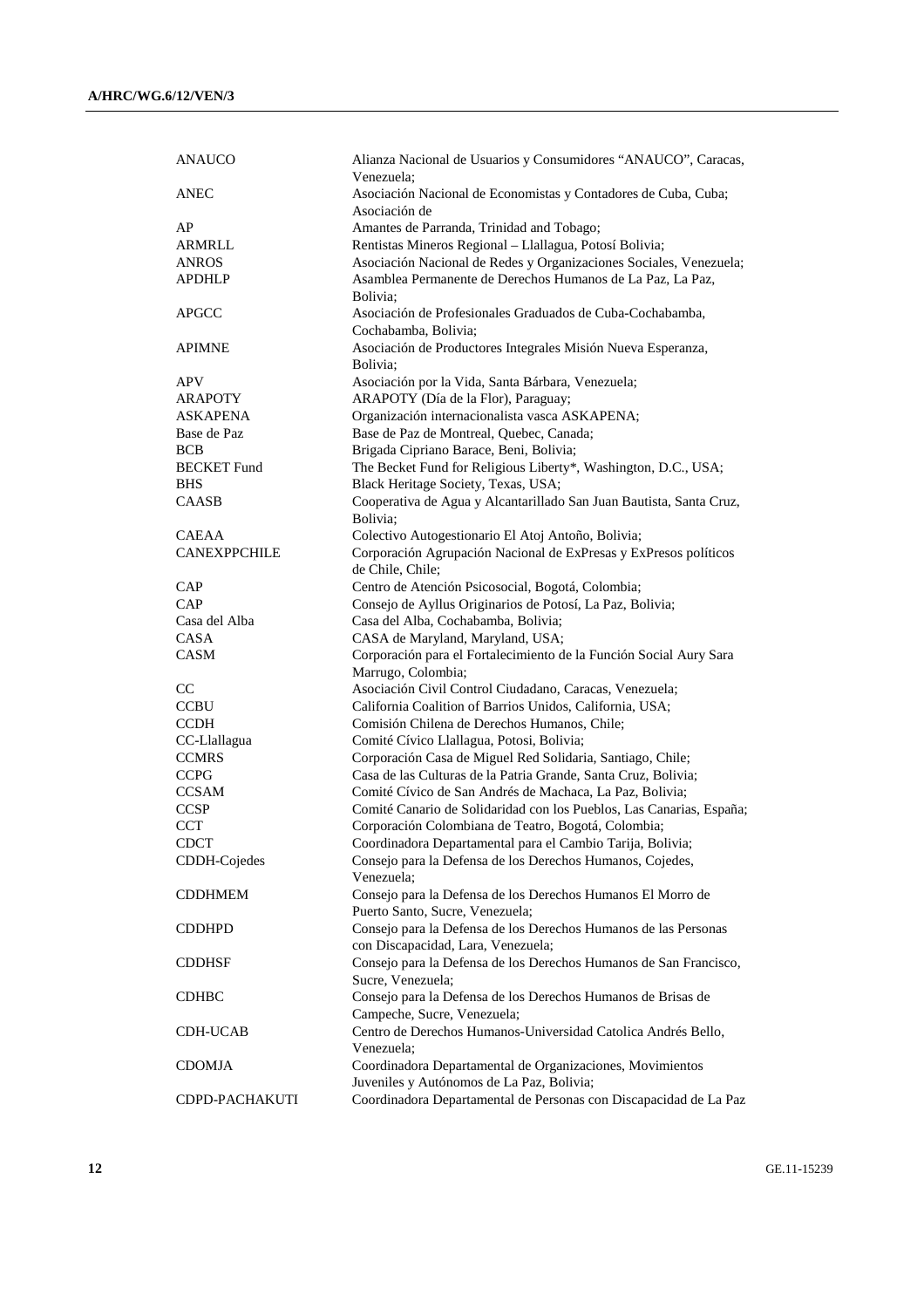|                            | PACHAKUTI, Bolivia;                                                               |
|----------------------------|-----------------------------------------------------------------------------------|
| <b>CEAAL</b>               | Consejo de Educación de Adultos de América Latina Colectivo<br>Bolivia;           |
| <b>CEIG</b>                | Colectivo de Estudiantes Internacionalistas Guaraníes en Venezuela.<br>Venezuela; |
| <b>CELM</b>                | Cooperativa Editorial La Mancha, Caracas, Venezuela;                              |
| <b>CEM-UVC</b>             | Centro de Estudios de la Mujer de la Universidad Central de                       |
|                            | Venezuela, Venezuela;                                                             |
|                            |                                                                                   |
| <b>CEPRA</b>               | Centro de Educación y Producción Radiofónica, Venezuela;                          |
| <b>CESTRA</b>              | Fundación Centro de Estudios e Investigaciones del Trabajo, Bogotá,               |
|                            | Colombia;                                                                         |
| <b>CGTFB</b>               | Confederación General de Trabajadores Fabriles de Bolivia;                        |
| Chajra Rung Masis          | Chajra Rung Masis, Cochabamba, Bolivia;                                           |
| <b>CIDOB</b>               | Confederación de Pueblos Indigenas de Bolivia, Bolivia;                           |
| Cimarrones                 | Cimarrones, Washington, USA;                                                      |
| <b>CJCWT</b>               | Casa Juvenil de las Culturas Wayna Tambo, Bolivia;                                |
| <b>CM</b>                  | Coordinadora de la Mujer, La Paz, Bolivia;                                        |
| <b>CMIB</b>                | Central de Mujeres Indigenas del Beni, Beni, Bolivia;                             |
| <b>CMOS</b>                | Coordinadora Mexicana de Organizaciones Solidarias con la                         |
|                            | República Bolivariana de Venezuela, México DF, México;                            |
| <b>CMQT</b>                | Cooperativa Minera "Qori Thuica", La Paz, Bolivia;                                |
| <b>CMTA</b>                | Coalición de Mesas Técnicas de Agua, Venezuela;                                   |
| <b>CMXX</b>                | Cooperativa Minera Siglo XX, Potosí, Bolivia;                                     |
| <b>CNMCIOB BS</b>          | Confederación Nacional de Mujeres Campesinas Indigenas "Bartolina                 |
|                            | Sisa", La Paz, Bolivia;                                                           |
| <b>CNRJB</b>               | Confederación Nacional de Rentistas Jubilados de Bolivia, La Paz,                 |
|                            | Bolivia;                                                                          |
| COB                        | Central Obrera Boliviana, Bolivia;                                                |
| <b>COCIPOBOL</b>           | Comité Cívico Popular de Bolivia, Oruro, Bolivia;                                 |
| <b>CODMPOT</b>             | Coordinadora de Mujeres Populares de Tarija, Tarija, Bolivia;                     |
| <b>COFAVIC</b>             | Comité de Familiares de las Víctimas de los Sucesos de Febrero-                   |
|                            | Marzo de 1989, Caracas, Venezuela;                                                |
| Collectif Education        | Collectif Education, Quebec, Canada;                                              |
| <b>Comedor Los Pibes</b>   | Comedor Los Pibes, Venezuela;                                                     |
| <b>CONALJUVE</b>           | Confederación Nacional de Juntas Vecinales, Bolivia;                              |
| <b>CONAMAQ</b>             | Consejo Nacional de Ayllus y Markas del Qullasuyu, Bolivia;                       |
| <b>CONAMYPE</b>            | Confederación Nacional de la Micro y Pequeña Empresa, Venezuela;                  |
| Consejos Comunales (C.C.): |                                                                                   |
|                            | C.C. 1 de mayo, Táchira, Venezuela                                                |
|                            | C.C. 12 de octubre, Portuguesa, Venezuela                                         |
|                            | C.C. 23 de enero Parte Baja calle 2, Táchira, Venezuela                           |
|                            | C.C. 8 de febrero, Sucre, Venezuela                                               |
|                            | C.C. Admirable Garairepano 2010 la Ceiba, Venezuela                               |
|                            | C.C. Alfarería, Zulia, Venezuela                                                  |
|                            | C.C. Alta Vista Sur, Bolívar, Venezuela                                           |
|                            | C.C. Andes Sur, Zulia, Venezuela                                                  |
|                            | C.C. Andres Eloy Blanco 2, Zulia, Venezuela                                       |
|                            | C.C. Andrés Eloy Blanco 3, Zulia, Venezuela                                       |
|                            | C.C. Araguata Revolucionaria, Yaracuy, Venezuela                                  |
|                            | C.C. Arturo Michelena I, Zulia, Venezuela                                         |
|                            | C.C. Bahía Honda, Sucre, Venezuela                                                |
|                            | C.C. Barrero Boquerón, Nueva Esparta, Venezuela                                   |
|                            | C.C. Barrio "El Progreso", Zulia, Venezuela                                       |
|                            | C.C. Barrio 17 de junio, Anzoátegui, Venezuela                                    |
|                            | C.C. Barrio Alianza, Táchira, Venezuela                                           |
|                            | C.C. Barrio Sucre Parte Alta, Táchira, Venezuela                                  |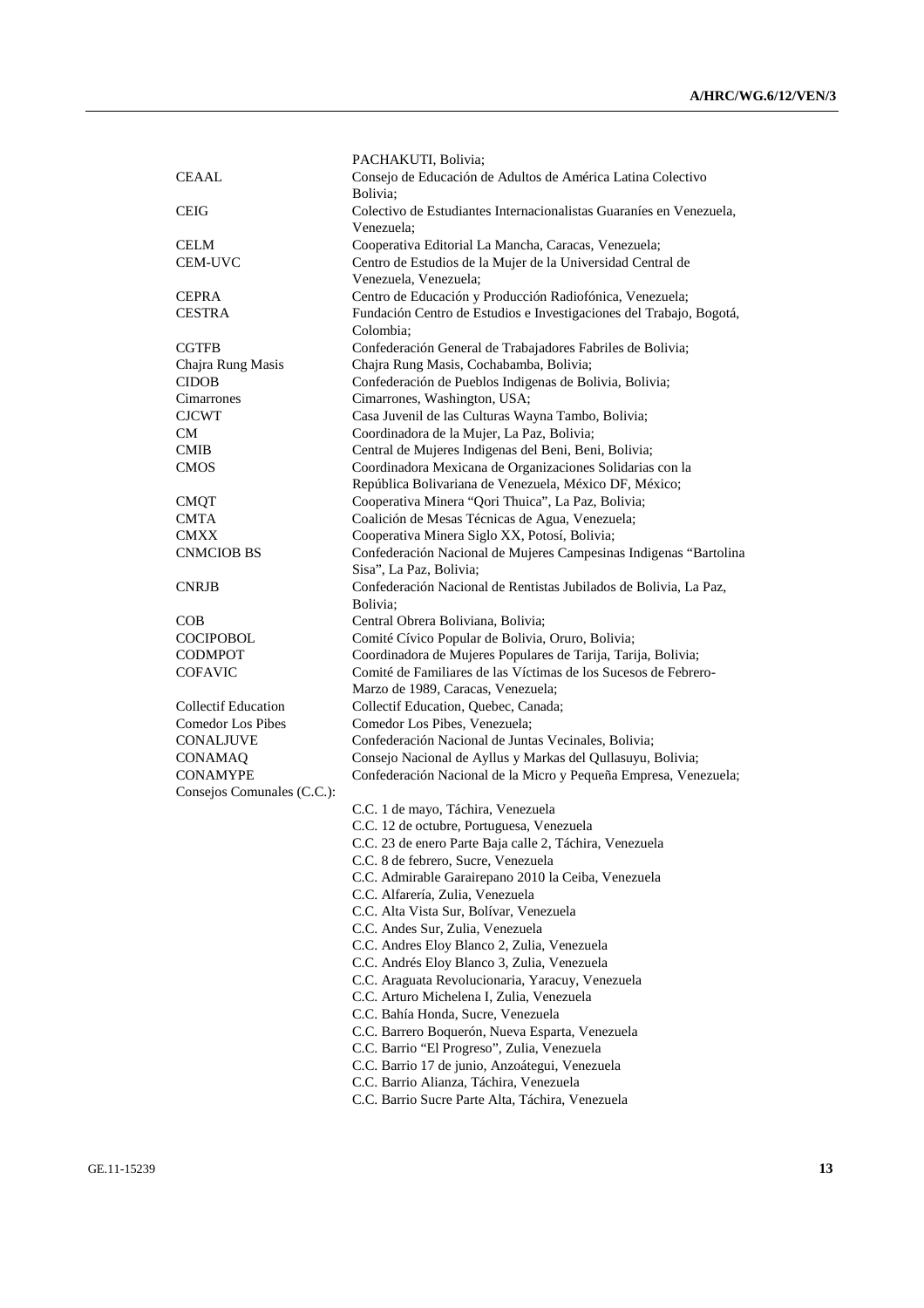C.C. Barroso Arriba, Venezuela

C.C. Bethania 1, Zulia, Venezuela

C.C. Bicentenario, Trujillo, Venezuela

C.C. Blanquita de Pérez, Venezuela

C.C. Bloque 3 La Castra, Táchira, Venezuela

C.C. Bolívar es Libertad, Nueva Esparta, Venezuela

C.C. Bolívar Guabina I, Zulia, Venezuela

C.C. Bomboná-Simón Rodríguez, Carabobo, Venezuela

C.C. Brisas de Altagracia Sector IV, Nueva Esparta, Venezuela

C.C. Brisas de Ayacucho, Monagas, Venezuela

C.C. Brisas del Terminal del Estado de Yaracuy, Venezuela

C.C. Buenos Aires del Estado de Yaracuy, Venezuela

C.C. Buenos Aires del Estado Nueva Esparta, Venezuela

C.C. Cacique Mara Mara II, Zulia, Venezuela

C.C. Caja de Agua, Guárico, Venezuela

C.C. Calle El Centro del Milagro, Táchira, Venezuela

C.C. Calle Principal de "El Milagro", Táchira, Venezuela

C.C. Calle Principal de Guayacancito, Nueva Esparta, Venezuela

C.C. Cambalache 3-1, Bolívar, Venezuela

C.C. Campeare, Sucre, Venezuela

C.C. Campo Elias Unido, Zulia, Venezuela

C.C. Campo Mar, Manzana 3, Nueva Esparta, Venezuela

C.C. Campo Sural, Táchira, Venezuela

C.C. Caño Grulla, Venezuela

C.C. Caracas 2, Nueva Esparta, Venezuela

C.C. Casas Chinas, Monagas, Venezuela

C.C. Centinela de la Popa, Táchira, Venezuela

C.C. Cerromar, Nueva Esparta, Venezuela

C.C. Chaparral Los Pinos, Vargas, Venezuela

C.C. Chavez "Nosotros si podemos", Zulia, Venezuela

C.C. Claudio Gabino Uribe, Táchira, Venezuela

C.C. Colinas de Guatiri, Trujillo, Venezuela

C.C. Colinas de Tierra Blanca, Aragua, Venezuela

C.C. Comunidad Laja Lisa, Amazonas, Venezuela

C.C. Conaima Sur, Venezuela

C.C. Copey, Venezuela

C.C. Costa de Paria El Caruto, Venezuela

C.C. Cottajiraawa, Zulia, Venezuela

C.C. Cristobal Colon I y II, Venezuela

C.C. Cruz de Mayo, Zulia, Venezuela

C.C. Cruz Revolucionaria, Zulia, Venezuela

C.C. Cruz Sur 23, 24, 25, Lara, Venezuela

C.C. Cuji Negro, Guárico, Venezuela

C.C. Danto I, Zulia, Venezuela

C.C. de Villa Rosa, Nueva Esparta, Venezuela

C.C. de la Comunidad de Cacuri, Amazonas, Venezuela

C.C. de la Población "Casco Central de Pueblo Nuevo, Zulia, Venezuela

C.C. del Sector I Cachunchú Viejo, Sucre, Venezuela

C.C. Delicia Vieja I "El Gran Triunfo", Zulia, Venezuela

C.C. Don Andrés Bello, Zulia, Venezuela

C.C. El 14, Zulia, Venezuela

C.C. El Bravo Pueblo, Trujillo, Venezuela

C.C. El Cafetal, Venezuela

C.C. El Castaño, Venezuela

C.C. El Cedro, Venezuela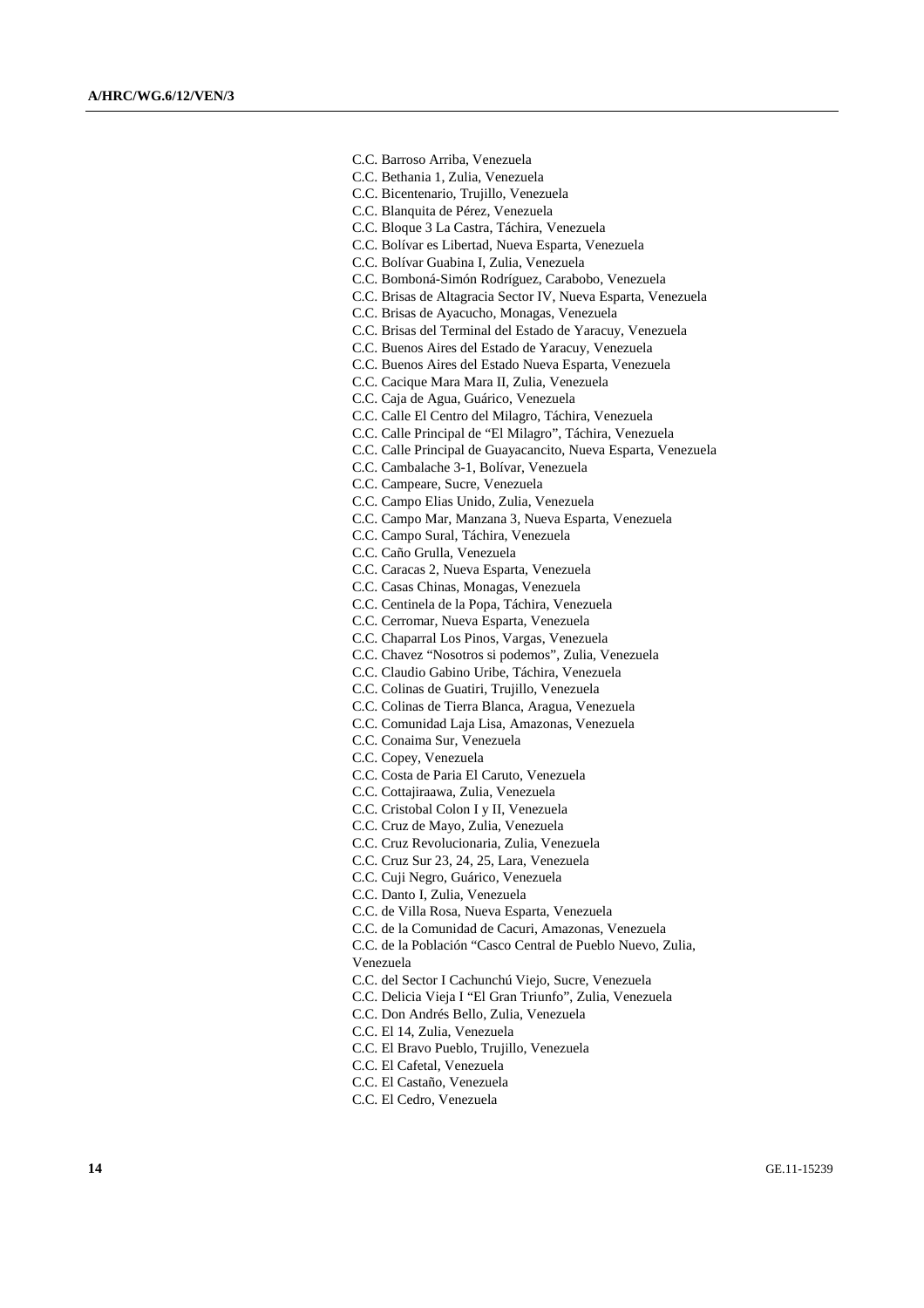C.C. El Chorro, Nueva Esparta, Venezuela

C.C. El Collao, Venezuela

C.C. El Datil, Nueva Esparta, Venezuela

C.C. El Gran Cacique del Hiranzo, Venezuela

C.C. El Hatico, Venezuela

C.C. El Hoscón, Nueva Esparta, Venezuela

C.C. El Hueco, Sucre, Venezuela

C.C. el Manco, Maracaibo, Venezuela

C.C. El Manguillo Sector 4, Nueva Esparta, Venezuela

C.C. El Manguito 22-Hiranzo, Venezuela

C.C. El Menito, Zulia, Venezuela

C.C. El Nazareno, Miranda, Venezuela

C.C. El Porvenir Bolivariano, Sucre, Venezuela

C.C. El Remolino, Zulia, Venezuela

C.C. El Renacer, Lara, Venezuela

C.C. El Troncón Agua Nueva, Guárico, Venezuela

C.C. El Vegón, Táchira, Venezuela

C.C. Emprendedores de la Calle 1, parte baja, Táchira, Venezuela

C.C. En la Union esta la Fuerza, Bolívar, Venezuela

C.C. ES.NI.VA, Venezuela

C.C. Esfuerzo Comunitario, Carabobo, Venezuela

C.C. Esfuerzos de Carrizales, Yaracuy, Venezuela

C.C. Ezequiel Zamora, Venezuela

C.C. Federación I Bolivariano, Zulia, Venezuela

C.C. Florencio Hernández, Yaracuy, Venezuela

C.C. Francisco de Miranda Sector 3, Zulia, Venezuela

C.C. Garbiras Centro Batallón Socialista Cipriano Castro, Táchira, Venezuela

C.C. Garbiras-Centros, Táchira, Venezuela

C.C. Guaica Jose Maria Vargas, Venezuela

C.C. Guaimaral, Táchira, Venezuela

C.C. Guajira Chispero, Sucre, Venezuela

C.C. Guaranache I, Sucre, Venezuela

C.C. Guasina, Venezuela

C.C. Hato El Rincon, Zelia, Venezuela

C.C. Helimena Fonseca, Zulia, Venezuela

C.C. Hugo Chavez Frias, Aragua, Venezuela;

C.C. Humberto Celly 5.20, Carabobo, Venezuela

C.C. Indigena Buenos Aires de la Comunidad de Caripe, Venezuela

C.C. Indigenas Tukuikunapa, Aragua, Venezuela

C.C. Jasaleu, Venezuela

C.C. Jerusalen Zona Franca, Venezuela

C.C. Jerusalén, Monagas, Venezuela

C.C. José Antonio Paez B, Venezuela

C.C. José Antonio Páez Sector I, Portuguesa, Venezuela

C.C. José León Mijares I y II, Zulia, Venezuela

C.C. Jovito Villalba, Nueva Esparta, Venezuela

C.C. La Aguada, Nueva Esparta, Venezuela

C.C. La Amistad, Sucre, Venezuela

C.C. La Barranca del Municipio Benitez. Sucre, Venezuela

C.C. La Batalla 3 de enero, Zulia, Venezuela

C.C. La Cadena de Caripito, Monagas, Venezuela

C.C. La Candelaria de Santa Rita, Aragua, Venezuela

C.C. La Candelaria II, Yaracuy, Venezuela

C.C. La Coromoto, Venezuela

C.C. La Cuchilla, Yaracuy, Venezuela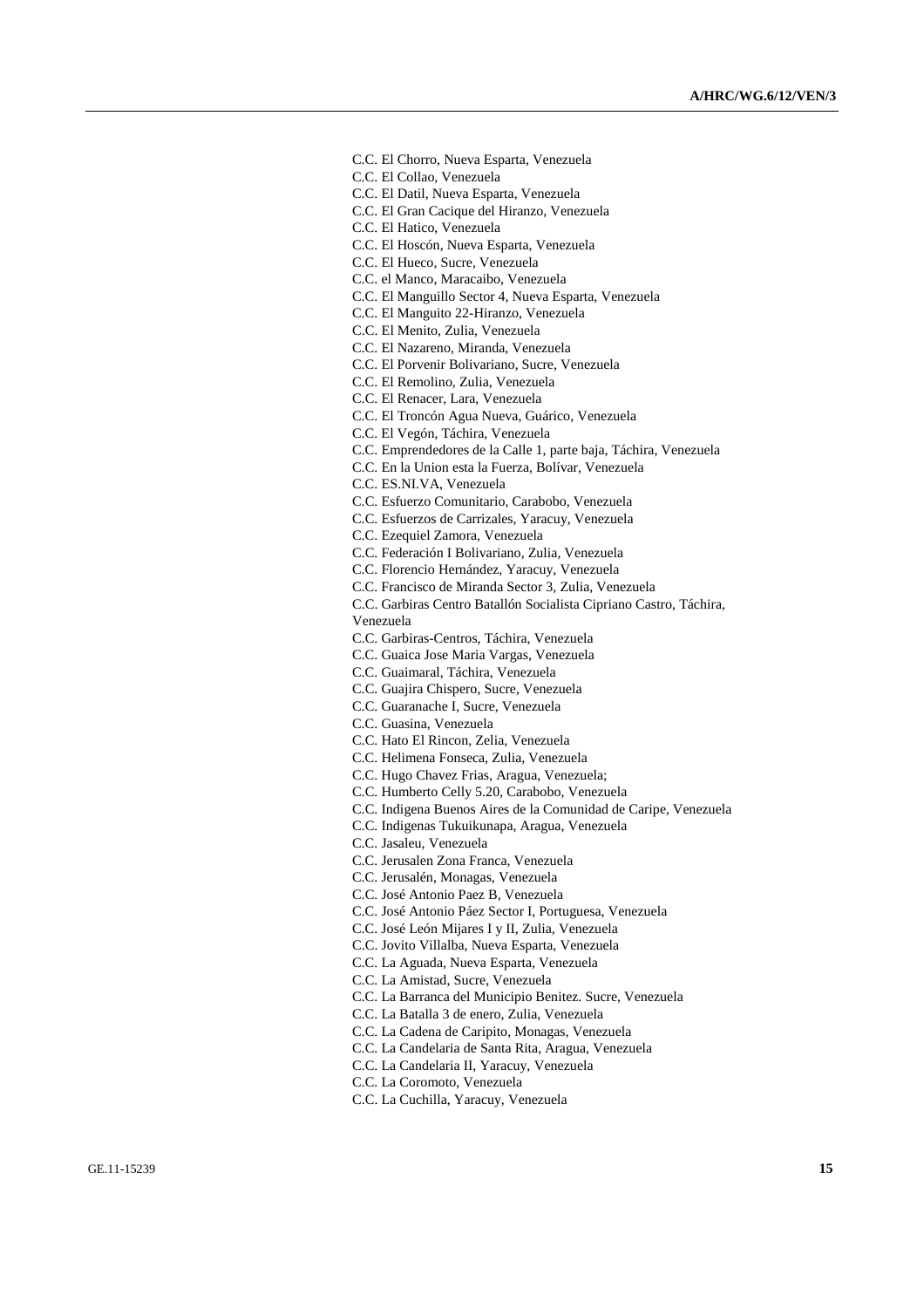C.C. La Estrella Naciente, Aragua, Venezuela

C.C. La Garita, Trujillo, Venezuela

C.C. La Gran Familia, Venezuela

C.C. La Lagunita, Aragua, Venezuela

C.C. La Llanada Sector 1, Manzana A, Sucre, Venezuela

C.C. La Llanada Sector 2, Manzana 5, Sucre, Venezuela

C.C. La Morrocoya Chapparralito, Guárico, Venezuela

C.C. La Muchachera, Zulia, Venezuela

C.C. la Nueva Bonanza, Zulia, Venezuela

C.C. La Nueva Union, Zulia, Venezuela

C.C. La Otra Banda, Venezuela

C.C. La Paz, Táchira, Venezuela

C.C. La Planta, Venezuela

C.C. La Popular, Zulia, Venezuela

C.C. La Pradera II, Yaracuy, Venezuela

C.C. La Revolución Bonita, Táchira, Venezuela

C.C. La Rosa, Sucre, Venezuela

C.C. La Sierra, Nueva Esparta, Venezuela

C.C. La Tinta de San Marcos, Táchira, Venezuela

C.C. La Unión de Palo Negro, Zulia, Venezuela

C.C. Las Acacias 5B, Aragua, Venezuela

C.C. Las Acacias, Sucre, Venezuela

C.C. Las Afueras Tocuyano, Venezuela

C.C. Las Casitas de Pampatar, Nueva Esparta, Venezuela

C.C. Las Delicias Parte Alta, Venezuela

C.C. Las Huertas de Camoruco, Venezuela

C.C. Las Lomas, Zulia, Venezuela

C.C. Las Marias del Municipio la Trinidad, Yaracuy, Venezuela

C.C. Las Marias I, Guárico, Venezuela

C.C. Las Nieves, Lara, Venezuela

C.C. Las Parcelas, Monagas, Venezuela

C.C. Limonal-Morichal, Sucre, Venezuela

C.C. Limpia Norte 2, Zulia, Venezuela

C.C. Loma de Guerra, Nueva Esparta, Venezuela

C.C. Los Algarrobos Revolucionarios, Pueblo Nuevo, Venezuela

C.C. Los Chichies, Zulia, Venezuela

C.C. Los Lirios, Miranda, Venezuela

C.C. Los Próceres de Torbes, Táchira, Venezuela

C.C. Los Toros Sector II, Portuguesa, Venezuela

C.C. Luis Herrera Campins, Yaracuy, Venezuela

C.C. Machiri Parte Alta, Táchira, Venezuela

C.C. Maimire Miraflores, Yaracuy, Venezuela

C.C. Majayura Cacique Mara, Zulia, Venezuela

C.C. Maniritos III, Anzoategui, Venezuela

C.C. Mantuano, Yaracuy, Venezuela

C.C. Manuel D'Acosta, Zulia, Venezuela

C.C. Maria Auxiliadora, Trujillo, Venezuela

C.C. María Inmaculada, Zulia, Venezuela

C.C. Marina Marcano, Nueva Esparta, Venezuela

C.C. Mata Seca, Aragua, Venezuela

C.C. Mes del Tigre, Táchira, Venezuela

C.C. Mesa de Aura, Táchira, Venezuela

C.C. Miraflores Centro, Venezuela

C.C. Miramar, Zulia, Venezuela

C.C. Monte Calvario, Venezuela

C.C. Monte Claro Las Playitas, Zulia, Venezuela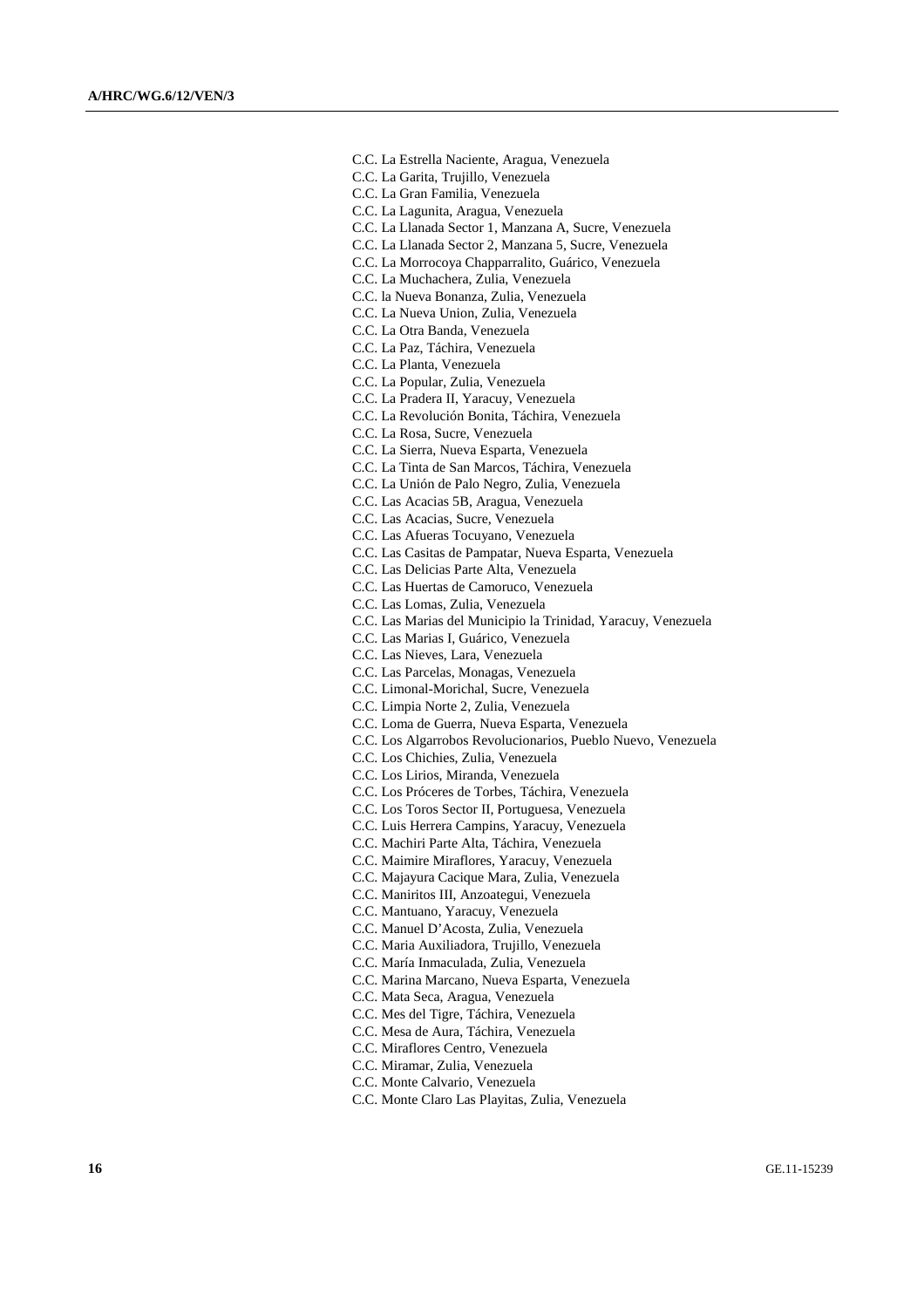C.C. Mundo Nuevo, Yaracuy, Venezuela

C.C. Natalicio del Libertador, Zulia, Venezuela

C.C. Necesario es Vencer, Sucre, Venezuela

C.C. Nueva Vida, Vargas, Venezuela

C.C. Nuevo Amanecer, Lara, Venezuela

C.C. Nuevo Rostro para Campo Lindo III, Sur, Anzoátegui,

Venezuela

C.C. Otro Lado del Rio", Nueva Esparta, Venezuela

C.C. Palo Grande, Yaracuy, Venezuela

C.C. Palo Rosal, Sucre, Venezuela

C.C. Pantano Abajo III, Venezuela

C.C. Paraguachoa, Nueva Esparta, Venezuela

C.C. Patriótico Guabina II, Zulia, Venezuela

C.C. Pedro Luis Briceño 1, Venezuela

C.C. Pedro Luis Briceño 2, Venezuela

C.C. Pedro Luis Briceño II, Nueva Esparta, Venezuela

C.C. Perpetuo Socorro, Venezuela

C.C. Perro Seco, Carabobo, Venezuela

C.C. Plaza Falcón, Zulia, Venezuela

C.C. Población "Raya Arriba", Zulia, Venezuela

C.C. Población de Mudanza, Zulia, Venezuela

C.C. Polar IV, Zulia, Venezuela

C.C. Por Amor a mi Barrio, Portuguesa, Venezuela

C.C. Primero de mayo, Sector I, Venezuela

C.C. Prof. Alberto Lovera, Zulia, Venezuela

C.C. Providencia Bolivariana, Zulia, Venezuela

C.C. Pueblo Hondo, Táchira, Venezuela

C.C. Pueblo Nuevo, Trujillo, Venezuela

C.C. Puerto Moreno, Nueva Esparta, Venezuela

C.C. Rafael María Ávila, Zulia, Venezuela

C.C. Rafael Urdaneta I, Zulia, Venezuela

C.C. Rafael Urdaneta, Zulia, Venezuela

C.C. Recta de Apolonio, Yaracuy, Venezuela

C.C. Residencias El Centro, Táchira, Venezuela

C.C. Revolución Bravo Pueblo, Trujillo, Venezuela

C.C. Revolucionaria en Marcha Sector "A", Táchira, Venezuela

C.C. Rincón de la Vega, Táchira, Venezuela

C.C. Rio Negro, Zulia, Venezuela

C.C. Rosa Inés, Zulia, Venezuela

C.C. Ruiz Pineda, Yaracuy, Venezuela

C.C. Sabana II, Zulia, Venezuela

C.C. Salinas del Sur, Zulia, Venezuela

C.C. Samán del Táchira, Venezuela

C.C. San Antonio Este, Nueva Esparta, Venezuela

C.C. San Antonio Norte, Nueva Esparta, Venezuela

C.C. San Genaro y La Unión, Trujillo, Venezuela

C.C. San Isidro Sector II, Táchira, Venezuela

C.C. San Miguel Arcangel, Venezuela

C.C. San Pablo, Amazonas, Venezuela

C.C. San Pablo, Zulia, Venezuela

C.C. San Sebastián-El Manantial, Aragua, Venezuela

C.C. Santa Eduviges Sector 8, Carabobo, Venezuela

C.C. Santa Rosa, Trujillo, Venezuela

C.C. Savayo II, Yaracuy, Venezuela

C.C. Sentimiento de un Pueblo, Zulia, Venezuela

C.C. Socialismo Siglo XXI, Zulia, Venezuela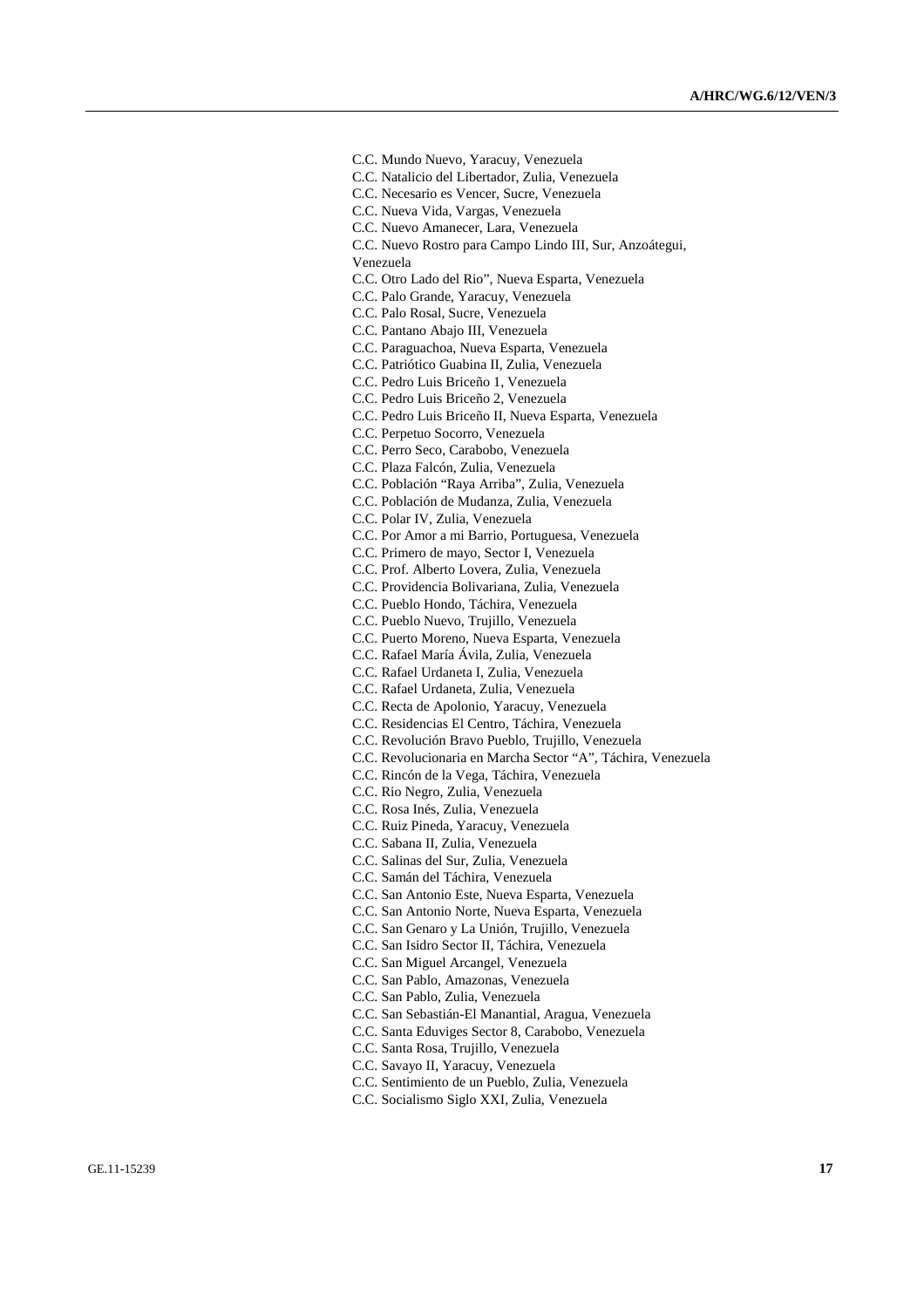|                   | C.C. Sumaliain Wayuu, Zulia, Venezuela                              |
|-------------------|---------------------------------------------------------------------|
|                   | C.C. Tagualayuu, Zulia, Venezuela                                   |
|                   | C.C. Taria, Yaracuy, Venezuela                                      |
|                   | C.C. Triunfadores del Sur, Poligonal Sur I, Aragua, Venezuela       |
|                   | C.C. Uniblotes, Táchira, Venezuela                                  |
|                   | C.C. Unidad e Igualdad, Zulia, Venezuela                            |
|                   | C.C. Unidos por San José, Venezuela                                 |
|                   | C.C. Unidos Venceremos, Venezuela                                   |
|                   | C.C. Urbanización La Fuente-Turmero, Venezuela                      |
|                   | C.C. Urbanización Sucre, Táchira, Venezuela                         |
|                   | C.C. Urbanizaciones Los Angeles, Táchira, Venezuela                 |
|                   |                                                                     |
|                   | C.C. Urbina, Trujillo, Venezuela                                    |
|                   | C.C. Uribana El Ujano, Venezuela                                    |
|                   | C.C. Uveral II, Zulia, Venezuela                                    |
|                   | C.C. Valle Encantado-635, Zulia, Venezuela                          |
|                   | C.C. Valle Frio Parte Alta, Zulia, Venezuela                        |
|                   | C.C. Valle Verde, Nueva Esparta, Venezuela                          |
|                   | C.C. Valles de Santa Rosa, Monagas, Venezuela                       |
|                   | C.C. Vencedores de Sucre, Zulia, Venezuela                          |
|                   | C.C. Victoria de Oro 1 de octubre, Yaracuy, Venezuela               |
|                   | C.C. Victoria Parte Baja, Táchira, Venezuela                        |
|                   | C.C. Villa de Nutrias, Venezuela                                    |
|                   | C.C. Villa Esperanza, Nueva Esparta, Venezuela                      |
|                   | C.C. Villa Feliz, Zulia, Venezuela                                  |
|                   | C.C. Villa San Antonio, Nueva Esparta, Venezuela                    |
|                   | C.C. Virgen del Valle III, Sucre, Venezuela                         |
|                   | C.C. Vista Bella, Nueva Esparta, Venezuela                          |
|                   |                                                                     |
|                   | C.C. Vista Hermosa Poligonal "A" Bicentenario, Venezuela            |
|                   | C.C. Voluntad y Acción, Yaracuy, Venezuela                          |
|                   | C.C. Wayuu 19 de abril, Zulia, Venezuela                            |
| COR-El Alto       | Central Obrera Regional de la Ciudad de El Alto, Bolivia;           |
| <b>CPD</b>        | Centro Popular de Desarrollo, Venezuela;                            |
| <b>CPIB</b>       | Central de Pueblos Indigenas del Beni, Beni, Bolivia;               |
| <b>CPTI</b>       | Conscience and Peace Tax International*, Geneva, Switzerland;       |
| <b>CRC</b>        | Corporación de Retornados de Chile, Santiago, Chile;                |
| <b>CSADDSM</b>    | Comuna Socialista Agricola Dolores Dionisia Santos Moreno,          |
|                   | Trujillo, Venezuela;                                                |
| <b>CSAPA</b>      | Cooperativa de Servicios de Agua Potable Los Álamos, Cochabamba,    |
|                   | Bolivia;                                                            |
| <b>CSC</b>        | Comunidad Sariri Cochabamba, Cochabamba, Bolivia;                   |
| <b>CSJ</b>        | Café Semilla Juvenil, La Paz, Bolivia;                              |
|                   | Comité de Salud por La Chacarita, Asunción, Paraguay;               |
| CS-La Chacarita   |                                                                     |
| <b>CSRCMHRC</b>   | Comuna Socialista Ribereña del Caño Manamo Hugo Rafael Chávez,      |
|                   | Venezuela;                                                          |
| <b>CSTCB</b>      | Confederación Sindical de Trabajadores en Construcción de Bolivia;  |
| <b>CSUTCOQPTF</b> | Central Sindical Unica de Trabajadores Campesinos Originarios       |
|                   | Quechuas de la Provincia Tomas Frias, Santa Cruz, Bolivia;          |
| CSUTC-Pantaleón   | Central Sindical Única de Trabajadores Campesinos de la Provincia   |
|                   | Pantaleón Dalence, Venezuela;                                       |
| <b>CTU</b>        | Comités de Tierra Urbana, Venezuela;                                |
| <b>CUTC</b>       | Central Unitaria de Trabajadores de Chile, Chile;                   |
| DID               | Asociación de Discapacidad Inclusión y Desarrollo, La Paz, Bolivia; |
| Diverlex          | Diverlex, Venezuela;                                                |
| <b>ECMS</b>       | Epicentro Cultural Manuelita Saenz "Libertadora del Libertador,     |
|                   | México DF, México;                                                  |
| <b>EFIP</b>       | Equipo de Formación, Información y Publicaciones, Venezuela;        |
|                   |                                                                     |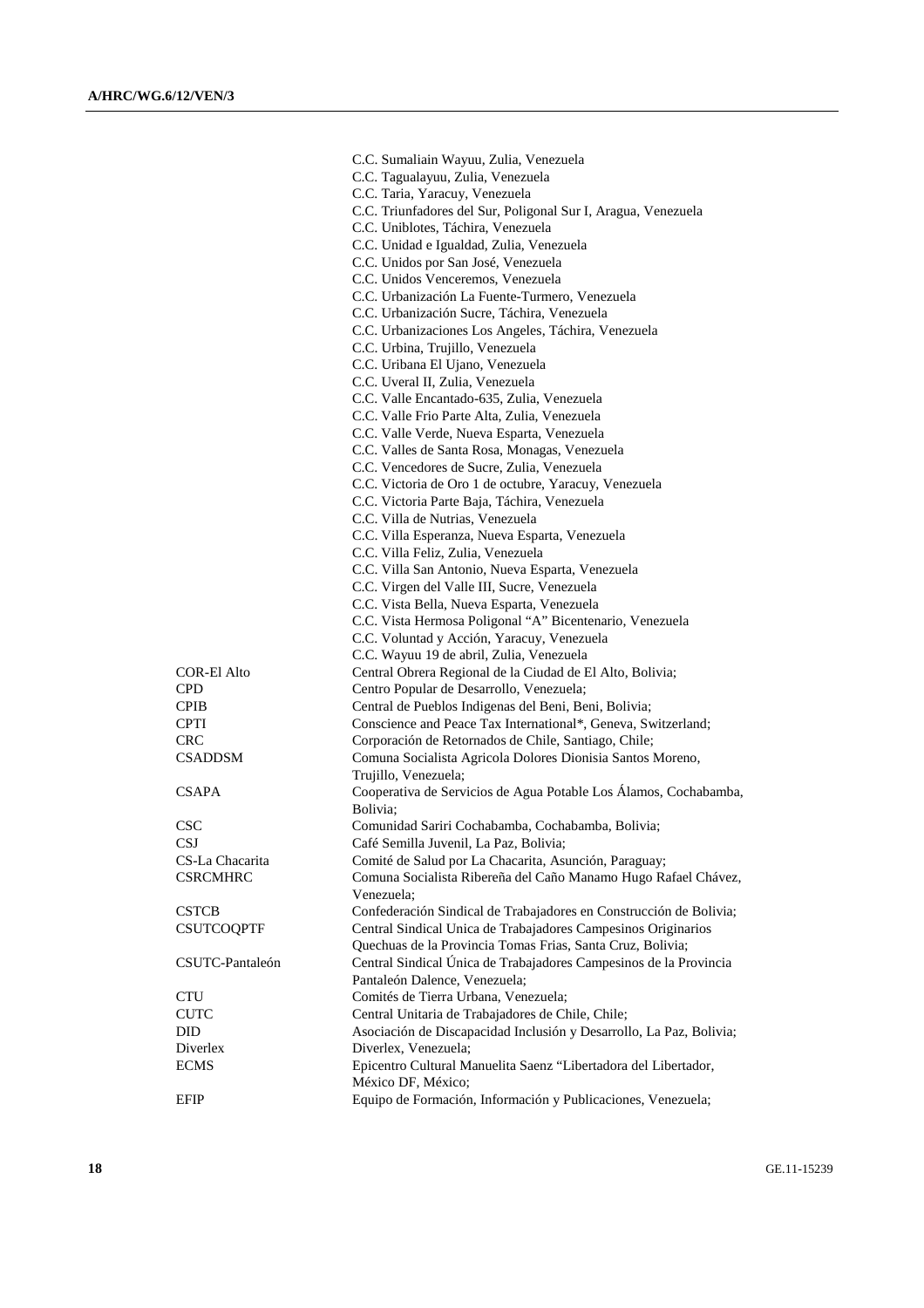| El Observatorio  | Observatorio Venezolano de los Derechos Humanos de las Mujeres,<br>Venezuela; |
|------------------|-------------------------------------------------------------------------------|
| <b>ENFF</b>      | Escola Nacional Florestan Fernandez, Sao Paulo, Brasil;                       |
| ENT              | Environmental Network of Trinidad and Tobago ('ENT'), Trinidad                |
|                  | and Tobago;                                                                   |
| EP               | Espacio Público, Caracas, Venezuela;                                          |
| <b>ESDATA</b>    | ESDATA, Caracas, Venezuela;                                                   |
| Evita Siempre    | Evita Siempre Asociación Civil, Buenos Aires, Argentina;                      |
| <b>FAOI</b>      | Federación de Ayllus Originarios Indígenas del Norte de Potosí,               |
|                  | Bolivia;                                                                      |
| <b>FCA</b>       | Fundación Cultural de Asodefensa, Nueva Esparta, Venezuela;                   |
| <b>FCEMRS</b>    | Fundación Comunitaria Estrella Marina Radio Sardina, Nueva                    |
|                  | Esparta, Venezuela;                                                           |
| FCJ              | Fundación Comunitaria Jaureguina, Táchira, Venezuela;                         |
| <b>FCM</b>       | Fundación Comunitaria Montaña, Táchira, Venezuela;                            |
| <b>FCSHSIV</b>   | Fundación Casa de la Solidaridad Humana Sor Inés Vera, Mérida,                |
|                  | Venezuela;                                                                    |
| <b>FDJ</b>       | Federación Departamental de Jubilados en el nuevo sistema de                  |
|                  | pensiones S.O.S. (anteriormente Asociación Departamental de ex                |
|                  | trabajadores mineros sin jubilación), Bolivia;                                |
| <b>FDJTE</b>     | Federación Departamental de Juventudes de Trabajadores Eventuales,            |
|                  | Tarija, Venezuela;                                                            |
| <b>FDMC</b>      | Federación Departamental de Mujeres Campesinas Indígenas                      |
|                  | Originarias-Bartolina Sisa, La Paz, Bolivia;                                  |
| <b>FECAR</b>     | Federación de Comunidades Agropecuarias de Rurrenabaque, Bolivia;             |
| <b>FEDOJUVE</b>  | Federación Departamental de Organizaciones Juntas Vecinales, Tarija,          |
|                  | Venezuela;                                                                    |
| <b>FEESFM</b>    | Federación de Estudiantes de la Escuela Superior de Formación de              |
|                  | Maestros Eduardo Avaroa, Potosí, Bolivia;                                     |
| <b>FEPAY</b>     | Federación Ecológica de Productores Agropecuarios de Yucumo,                  |
|                  | Beni, Bolivia;                                                                |
| <b>FERINE</b>    | Federación Estatal de Asociaciones de Inmigrantes y Refugiados en             |
|                  | España, Madrid, España;                                                       |
| <b>FES</b>       | Federación de Estudiantes de Secundaria, Cochabamba, Bolivia;                 |
| <b>FEUSALC</b>   | Fundación Emancipación por la Unidad y Soberanía de América                   |
|                  | Latina y el Caribe, Venezuela;                                                |
| <b>FEUU</b>      | Federación de Estudiantes Universitarios, Uruguay;                            |
| FGVG             | Federación de Gremiales Vivanderos y Gastronómicos de Pando,                  |
|                  | Bolivia:                                                                      |
| <b>FIWP</b>      | Frente Indígena Bicentenario Cacique Waikae Puru, Venezuela;                  |
| <b>FMC</b>       |                                                                               |
|                  | Federación de Mujeres Cubanas*, Habana, Cuba;                                 |
| <b>FMFA</b>      | Frente Motorizado Franco Arquímides, Caracas, Venezuela;                      |
| <b>FNPAA</b>     | Frente Nacional de Pescadoras, Pescadores, Acuicultoras y                     |
|                  | Acuicultores, Venezuela;                                                      |
| FOCPEDD-LP       | Federación de Organizaciones Comunitarias de Personas con                     |
|                  | Discapacidad y Deficiencia del Departamento de La Paz, Bolivia;               |
| Foro por la Vida | Foro por la Vida, Venezuela;                                                  |
| FPS-Apure        | Frente de Productores Socialistas del Estado de Apure, Venezuela;             |
| FPS-Barina       | Frente de Productores Socialistas del Estado de Barina, Venezuela;            |
| FPS-Cojedes      | Frente de Productores Socialistas del Estado de Cojedes, Venezuela;           |
| FPS-Guarico      | Frente de Productores Socialistas del Estado de Guarico, Venezuela;           |
| FPS-Portuguesa   | Frente de Productores Socialistas del Estado Portuguesa, Venezuela;           |
| FRBJ             | Federación de Residentes Bolivianos en Jujuy, Argentina;                      |
| FRJV-Plan3Mil    | Federación Regional de Juntas Vecinales del Plan Tres Mil,                    |
|                  | Venezuela;                                                                    |
| FRUTC-Subaya     | Federación Regional Unica de Trabajadores Campesinos Originarios              |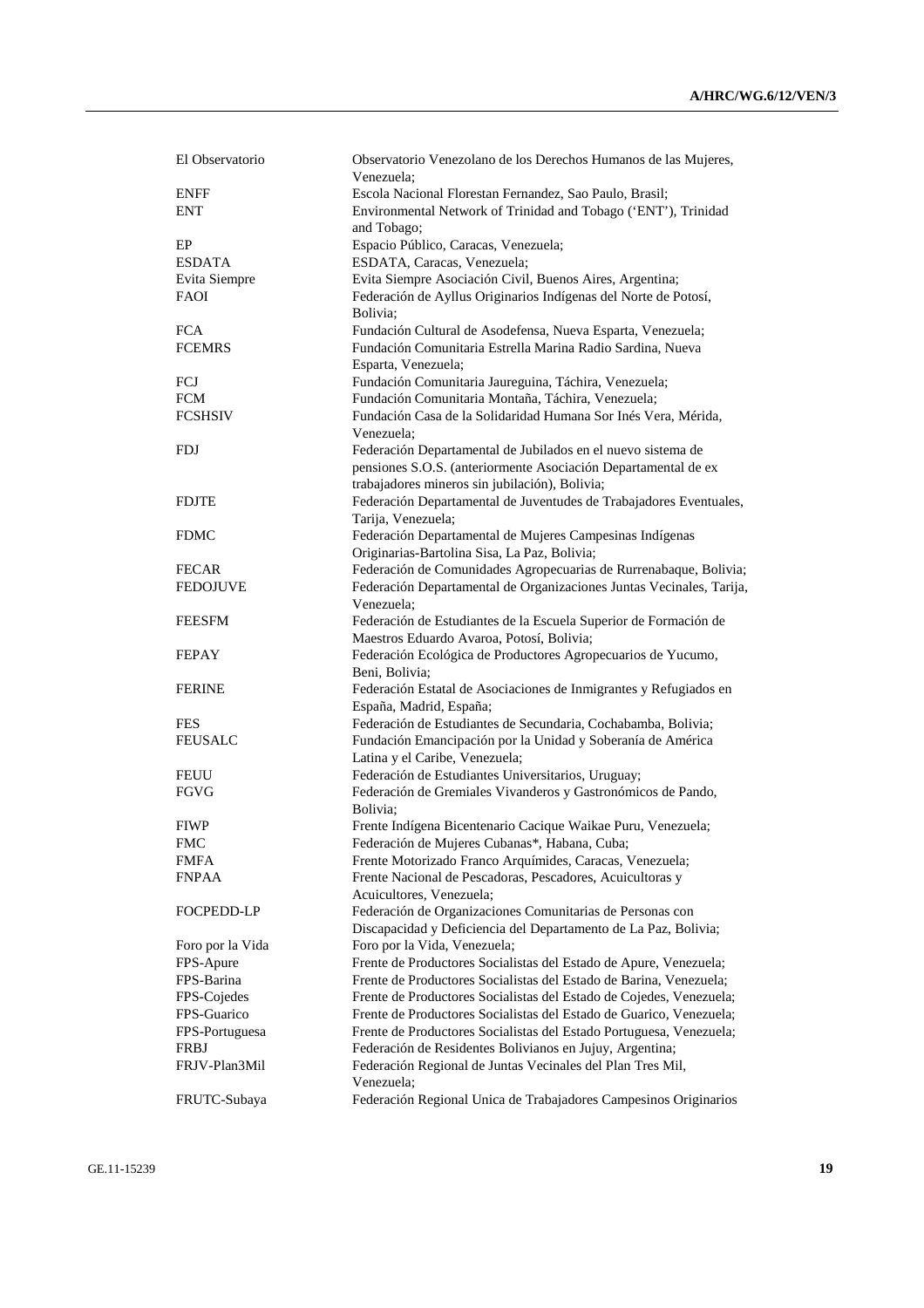|                         | de Subaya, Oruro, Bolivia;                                                                             |
|-------------------------|--------------------------------------------------------------------------------------------------------|
| <b>FSUTC</b>            | Federación Sindical Única de Trabajadores Campesinos de las 4                                          |
|                         | Provincias del Norte, Santa Cruz, Bolivia;                                                             |
| <b>FSUTCAT</b>          | Federación Sindical Única de Trabajadores Campesinos de Apiauaiqui                                     |
|                         | Tumpa, Santa Cruz, Bolivia;                                                                            |
| <b>FTCE</b>             | Federación de Trabajadores con Carretón y Estibadores del                                              |
|                         | Departamento de La Paz, Bolivia;                                                                       |
| <b>FUD</b>              | Federación Universitaria de Docentes, Llallagua, Bolivia;                                              |
| <b>FUDECI</b>           | Fundación para el Desarrollo de las Ciencias Físicas, Matemáticas y                                    |
| <b>FUNDACAMINOS</b>     | Naturales, Venezuela;<br>Fundación Caminos y Costumbres de Mi Tierra, Venezuela;                       |
| Fundación Reflejos      | Fundación Reflejos de Venezuela;                                                                       |
| <b>FUNDALATIN-IDHES</b> | Fundación Latinoaméricana por los Derechos Humanos y el                                                |
|                         | Desarrollo Social y el Instituto de Desarrollo Humano y Economía,                                      |
|                         | Caracas, Venezuela;                                                                                    |
| <b>FVBM</b>             | Fundación Venezuela Bolívar Música, Venezuela;                                                         |
| <b>FVJEG</b>            | Fundación Venezolana para la Justicia Económica Global, Caracas,                                       |
|                         | Venezuela;                                                                                             |
| Gente del Petróleo      | Asociación Gente del Petróleo, Venezuela;                                                              |
| <b>GHRO</b>             | Grenada Human Rights Organisation, St. George, Grenada;                                                |
| <b>GPDP</b>             | Grupo de Profesores de Derecho Público, Venezuela;                                                     |
| <b>GPVEC</b>            | Grupo de Profesionales Venezolanos Egresados de la República de<br>Cuba;                               |
| Grupo Tacuba            | Grupo Tacuba, México DF, México;                                                                       |
| <b>GUATOPO</b>          | Fundación GUATOPO TVC, Miranda, Venezuela;                                                             |
| Hospital Santa Cruz     | Hospital Santa Cruz, Bolivia;                                                                          |
| <b>HRW</b>              | Human Rights Watch*, Geneva, Switzerland;                                                              |
| IAC                     | International Action Centre/ Centro de Acción Internacional, New                                       |
|                         | York, USA;                                                                                             |
| <b>ICAP</b>             | Instituto Cubano de Amistad con los Pueblos, La Habana, Cuba;                                          |
| <b>ICEJC</b>            | Instituto Complutense de Estudios Juridicos Críticos, Madrid, España;                                  |
| <b>ICM</b>              | Iglesia de la Comunidad Metropolitana, Caracas, Venezuela;                                             |
| <b>ICNLG</b>            | International Committee of the National Lawyers Guild, USA;                                            |
| <b>IEPALA</b>           | Fundación Instituto de Estudios Políticos para América Latina y<br>Africa, España;                     |
| <b>IHRC-UOCL</b>        | International Human Rights Clinic of the University of Oklahoma                                        |
|                         | College of Law, USA;                                                                                   |
| <b>IIAVE</b>            | Instituto de Investigaciones para el Desarrollo del Arte en Venezuela,                                 |
|                         | Venezuela;                                                                                             |
| <b>IIICAB</b>           | Instituto Internacional de Integración del Convenio Andrés Bello,                                      |
|                         | Bogotá, Colombia;                                                                                      |
| IJ                      | Iglesia de Jesucristo, Táchira, Venezuela;                                                             |
| <b>INCOSEC</b>          | Instituto de Investigaciones de Convivencia y Seguridad Ciudadana,                                     |
|                         | Venezuela;                                                                                             |
| <b>IPS</b>              | Saul Landau Institute for Policy Studies, USA;<br>Press and Society Institute of Venezuela, Venezuela; |
| <b>IPYS</b><br>JEIP     | Jovenes en la Inclusión Participativa, La Paz, Bolivia;                                                |
| JS <sub>1</sub>         | Joint Submission 1: "Consejo Comunal El Chorrito", "Consejo                                            |
|                         | Comunal 1° de Mayo", "Consejo Comunal José Antonio Páez"                                               |
|                         | "Consejo Comunal San Rafael de Onoto", Venezuela;                                                      |
| JS2                     | Joint Submission 2: "Consejo Comunal El Chorrito", "Consejo                                            |
|                         | Comunal 1° de Mayo", "Consejo Comunal José Antonio Páez"                                               |
|                         | "Consejo Comunal Santa Fe", Venezuela;                                                                 |
| JS3                     | Joint Submission 3: Coalición Ali Primera, Venezuela;                                                  |
| JS4                     | Joint Submission 4: Consejos Comunales de la Sala de Batalla Social                                    |
|                         | "Sembrando Conciencia en el Alma del Hombre Nuevo", Venezuela;                                         |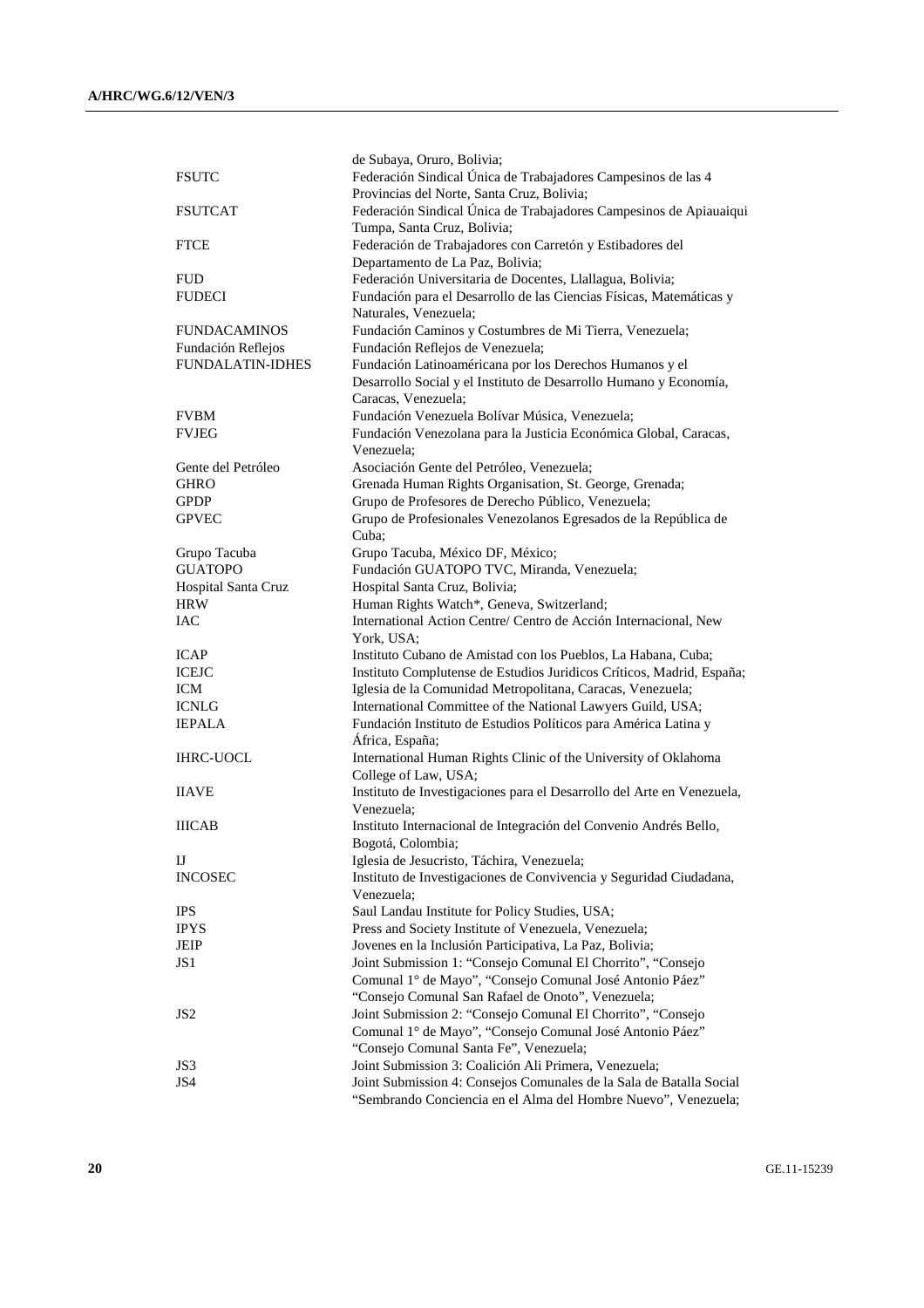| JS5<br><b>JS6 IIMA-VIDES</b>  | Joint Submission 5: Red Comunitaria, México DF, México;<br>Joint Submission 6: Instituto Internazionale Maria Ausiliatrice* and                                                                                                                                        |
|-------------------------------|------------------------------------------------------------------------------------------------------------------------------------------------------------------------------------------------------------------------------------------------------------------------|
| JS7                           | International Volunteerism Organization for Women, Education,<br>Development*, Italy;<br>Joint Submission 7: Consejos Comunales "Luchadores por la                                                                                                                     |
|                               | Comunidad", "Guaicaipuro Parte Alta", "José María Vargas",<br>"Charavi", "Campo Elias", "7 de abril", "Gran Mariscal", "Enmanuel<br>II", "19 de abril", "Unidos por la Libertad" y "Alvarenga", Venezuela;                                                             |
| JS8                           | Joint Submission 8: "Consejos Comunales "Esquina del Hoyo", "José<br>Leonardo Chirinos", "Unión las Tortolitas del Amparo", "Doce<br>Apóstoles", "Estrella Bolivariana", "Concecoprim", "Rafael Ochoa",<br>"Cristo de los Milagros", Caracas, Venezuela;               |
| JS9                           | Joint Submission 9: Via Campesina Brasil: Movimientos Sociales del<br>Campo "MST-Movimento Sem Terra, MAB-Movimento dos                                                                                                                                                |
|                               | Atingidos por Barragem, MPA-Movimento dos Pequenos<br>Agricultores, MMC-Movimento de Mulheres Camponesas, FEAB-<br>Federacao dos Estudantes de Agronomia do Brasil, PJR-Pastoral da<br>Juventude Rural, CPT-Comissao Pastoral da Terra, ABEEF-                         |
|                               | Associacao Brasileira de Estudentes de Engenharia Florestal y el                                                                                                                                                                                                       |
| <b>JS10</b>                   | Movimiento de Pescadores y Pescadoras, Brasil;                                                                                                                                                                                                                         |
|                               | Joint Submission 10: la Oficina del Alto Comisionado para los<br>Derechos Humanos y Proyectos Especiales de la Gobernación del<br>Estado Táchira y la Asociación de Ganaderos del Estado Táchira<br>(ASOGATA), Venezuela;                                              |
| <b>JS11</b>                   | Joint Submission 11 – Red de Consejos Comunales Guaicoco-La                                                                                                                                                                                                            |
| JS12 - REDHNNA                | Fenix, Venezuela;<br>Joint Submission 12 - Red por los Derechos Humanos de los Niños,<br>Niñas y Adolescentes: CECODAP, Manos por la Niñez y<br>Adolescencia, Asociación Civil Muchachos de la Calle, Instituto de                                                     |
|                               | Investigaciones Jurídicas de la Universidad Católica Andrés Bello,<br>Fundación Luz y Vida, Cátedra de la Paz y Derechos Humanos A.C /<br>Universidad de los Andes, Mérida, Venezuela, Fundación Amigas y                                                              |
|                               | Amigos de Niñas, Niños y Adolescentes (FADNNA. EDO<br>MIRANDA), Geografía VIVA (EDO. MERIDA), Asociación Civil<br>Niña Madre, Pro-Adopción y Colectivo de Educación e Investigación                                                                                    |
|                               | para el Desarrollo Social (CEIDES - ESTADO CARABOBO),                                                                                                                                                                                                                  |
| JS13 - REDVIH                 | Venezuela;<br>Red de ONGs y OBCs con trabajo en VIH/Sida del interior del país,<br>Venezuela;                                                                                                                                                                          |
| <b>JS14-APIVEN-SHN-KUYUNU</b> |                                                                                                                                                                                                                                                                        |
|                               | Joint Submission 14: La Asociación de Pueblos Indígenas de<br>Venezuela, La Sociedad Homo Et Natura y la Organización Ye kuana<br>del Alto Ventuari (KUYUNU), Venezuela;                                                                                               |
| JS15                          | Joint Submission 15: Comisión nacional de protección de los<br>periodistas (CONAPRO), Colegio Nacional de Periodistas (CNP),<br>Sindicato Nacional de Trabajadores de la Prensa (SNTP), Círculo de                                                                     |
|                               | Reporteros Gráficos de Venezuela (CRGV) y Espacio Público,<br>Venezuela;                                                                                                                                                                                               |
| JS16                          | Joint submission 16 – Comuna Socialista El Paraiso de Maisanta<br>(compuesta por cinco Consejo Comunales: Consejo Comunal Cristo<br>de los Milagros, Consejo Comunal Carlos Raúl Villanueva, Consejo<br>Comunal Sueños del Libertador; Consejo Comunal Guzmán Blanco y |
| JS17                          | Consejo Comunal Cristo es Amor), Venezuela;<br>Joint Submission 17 – Comuna de San Juan (conformada por 10<br>Consejos Comunales; 6 Comités de Tierra Urbana, 3 Comités de<br>Salud; y 1 Asociación Cooperativa);                                                      |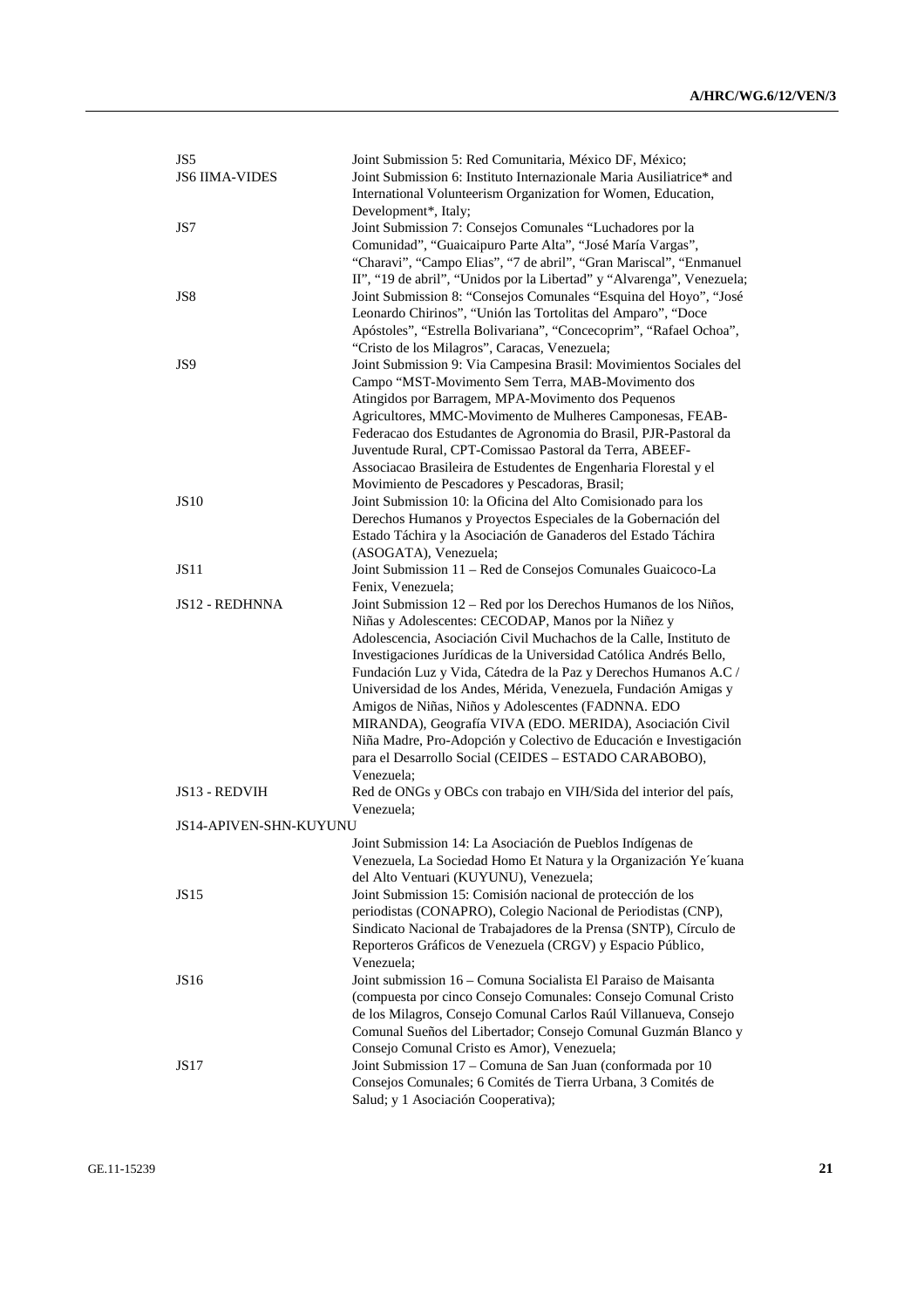### JS18-PROVEA-CONVITE-ACSOL

| JS19                                 | Joint Submission 18 - Programa Venezolano de Educación-Acción en<br>Derechos Humanos, Convite y Acción Solidaria Contra el Sida<br>(PROVEA-CONVITE-ACSOL), Venezuela;Caracas, Venezuela;<br>Joint Submission 19: Coalición de Consejos para la Defensa de los<br>Derechos Humanos de Baruta, Antimano, Caricuao, Nuevo Horizonte,<br>La Vega y José Félix Ribas, Venezuela; |
|--------------------------------------|-----------------------------------------------------------------------------------------------------------------------------------------------------------------------------------------------------------------------------------------------------------------------------------------------------------------------------------------------------------------------------|
| JS20                                 | Joint Submission 20: C.C. Los Chucos-Barrio Valle Verde-Teresita<br>Heredia-Barrio Ajuro-Nueva República 2-El Morro, Venezuela;                                                                                                                                                                                                                                             |
| Justicia y Proceso                   | Justicia y Proceso, Venezuela;                                                                                                                                                                                                                                                                                                                                              |
| Justicia y Vida<br>Juntas Vecinales: | Justicia y Vida, Bogotá, Colombia;                                                                                                                                                                                                                                                                                                                                          |
|                                      | Junta Vecinal 13 de abril, Beni, Bolivia;                                                                                                                                                                                                                                                                                                                                   |
|                                      | Junta Vecinal Alto Chijini, La Paz, Bolivia;                                                                                                                                                                                                                                                                                                                                |
|                                      | Junta Vecinal Arroyo Chico, Santisima Trinidad, Venezuela;                                                                                                                                                                                                                                                                                                                  |
|                                      | Junta Vecinal Kamirpata, La Paz, Bolivia;                                                                                                                                                                                                                                                                                                                                   |
|                                      | Junta Vecinal San Felipe, Distrito 12, Ciudad del Alto, La Paz,<br>Bolivia:                                                                                                                                                                                                                                                                                                 |
|                                      | Junta Vecinal Santa María de Tangani, La Paz, Bolivia;                                                                                                                                                                                                                                                                                                                      |
|                                      | Junta Vecinal Final Yanacocha "Villa de la Cruz", La Paz, Bolivia;                                                                                                                                                                                                                                                                                                          |
| Kuru Kururu                          | Kuru Kururu Farmers and Livestock Assocation, Guyana;                                                                                                                                                                                                                                                                                                                       |
| La Esperanza                         | Organización "La Esperanza", Amazonas, Venezuela;                                                                                                                                                                                                                                                                                                                           |
| <b>Los Samanes</b>                   | Organizacion Agraria CC los Samanes, Yaracuy, Venezuela;                                                                                                                                                                                                                                                                                                                    |
| Manos Fuera                          | Manos Fuera de Venezuela, Potosí, Bolivia;                                                                                                                                                                                                                                                                                                                                  |
| MAP-Paraguay                         | Movimiento Agrario y Popular, Paraguay;                                                                                                                                                                                                                                                                                                                                     |
| MBSC                                 | Movimiento Boliviano de Solidaridad con Cuba, La Paz, Bolivia;                                                                                                                                                                                                                                                                                                              |
| MCDA                                 | Movimiento por la Calidad del Agua, Venezuela;                                                                                                                                                                                                                                                                                                                              |
| <b>MCPSSP</b>                        | Movimiento Cubano por la Paz y la Soberania de los Pueblos, La<br>Habana, Cuba;                                                                                                                                                                                                                                                                                             |
| MEPB                                 | Movimiento de Educadores Populares de Bolivia, Bolivia;                                                                                                                                                                                                                                                                                                                     |
| <b>MINGA</b>                         | Asociación para la Promoción Social Alternativa "MINGA", Bogotá,<br>Colombia;                                                                                                                                                                                                                                                                                               |
| MMBJJS                               | Misión Madres del Barrio Josefa Joaquina Sánchez, Táchira,                                                                                                                                                                                                                                                                                                                  |
|                                      | Venezuela;                                                                                                                                                                                                                                                                                                                                                                  |
| MOAPA                                | Movimiento Agrario del Paraguay, Paraguay;                                                                                                                                                                                                                                                                                                                                  |
| MPPG                                 | Movimiento Popular Patria Grande, Buenos Aires, Argentina;                                                                                                                                                                                                                                                                                                                  |
| MSN                                  | Movimiento Social Nicaraguense, Nicaragua;                                                                                                                                                                                                                                                                                                                                  |
| MSNA                                 | Movimiento de Solidaridad Nuestra América, México DF, México;                                                                                                                                                                                                                                                                                                               |
| MSTB                                 | Movimiento Sin Tierra de Bolivia, Bolivia;                                                                                                                                                                                                                                                                                                                                  |
| MUN                                  | Magisterio Único Nacional, La Paz, Bolivia;                                                                                                                                                                                                                                                                                                                                 |
| Nuevo Amanecer                       | Comité de Productores Koe Pyhaju (Nuevo Amanecer), El Chaco,<br>Paraguay;                                                                                                                                                                                                                                                                                                   |
| OIE                                  | Organización Internacional de Empleadores, Venezuela;                                                                                                                                                                                                                                                                                                                       |
| OJC                                  | Organización Juventud Comunitaria, Santa Cruz, Bolivia;                                                                                                                                                                                                                                                                                                                     |
| OMMIBOL                              | Organización de Mujeres Mineras Bolivia;                                                                                                                                                                                                                                                                                                                                    |
| OM-Plan3Mil                          | Organización de Maestros del Plan Tres Mil, Santa Cruz, Bolivia;                                                                                                                                                                                                                                                                                                            |
| <b>OSPAAAL</b>                       | Organización de Solidaridad de los Pueblos de Africa, Asia, América<br>Latina*, Cuba;                                                                                                                                                                                                                                                                                       |
| <b>OSRBT</b>                         | Organización Social Rojo y Blanco Tarija, Bolivia;                                                                                                                                                                                                                                                                                                                          |
| <b>OTB-Barrios Unidos</b>            | OTB-Barrios Unidos, Cochabamba, Bolivia;                                                                                                                                                                                                                                                                                                                                    |
| OVP-ACLM                             | Observatorio Venezolano de Prisioneros y la Asociación Civil                                                                                                                                                                                                                                                                                                                |
|                                      | Liberados en Marcha, Venezuela;                                                                                                                                                                                                                                                                                                                                             |
| <b>OVV-LACSO</b>                     | Observatorio Venezolano de Violencia, Laboratorio de Ciencias<br>Sociales, Venezuela;                                                                                                                                                                                                                                                                                       |
| Palabra de Mujer                     | Programa Radiofónico Palabra de Mujer, Cochabamba, Bolivia;                                                                                                                                                                                                                                                                                                                 |
| Paz Activa                           | Paz Activa, Caracas, Venezuela;                                                                                                                                                                                                                                                                                                                                             |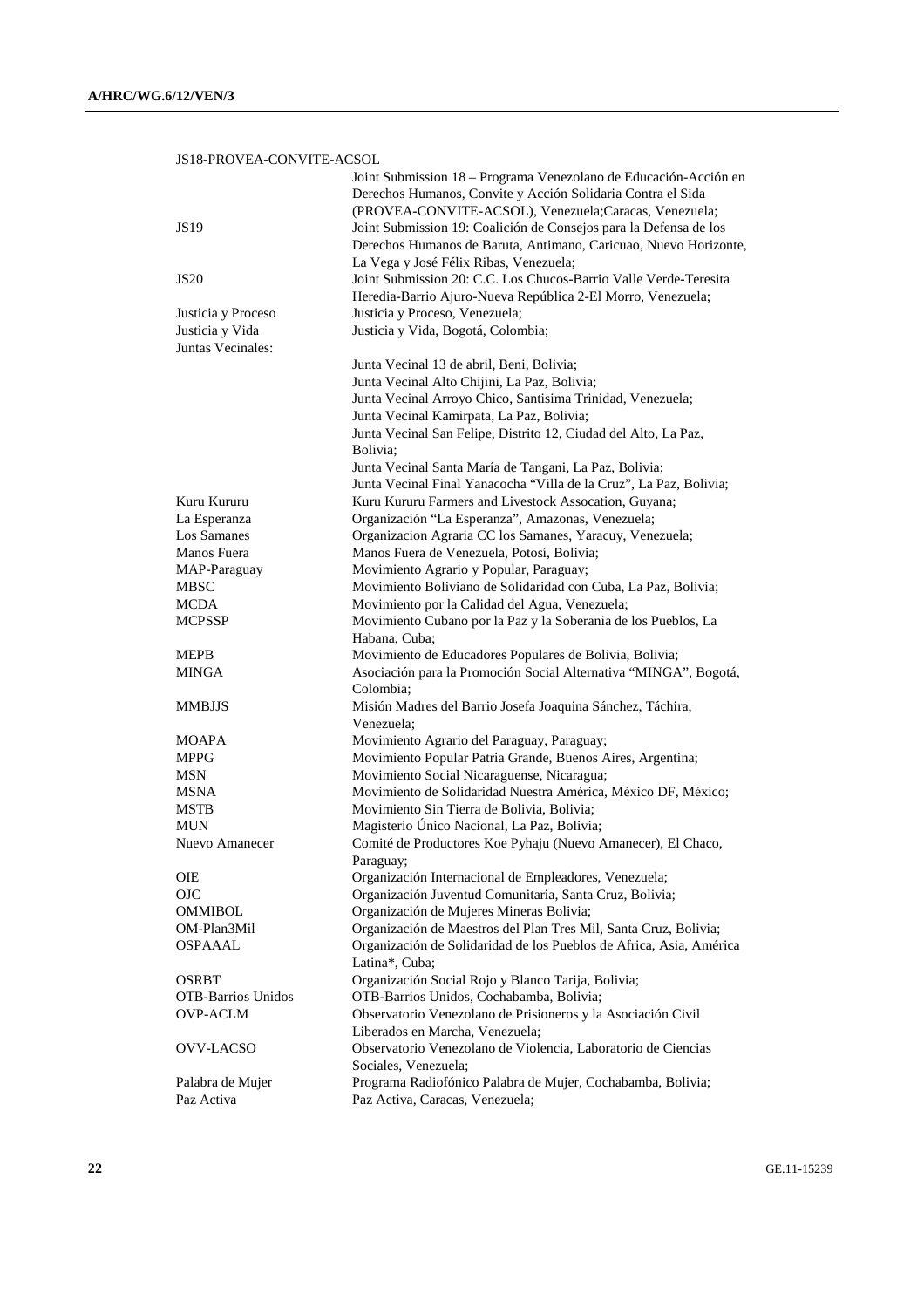| Peace Boat                 | Peace Boat*, Tokyo, Japan;                                                                                              |
|----------------------------|-------------------------------------------------------------------------------------------------------------------------|
| <b>PEN</b>                 | PEN International*, London, UK;                                                                                         |
| Petro Bronx                | Petro Bronx, New York, USA;                                                                                             |
| <b>PLANE</b>               | Federación Departamental Única de Trabajadores Eventuales<br>"PLANE" Tarija, Bolivia;                                   |
| PP                         | Asamblea Popular de los Pueblos (Parlamento Popular) Plan Tres Mil,<br>Venezuela;                                       |
| Pro Eco                    | Fundación Pro-Eco San Miguel, Córdoba, Argentina;                                                                       |
| ProVene                    | Fundación Pro Bono Venezuela, Venezuela;                                                                                |
| Radio Comunitaria          | Radio Comunitaria, Paraguay;                                                                                            |
| Radio IB                   | Radio Integración Boliviana 102.3, Bolivia;                                                                             |
| RAJP                       | Red de Apoyo por la Justicia y la Paz, Venezuela;                                                                       |
| <b>RENACER</b>             | Asociación de Discapacitados "Renacer" del Distrito 7 de Sector<br>Norte de Viacha del Departamento de La Paz, Bolivia; |
| ROA                        | Red de Organizaciones Afro-Venezolanas, Caracas, Venezuela;                                                             |
| Rotary Club Valencia       | Rotary Club Valencia, España;                                                                                           |
| <b>RPHMM</b>               | Red Popular Humanitaria Misioneros del Milagro, Caracas,                                                                |
|                            | Venezuela;                                                                                                              |
| <b>RRC</b>                 | Red de Radios Comunitarias, Bolivia;                                                                                    |
| <b>RSF</b>                 | Rapporteurs sans frontières*, Paris, France;                                                                            |
| <b>RSH</b>                 | Red Social Humanitaria El Salvador, El Salvador;                                                                        |
| Ruta Pacífica              | Ruta Pacífica de las Mujeres, Bogotá, Colombia;                                                                         |
| SAFCI<br>Salas de Batalla: | Salud Familiar Comunitaria Intercultural, Bolivia;                                                                      |
|                            | Sala de Batalla Arichuna, Venezuela;                                                                                    |
|                            | Sala de Batalla Gustavo Pereira, Venezuela (JS);                                                                        |
|                            | Sala de Batalla Negro Primero, Apure, Venezuela;                                                                        |
|                            | Sala de Batalla Social "Argimiro Gavaldón Saman Mocho",                                                                 |
|                            | Carabobo, Venezuela;                                                                                                    |
|                            | Sala de Batalla Social "Batalla de Carabobo", Venezuela;                                                                |
|                            | Sala de Batalla Social "La Castrera", Venezuela;                                                                        |
|                            | Sala de Batalla Social "Maisanta", Apure, Venezuela;                                                                    |
|                            | Sala de Batalla Social Arichuna, Apure, Venezuela;                                                                      |
|                            | Sala de Batalla Social Cacique Paramoni, Carabobo, Venezuela;                                                           |
|                            | Sala de Batalla Social José María España, Vargas, Venezuela;                                                            |
|                            | Sala de Batalla Social Noguera-Centauro, Carabobo, Venezuela;                                                           |
|                            | Sala de Batalla Socialista Bravos de Apure, Venezuela;                                                                  |
|                            | Sala de Batalla Socialista el Progreso en Revolución, Apure,                                                            |
|                            | Venezuela;                                                                                                              |
|                            | Sala de Batalla William Lara, Yaracuy, Venezuela;                                                                       |
| <b>SCMF</b>                | Sociedad Cubana de Medicina Familiar, La Habana, Cuba;                                                                  |
| SCUII                      | Sociedad Civil Unión Indígena Inga, Aragua, Venezuela;                                                                  |
| <b>SEAP</b>                | Sociedad Economica de Amigos del País, La Habana, Cuba;                                                                 |
| SINALTRAINAL               | Sindicato Nacional de Trabajadores del Sistema Agroalimentario,<br>Bogotá, Colombia;                                    |
| <b>SINBOIUTY</b>           | Sindicato Bolivariano de Obreros del "IUTY", Venezuela;                                                                 |
| SINERGIA                   | Asociación Venezolana de Organizaciones de la Sociedad Civil                                                            |
|                            | "SINERGIA", Venezuela;                                                                                                  |
| <b>SINTRAHMR</b>           | Sindicato de Trabajadores de la Salud de Mariano Roque Alonso                                                           |
|                            | Hospital Distrital, Paraguay;                                                                                           |
| SITRAIGSA                  | Sindicato de Trabajadores de Industrializadora Guaraní, Asunción,                                                       |
|                            | Paraguay;                                                                                                               |
| <b>STP</b>                 | Society for Threatened Peoples*, Gottingen, Germany;                                                                    |
| TAMV                       | Tirem as Maos da Venezuela, Portugal;                                                                                   |
| TransAfrica                | TransAfrica Forum, USA;                                                                                                 |
| Transparencia              | Transparencia Venezuela, Venezuela;                                                                                     |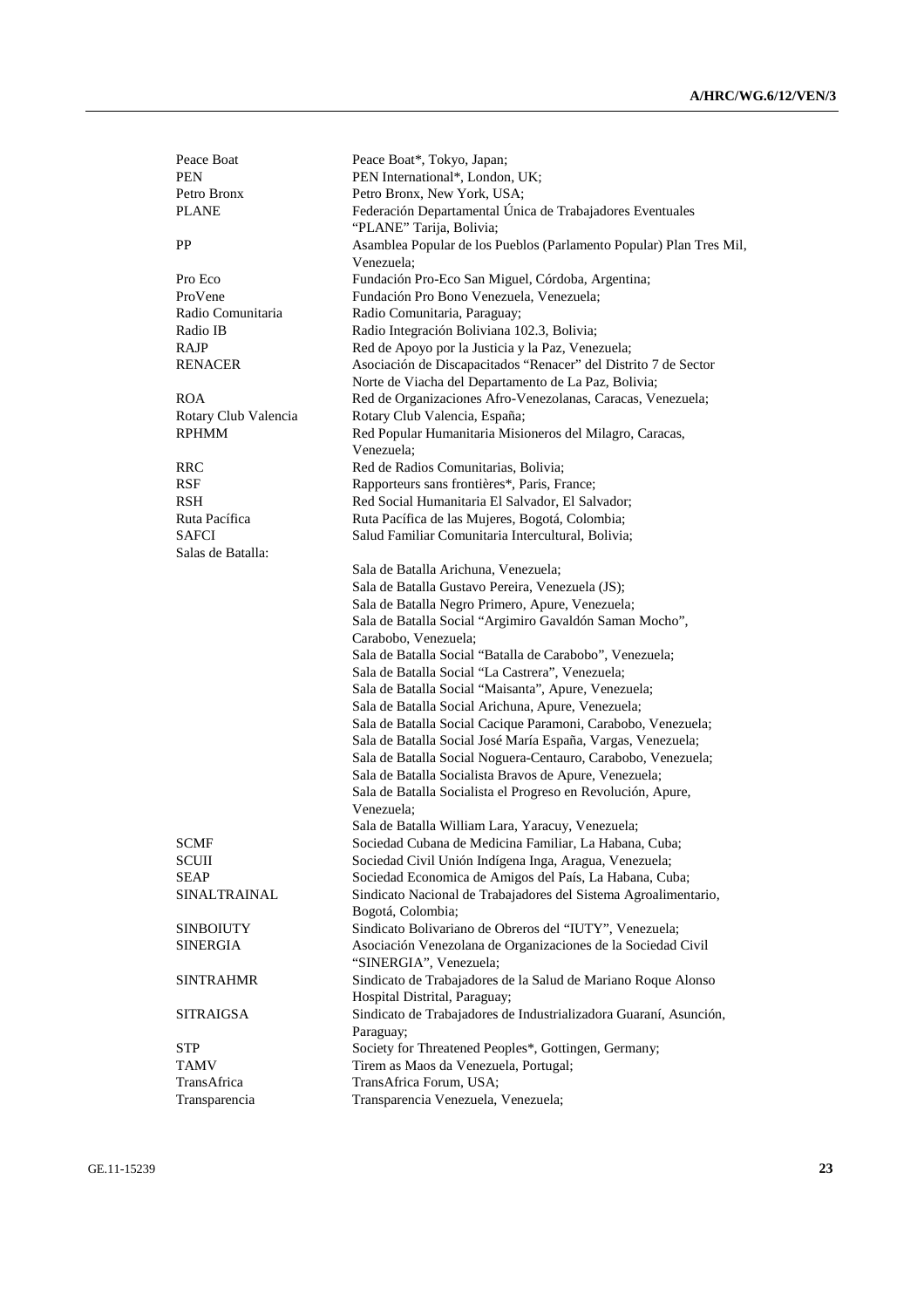|                                                                                     | <b>TSCB</b>                                                                                                       | Trabajadores Sociales Comunitarios de Bolivia, Oruro, Bolivia;                                                                      |  |
|-------------------------------------------------------------------------------------|-------------------------------------------------------------------------------------------------------------------|-------------------------------------------------------------------------------------------------------------------------------------|--|
|                                                                                     | <b>UCV</b>                                                                                                        | Universidad Central de Venezuela, Caracas, Venezuela;                                                                               |  |
|                                                                                     | <b>UA</b>                                                                                                         | Unión Afirmativa, Venezuela;                                                                                                        |  |
|                                                                                     | UE                                                                                                                | Universidad de Extremadura, Seminario Permanente Antonio                                                                            |  |
|                                                                                     |                                                                                                                   | Gramsci, España;                                                                                                                    |  |
|                                                                                     | <b>UKAMAU</b>                                                                                                     | Productores Ecológicos "UKAMAU", La Paz, Bolivia;                                                                                   |  |
|                                                                                     | Un Mundo sin Mordaza                                                                                              | Un Mundo sin Mordaza, Venezuela;                                                                                                    |  |
|                                                                                     | Una Ventana a la Libertad                                                                                         | Una Ventana a la Libertad, Caracas, Venezuela;                                                                                      |  |
|                                                                                     | <b>UNEAC</b>                                                                                                      | Unión de Escritores y Artistas de Cuba, Cuba;                                                                                       |  |
|                                                                                     | <b>UNJC</b>                                                                                                       | Unión Nacional de Juristas de Cuba, Cuba;                                                                                           |  |
|                                                                                     | <b>UPEC</b>                                                                                                       | Unión de Periodistas de Cuba, La Habana, Cuba;                                                                                      |  |
|                                                                                     | <b>UPIAI</b>                                                                                                      | Universidad Popular Igualitaria "Andrés Ibañes", Santa Cruz, Bolivia;                                                               |  |
|                                                                                     | <b>USOIP</b>                                                                                                      | Unión Sindical Obrera de la Industria del Petróleo, Venezuela;                                                                      |  |
|                                                                                     | <b>USW</b>                                                                                                        | United Steelworkers, Pittsburgh, USA;                                                                                               |  |
|                                                                                     | VA.                                                                                                               | Venezuela Analysis Inc, New York, USA;                                                                                              |  |
|                                                                                     | <b>VAF</b><br><b>VEDHAC</b>                                                                                       | Venezuela Awareness Foundation, Florida, USA;<br>Vicaria Episcopal de Derechos Humanos de la Arquidiócesis de                       |  |
|                                                                                     |                                                                                                                   | Caracas, Venezuela;                                                                                                                 |  |
|                                                                                     | Venezuela Diversa                                                                                                 | Venezuela Diversa, Caracas, Venezuela;                                                                                              |  |
|                                                                                     | VKM                                                                                                               | Valley Kingdom Ministries, Petit Valley, Trinidad;                                                                                  |  |
|                                                                                     | <b>VMTA</b>                                                                                                       | Vocera de las Mesas Técnicas de Agua, Aragua, Venezuela;                                                                            |  |
|                                                                                     | <b>Warao Descendents</b>                                                                                          | South Western Peninsula of Warao Descendents First Nation,                                                                          |  |
|                                                                                     |                                                                                                                   | Trinidad and Tobago;                                                                                                                |  |
|                                                                                     | Wayrurus                                                                                                          | Organizacion Cultural Wayrurus, Bolivia;                                                                                            |  |
|                                                                                     | <b>WWP</b>                                                                                                        | Women with Power, Georgetown, Guyana;                                                                                               |  |
|                                                                                     | National human rights institution:                                                                                |                                                                                                                                     |  |
|                                                                                     | Defensoría                                                                                                        | Defensoría del Pueblo, Caracas, Venezuela; **                                                                                       |  |
|                                                                                     |                                                                                                                   |                                                                                                                                     |  |
|                                                                                     | Regional intergovernmental organizations:                                                                         |                                                                                                                                     |  |
|                                                                                     | <b>CIDH</b>                                                                                                       | Información para el Exámen Periódico Universal de Naciones Unidas,<br>Comisión Interamericana de Derechos Humanos, Washington, USA. |  |
| 2                                                                                   | Control Ciudadano, page 3. See submission for case cited.                                                         |                                                                                                                                     |  |
| 3                                                                                   |                                                                                                                   | Informe Anual 2009 de la Comisión Interamericana de Derechos Humanos, para. 520.                                                    |  |
| $\overline{4}$<br>5                                                                 | Universidad de Extremadura, página 5.                                                                             |                                                                                                                                     |  |
| 6                                                                                   |                                                                                                                   | REDHNNA, párrafo 2. See also submission from Defensoría del Pueblo.                                                                 |  |
| 7                                                                                   | INCOSEC, p. 4.                                                                                                    |                                                                                                                                     |  |
| 8                                                                                   | INCOSEC, pp. 1-2.                                                                                                 |                                                                                                                                     |  |
| 9                                                                                   | Control Ciudadano, p. 2.<br>See submissions from Consejos Comunales Cambalache 3-1, Blanquita de Pérez, Campeare, |                                                                                                                                     |  |
|                                                                                     | Florencio Hernández, La Aguada, Miramar, Maimire Miraflores, Palo Rosal, San Isidro Sector 2,                     |                                                                                                                                     |  |
|                                                                                     | Urbanización Sucre, Ciudad de Nutrias-Sosa-Barinas.                                                               |                                                                                                                                     |  |
| 10<br>ProVene, p. 4.                                                                |                                                                                                                   |                                                                                                                                     |  |
| 11                                                                                  |                                                                                                                   | ProVene, p. 4. See also submissions from FUNDALATIN-IDHES and INCOSEC.                                                              |  |
| 12                                                                                  | PROVEA-CONVITE-ACSOL, p. 7.                                                                                       |                                                                                                                                     |  |
| 13                                                                                  |                                                                                                                   | See joint submission from Junta Vecinal Kamirpata sector Achachicala, Junta Vecinal Final                                           |  |
|                                                                                     |                                                                                                                   | Yanacocha "Villa de la Cruz", Juntal Vecinal Alto Chijini "Camino a Viacha", as well as submissions                                 |  |
|                                                                                     | from Asociación Cubana de las Naciones Unidas (ACNU), Asociación Comité Monseñor Oscar                            |                                                                                                                                     |  |
|                                                                                     |                                                                                                                   | Romero, Asociación de Confesionista Tarija, Asociación Colectivo de Colombianos Refugiados en                                       |  |
|                                                                                     |                                                                                                                   | Euskadi-BACHUE, Asamblea del Deporte - Municipio de Llallagua, Asociación de Discapacitados                                         |  |
|                                                                                     |                                                                                                                   | "Renacer", Agrupación de Familiares de Ejecutados Políticos, Asociación Internacional de                                            |  |
|                                                                                     |                                                                                                                   | Refugiados "Solidaridad", Asociación de Mujeres Artesanas AMPARAMPI, Asociación Nacional de                                         |  |
|                                                                                     |                                                                                                                   | Economistas y Contadores de Cuba, Asamblea Permanente de Derechos Humanos de la Paz,                                                |  |
|                                                                                     | Asociación de Productores Integrales Misión Nueva Esperanza, Asociación Para la Promoción Social                  |                                                                                                                                     |  |
| Alternativa, ARAPOTY, Asociación de Rentistas Mineros Regional, Corporación para el |                                                                                                                   |                                                                                                                                     |  |
|                                                                                     |                                                                                                                   | fortalecimiento de la función social Aury Sará Marrugo (CASM), Confederación Nacional de                                            |  |

Mujeres Campesinas Indígenas Originarias de Bolivia "Bartolina Sisa" "CNMCIOB BS", Casa del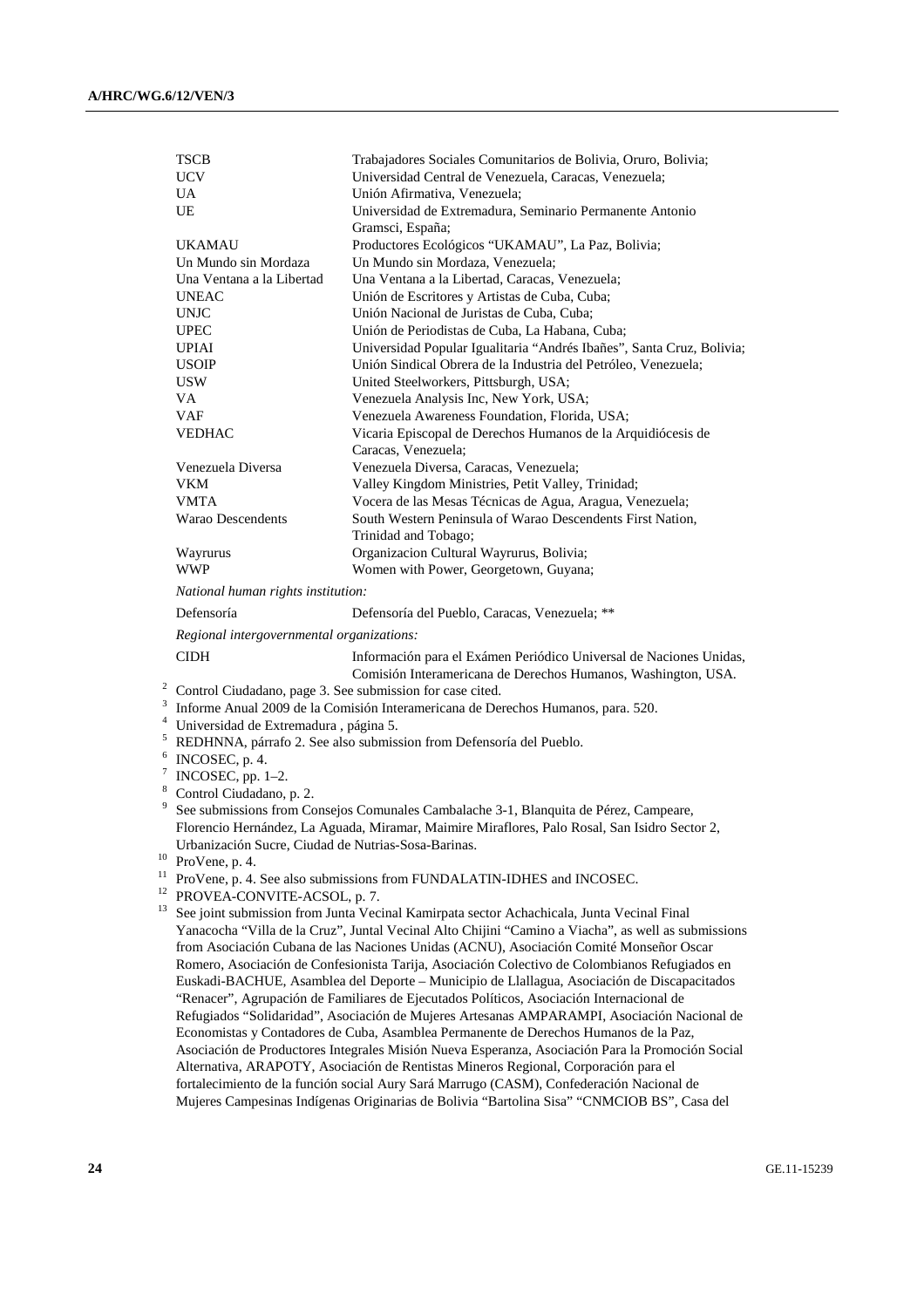Alba-Coccabamba, Instituto Internacional de Integración del Convenio Andrés, Colectivo autogestionario El Atoj Antoño, Corporación Agrupación Nacional de Ex Presas y Ex Presos políticos de Chile, Consejo de Ayllus Originarios de Potosi, Corporación Centro de Atención Psicosocial, Base de Paz, Comité Cívico Llallagua, Comité Canario de Solidaridad con los Pueblos, Corporación Colombiana de Teatro CCT, Coordinadora Departamental para el Cambio Tarija, Corporación de Retornados de Chile, Consejo de Educación de adultos de América Latina Colectivo Bolivia, Instituto Complutense de Estudios Jurídicos Críticos, Fundación Centro de Estudios e Investigaciones del Trabajo, Confederación General de Trabajadores Fabriles de Bolivia, Confederación Pueblos Indígenas de Bolivia, Casa Juvenil de las Culturas Wayna Tambo, Casa de Maryland, Cooperativa Minera Qori Thuica, Club de Madres AMAS, Cooperativa Minera LTDA, Confederación Nacional de Rentistas Jubilados de Bolivia, Comité Cívico Popularde Bolivia, Confederación Nacional de la Micro y Pequeña Empresa, Central Obrera Regional de la Ciudad de El Alto, Centro Popular de Desarrollo, Central de Pueblos Indígenas del Beni, Comunidad Sariri Cochabamba, Cooperativa de Servicios de Agua Portable Los Álamos, Comité de Salud por la Chacarita, Café Semilla Juvenil, Central Sindical Única de Trabajadores Campesinos Originarios Quechuas de la Provincia Tomas Frías, Central Única de Trabajadores, Asociación de la Discapacidad Inclusión y Desarrollo, Epicentro Cultural Manuelita Sáenz "Libertadora del Libertador", EVITA SIEMPRE Asociación Civil, Kuru Kururu Farmers Association, Fundación Amigos de la Cultura – Escuela de Música Mtro Herminio Giménez, Federación de Ayllus Originarios Indígenas del Norte Potosí, Asociación Departamental de Jubilados en el Nuevo Sistema de Pensiones, Federación Departamental de Organizaciones Junstas Vecinales, Federación de Estudiantes de Secundaria, Federación de Estudiantes Universitarios del Uruguay, Federación de Gremiales Vivanderos y Gastronómicos de Pando, Fundación Instituto de Estudios Políticos para America Latina y África, Federación de Mujeres Cubanas, Federación de Organizaciones Comunitarias de Personas con Discapacidad y Deficiencia del Departamento de La Paz, Fundación Pro Eco San Miguel, Federación de Residentes Bolivianos en Jujuy, Federación Sindical Única de Trabajadores Campesinos Apiauaiqui Tumpa, Federación Universitaria de Docentes, Grenada Human Rights Organization Inc., Grupo Tacuba, A. C., International Action Center, Instituto Cubano de Amistad con los Pueblos, Saul Landau – Institute for Policy Studies, Junta Vecinal Arroyo Chico, Jóvenes en la Inclusión Participativa "JEIP", Vía Campesina Brasil, Proyecto Justicia y Vida, Junta de Vecinos "13 de Abril", Junta Vecinal Alto Chijini "Camino a Viacha", Junta Vecinal Santa María de Tangani sector Achachicala, Movimiento Agrario Popular, Movimiento Boliviano de Solidaridad con Cuba, Movimiento Cubano por la Paz y la Soberanía de los Pueblos, Movimiento de Educadores Populares de Bolivia, Manos Fuera de Venezuela, Movimiento Agrario del Paraguay, Movimiento Popular Patria Grande, Movimiento Social Nicaraguense, Movimiento de Solidaridad Nuestra América, Magisterio Único Nacional, Asociación de Gancheros de la Ciudad de Villa Hayes, Organización Internacionalista vasca Askapena, Barrios Unidos, Confederación Nacional de Juntas Vecinales de Bolivia, Collectif Education, Organización Cultural Wayrurus, Juventud Comunitaria, Organización de Maestros del Plan Tres Mil, Organización de Mujeres Mineras Bolivia, Peace Boat, Ruta Pacífica, Organización de Solidaridad de los Pueblos de África, Asia y América Latina, Comedor Los Pibes, Organización Social Rojo y Blanco Tarija, Tirem as Maos da Venezuela, Coordinadora Departamental de Personas con Discapacidad de la Paz PachakutiLa, Petro Bronx, Asociación de Productores Ecológicos "UKAMAU", Red Social Humanitaria El Salvador, SAFCI – Salud Familiar Comunitaria Intercultural, Sociedad Económica de Amigos de País, Sindicato Nacional de Trabajadores del Sistema Agroalimentario "Sinaltrainal", Sindicato de Trabajadores de la Salud del Hospital Distrital de Mariano Roque Alonso, Sociedad Cubana de Medicina Familiar, SITRAIGSA, TransAfrica Forum, Asociación de Trabajadores Sociales Comunitarios de Bolivia, Unión de Escritores y Artistas de Cuba, Unión Nacional de Juristas de Cuba, Unión de Periodistas de Cuba, Unión Sindical Obrera de la Industria del Petróleo, United Steel Workers, Venezuela Analysis, Inc., Women with Power, Junta Vecinal San Felipe Distrito 12 ciudad de El Alto.<br>14 Comités de Tierra Urbana, page 1. See submissions from Asociación Clara Campoamor, Asociación

de Mujeres Artesanas AMPARAMPI, Asociación Nacional de Economistas y Contadores de Cuba, Coordinadora de la Mujer, Coordinadora de Mujeres Poplulares de Tarija, Federación de Mujeres Cubanas, Grenada Human Rights Organization Inc., Junta Vecinal Santa María de Tangani sector Achachicala, Federación de Mujeres Cubanas, Organización de Mujeres Mineras Bolivia, Ruta Pacífica, Women with Power.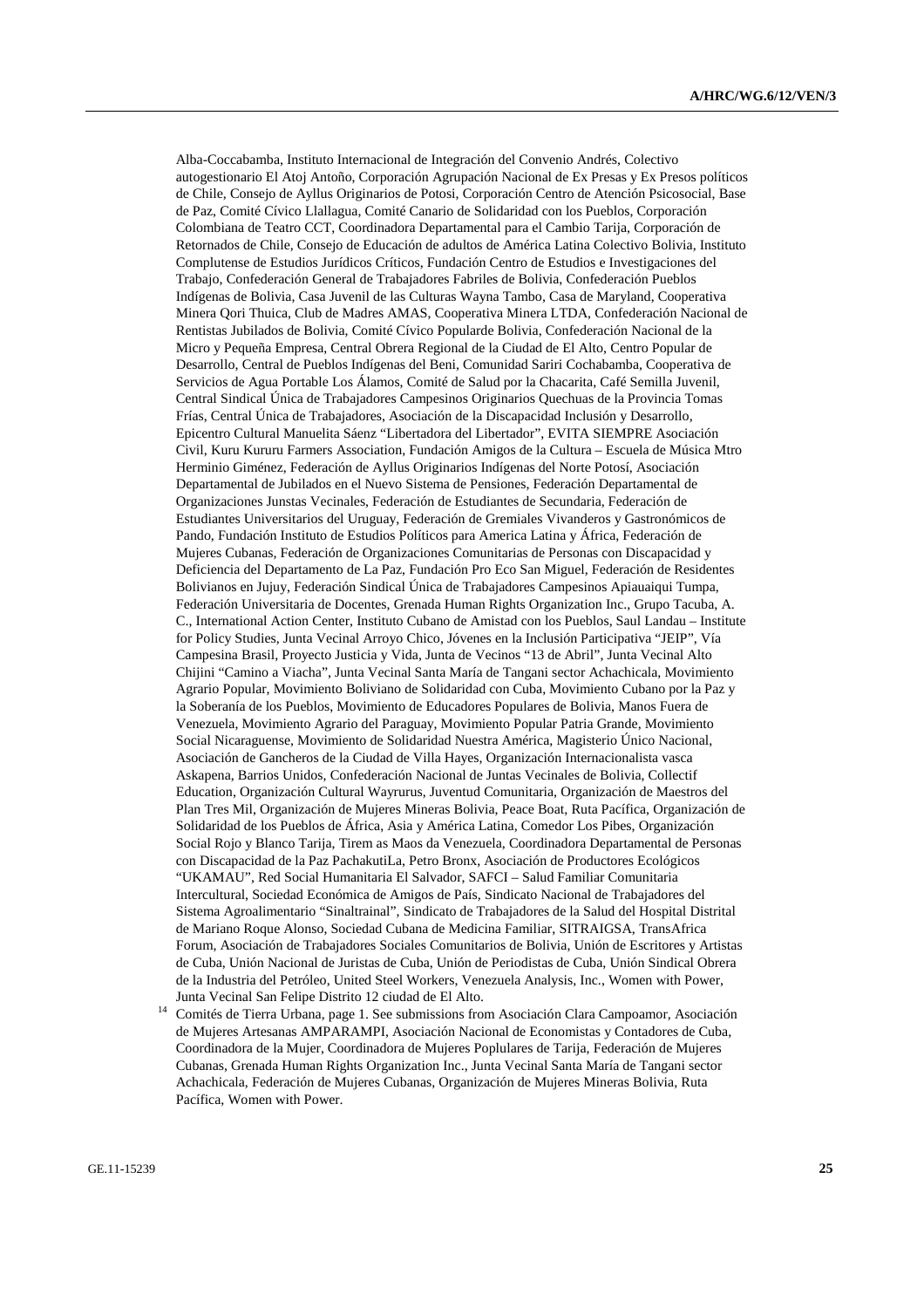- See joint submission from Junta Vecinal Kamirpata sector Achachicala, Junta Vecinal Final Yanacocha "Villa de la Cruz", Juntal Vecinal Alto Chijini "Camino a Viacha", as well as submissions from Coordinadora Departamental para el Cambio Tarija, Coordinadora Departamental de Organizaciones y Movimientos Juveniles y Autónomos, Casa Juvenil de las Culturas Wayna Tambo, Café Semilla Juvenil, Federación de Estudiantes de la Escuela Superior de Formación de Maestros "Eduardo Avaroa", Federación Regional Única de Trabajadores Campesinos Originarios de Sabaya, Jóvenes en la Inclusión Participativa "JEIP", Junta Vecinal Alto Chijini "Camino a Viacha", Juventud Comunitaria, Peace Boat.<br>See submissions from Asociación de Discapacitados "Renacer", Fundación Centro de Estudios e
- Investigaciones del Trabajo, Centro Popular de Desarrollo, Asociación de la Discapacidad Inclusión y Desarrollo, Federación de Organizaciones Comunitarias de Personas con Discapacidad y Deficiencia del Departamento de La Paz, Junta Vecinal Arroyo Chico, Organización de Solidaridad de los Pueblos de África, Asia y América Latina, Coordinadora Departamental de Personas con Discapacidad de la Paz PachakutiLa, Red Social Humanitaria El Salvador, Sociedad Económica de
- Amigos de País, Asociación de Trabajadores Sociales Comunitarios de Bolivia. 17 See submissions from Casa del Alba-Coccabamba, Consejo de Ayllus Originarios de Potosi, Base de Paz, Comité Cívico de San Andrés de Machaca Quinta Sección Municipal de Provincia Ingavi, Corporación de Retornados de Chile, Confederación Pueblos Indígenas de Bolivia, Casa de Maryland, Central de Mujeres Indígenas del Beni, Consejo Nacional de Ayllus y Markas del Qullasuyu, Central de Pueblos Indígenas del Beni, Comunidad Sariri Cochabamba, Central Sindical Única de Trabajadores Campesinos Originarios Quechuas de la Provincia Tomas Frías, Federación de Ayllus Originarios Indígenas del Norte Potosí, Federación de Trabajadores con Carretón y Estibadores del Departamento de la Paz, Grenada Human Rights Organization Inc., Proyecto Justicia y Vida, Movimiento Cubano por la Paz y la Soberanía de los Pueblos, Chajra Runaj Masis,
- Organización Cultural Wayrurus. 18 Iglesia Católica Metropolitana, p. 1.
- 19 Iglesia de la Comunidad Metropolitana, p. 1.
- $20$  FUDECI, p. 3.
- 21 See submissions from Asociación para el Desarrollo Comunitario, Black Heritage Society, Casa de Maryland, Comité Cívico Popular de Bolivia, Kuru Kururu Farmers Association, Fundación Amigos de la Cultura – Escuela de Música Mtro. Herminio Giménez, Movimiento Cubano por la Paz y la Soberanía de los Pueblos, Movimiento Agrario del Paraguay, Movimiento de Solidaridad Nuestra América, Organización de Solidaridad de los Pueblos de África, Asia y América Latina, Sindicato de Trabajadores de la Salud del Hospital Distrital de Mariano Roque Alonso, TransAfrica Forum.<br><sup>22</sup> Conscience and Peace Tax International, page 3. See also submission from the Defensoría del Pueblo.<br><sup>23</sup> Observatoria Mariano
- 
- 23 Observatorio Venezolano de los Derechos Humanos de las Mujeres, page 5. See also submission from the Defensoría del Pueblo. 24 Conscience and Peace Tax International, page 5. See also submission from the Defensoría del Pueblo.
- 
- 25 Espacio Público, p. 5.
- <sup>26</sup> Defensoría del Pueblo, page 4. See also submission from el Centro de Estudios de la Mujer de la<br>Universidad Central de Venezuela, Araña Feminista y la Iniciativa por los Derechos Sexuales.
- <sup>27</sup> Observatorio Venezolano de los Derechos Humanos de las Mujeres, pp. 3–4.
- 28 Observatorio Venezolano de los Derechos Humanos de las Mujeres, p. 4.
- <sup>29</sup> Diverlex, p. 2. See also submission from Fundación Reflejos de Venezuela.
- 30 Defensoría del Pueblo, p. 5. See also submissions from Venezuela Diversa and Unión Afirmativa.
- 31 REDVIH, página 2.
- <sup>32</sup> OVV, p. 5. See also submissions from Paz Activa and Informe Anual 2009 de la Comisión Interamericana de Derechos Humanos. 33 Informe Anual 2009 de la Comisión Interamericana de Derechos Humanos, paras. 504–505.
- 
- 34 Comité de Familiares de las Víctimas de los Sucesos de Febrero–Marzo de 1989, p. 3. See also submission from Justicia y Proceso.<br><sup>35</sup> Comité de Familiares de las Víctimas de los Sucesos de Febrero–Marzo de 1989, p. 3.
- 
- <sup>36</sup> Comité de Familiares de las Víctimas de los Sucesos de Febrero–Marzo de 1989, p. 2.<br><sup>37</sup> Defensaría del Buelda se de Sucesos huministas franc<br/> Papa Active
- <sup>37</sup> Defensoría del Pueblo, p. 1. See also submission from Paz Activa.
- 38 Paz Activa, pp. 2–3. See also Informe Anual 2009 de la, Comisión Interamericana de Derechos Humanos, paras. 500–502 and INCOSEC, p. 5.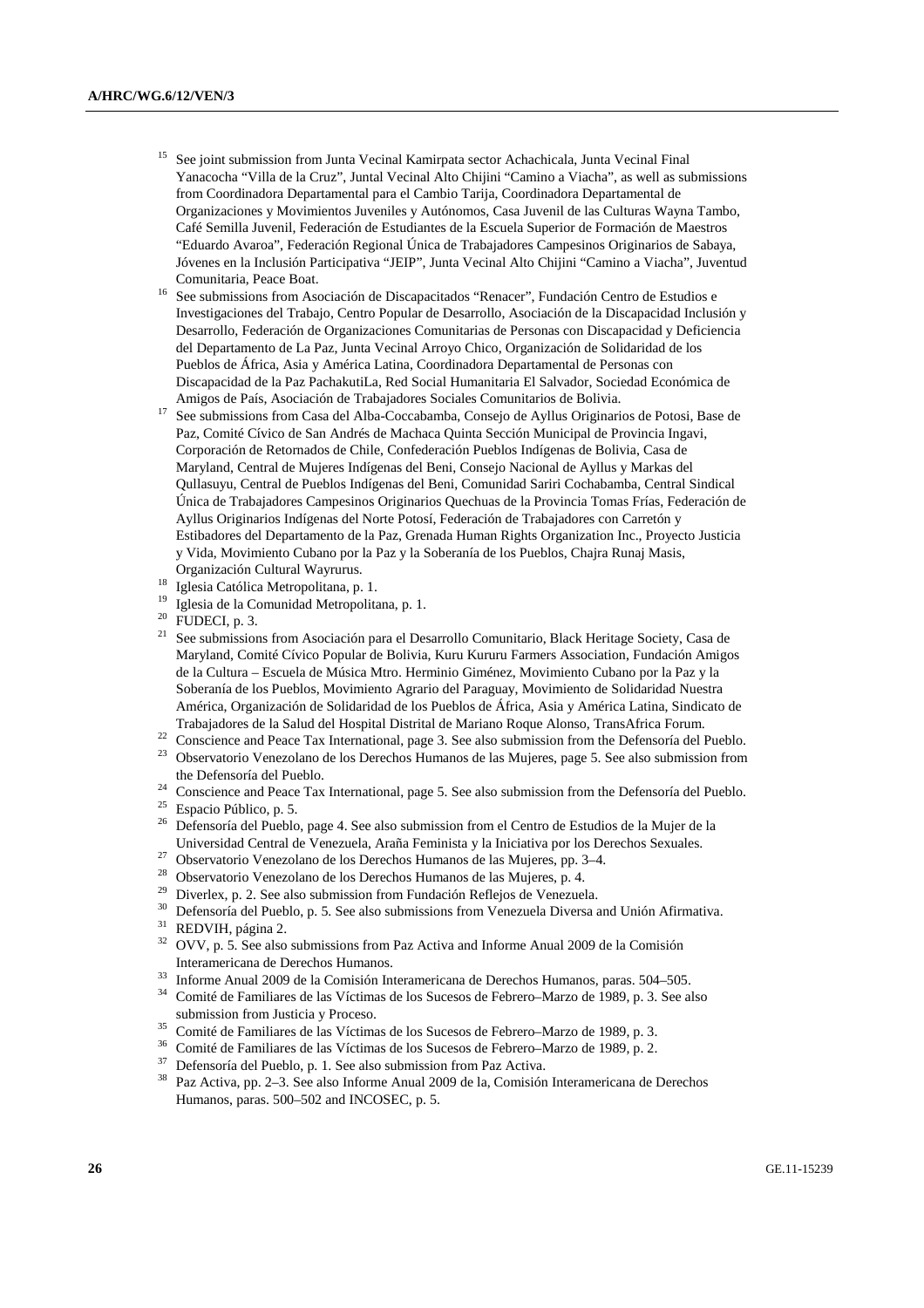- <sup>39</sup> Red de Apoyo por la Justicia y la Paz. See also INCOSEC, p. 5.
- <sup>40</sup> AI, p. 4. See submission for cases cited.

- <sup>42</sup> Observatorio Venezolano de los Derechos Humanos de las Mujeres, pp. 4 and 6. See also submission from Una Ventana a la Libertad. 43 Una Ventana a la Libertad, paras. 4–6.
- 

- 45 Informe Anual 2009 de la Comisión Interamericana de Derechos Humanos, para. 495.
- 46 Informe Anual 2009 de la Comisión Interamericana de Derechos Humanos, para. 495.
- <sup>47</sup> Vicaría de Derechos Humanos de la Arquidiócesis de Caracas, párrafo 2. Ver también HRW páginas
- 3 y 4. 48 Asociación Clara Campoamor, pp. 2 and 5. See also Informe Anual 2009 e Informe sobre Acceso a la Justicia para las Mujeres Víctimas de la Violencia en las Américas de 2007 de la Comisión Interamericana de Derechos Humanos and Observatorio Venezolano de los Derechos Humanos de las
- Mujeres, pp. 5–6. 49 Observatorio Venezolano de los Derechos Humanos de las Mujeres, p. 7. See also submission from
- ANROS and AI. 50 Informe Anual 2009 de la Comisión Interamericana de Derechos Humanos, para-32. See also submission from Defensoría del Pueblo. 51 REDHNNA, párrafo 11. See also submission from the Defensoría del Pueblo.
- 
- 52 Defensoría del Pueblo, p. 5.
- 53 Foro por la Vida, AEQUITAS, ACCESO, PROVEA-CONVITE-ACSOL, Instituto Prensa y Sociedad, INCOSEC, Justicia y Proceso, Control Ciudadano, ProVene e Informe Anual 2009 de la
- Comisión de Derechos Humanos. 54 Informe Annual 2009 de la Comisión Interamericana de Derechos Humanos, paras. 478–483. See also Comunicado de Prensa de la CIDH 36/10 – CIDH expresa preocupación por uso del poder punitivo del Estado para silenciar opositores en Venezuela. Washington, D.C., 25 de marzo de 2010; Foro por la Vida; AEQUITAS; ACCESO; PROVEA-CONVITE-ACSOL e Instituto Prensa y Sociedad.<br>
<sup>55</sup> Foro por la Vida, p. 2.<br>
<sup>56</sup> Foro por la Vida, p. 2.
- 
- Justicia y Proceso, p. 1.
- 57 ProVene, p. 5.
- 58 Decisión de la Corte Interamericana de Derechos Humanos. Caso Usón Ramírez Vs. Venezuela. Excepción Preliminar, Fondo, Reparaciones y Costas. Sentencia de 20 de noviembre de 2009. Serie C
- No. 207. 59 HRW, pp. 1 and 2. See submissions for cases cited. See also submissions from AI, Foro por la Vida, AEQUITAS, ACCESO, PROVEA-CONVITE-ACSOL, Instituto Prensa y Sociedad e Informe Anual 2009 de la Comisión de Derechos Humanos. 60 Observatorio Venezolano de Violencia, Control Ciudadano, Espacio Público, COFAVIC, AI, HRW.
- 
- 61 Informe Anual 2009 de la Comisión Interamericana de Derechos Humanos, para. 514.
- 62 Informe Anual 2008, Comisión Interamericana de Derechos Humanos, paras. 364 and 367. See also submission from The Becket Fund, p. 5.<br>
<sup>63</sup> Iglesia de Jesucristo, p. 2.
- 
- $64$  Conscience and Peace Tax International, pp. 1–3.
- 65 Centro de Educación y Producción Radiofónica, pp. 2–3. See also submissions from Comité Cívico Popular de Bolivia and Fundación Amigos de la Cultura-Escuela de Música Mtro. Herminio Giménez and Radio Integracion Boliviana. 66 FUNDACAMINOS, p. 4.
- 
- 67 Informe Anual 2009 de la Comisión Interamericana de Derechos Humanos, paras. 489–493. See also Comunicado de Prensa de la CIDH 122/10 – CIDH expresa preocupación ante proyectos de ley en Venezuela que pueden afectar la plena vigencia de los derechos humanos. Washington, D.C., 15 de diciembre de 2010.<br><sup>68</sup> Agora Constitucional, pp. 1–3. See submission for cases cited. See also submissions from Un Mundo
- sin Mordaza, AI, Espacio Público, HRW y el Informe Anual de 2009 de la Comisión Interamericana de Derechos Humanos CIDH.<br><sup>69</sup> Un Mundo sin Mordaza, pp. 1–2. See also Control Ciudadano and Agora Constitucional.
- 
- 70 Agora Constitucional, pp. 1–3. See submission for cases cited.

AI, p. 5.

<sup>44</sup> AI, pp. 4–5.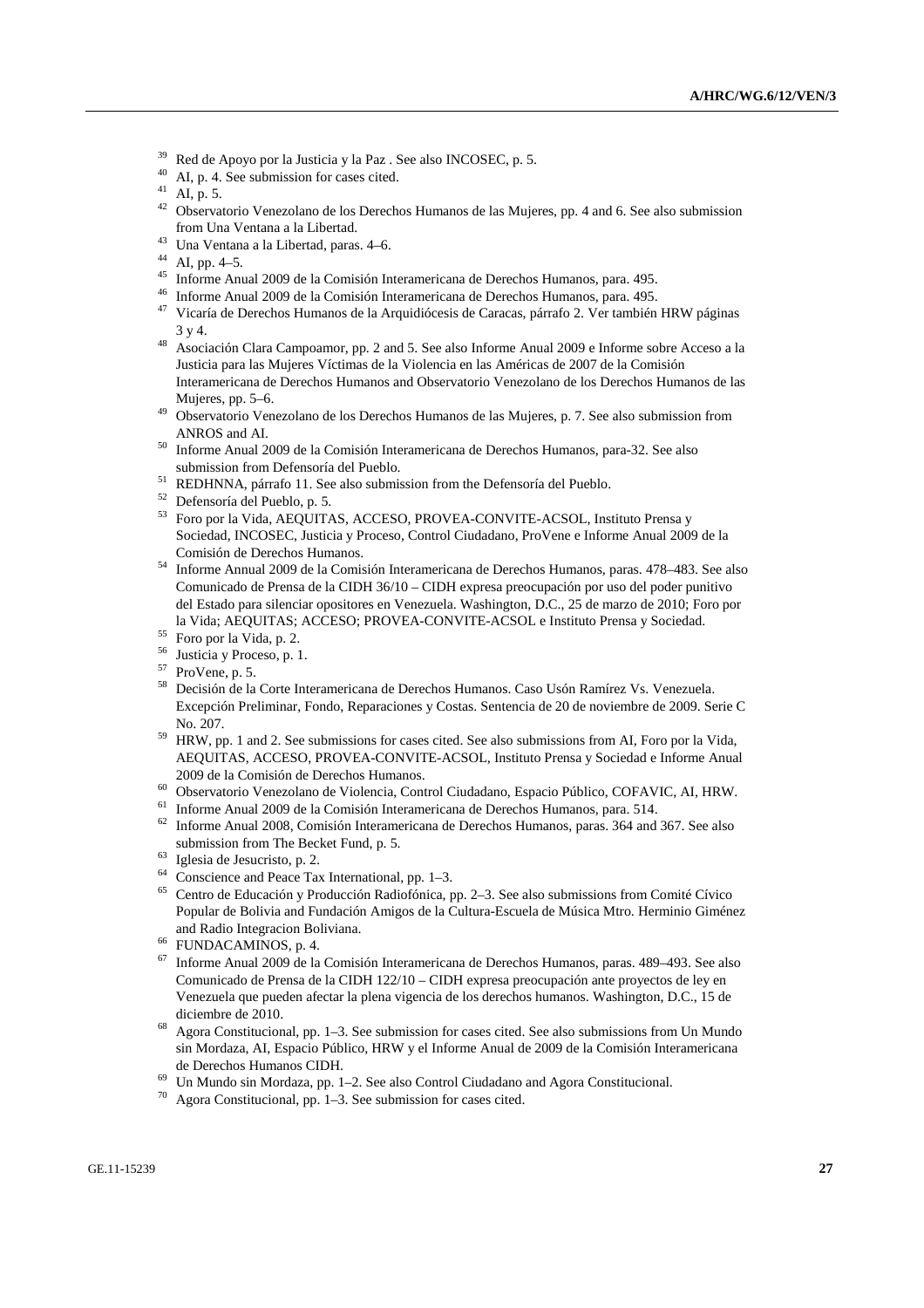- $^{71}$  Agora Constitucional, p. 4.
- $^{72}$  Agora Constitucional, p. 3. See submission for cases cited.<br> $^{73}$  M increased at Managuala p. 2.
- <sup>73</sup> Universidad Central de Venezuela p. 2.<br><sup>74</sup> Espacio Pública pp. 2.2 and 5. Baz. Act
- 74 Espacio Público, pp. 2–3 and 5, Paz Activa, pp. 2–3, IPYS, p. 7, Transparencia Venezuela, páginas 2 y 3. See also Informe Anual 2009 de la Comisión Interamericana de Derechos Humanos, para. 499
- and Control Ciudadano, p. 4. 75 Espacio Público, pp. 2–3 and 5.
- $^{76}$  Comisión Chilena de Derechos Humanos, p. 4.<br> $^{77}$  Six angles and 17. See also automission from the
- Sinergia, para 17. See also submission from the University Of Oklahoma College Of Law International Human Rights Clinic, p. 5.<br>AI, p. 5.
- 
- $79$  AI, p. 5.
- 80 Vicaría de Derechos Humanos de la Arquidiócesis de Caracas, para. 2. See also submission from
- HRW pp. 3–4. 81 Informe Anual 2009 de la Comisión Interamericana de Derechos Humanos, paras. 473–475. See also Comunicado de Prensa de la CIDH 36/10 – CIDH expresa preocupación por uso del poder punitivo
- 82 Defensoría del Pueblo, p. 4. See also Informe Anual 2009 de la Comisión Interamericana de Derechos
- Humanos, para. 513. 83 See submissions from ACMOR, Asamblea Permanente de Derechos Humanos de la Paz, ARAPOTY, Corporación para el Fortalecimiento de la Función Social Aury Sará Marrugo (CASM), Corporación Centro de Atención Psicosocial, Comité Canario de Solidaridad con los Pueblos, Casa de Maryland, Central Obrera Regional de la Ciudad de El Alto, Federación Departamental Única de Trabajadores Eventuales "Plane Tarija", Saul Landau – Institute for Policy Studies, Proyecto Justicia y Vida, Ruta Pacífica, Tirem as Maos da Venezuela, Unión Sindical Obrera de la Industria del Petróleo, United
- Steel Workers, Women with Power.<br><sup>84</sup> Comité Canario de Solidaridad con los Pueblos, p. 4 and CASA Maryland, p. 4. See also submissions from ARAPOTY, Asociación de Rentistas Mineros Regional, Corporación Centro de Atención Psicosocial, Fundación Centro de Estudios e Investigaciones del Trabajo, Central Obrera Boliviana,
- Central Obrera Regional de la Ciudad de El Alto, Proyecto Justicia y Vida y Defensoría del Pueblo. 85 Defensoría del Pueblo, p. 3. See also submissions from Comité Canario de Solidaridad con los Pueblos, CASA Maryland and Central Obrera Regional de la Ciudad de El Alto. 86 Equipo de Formación, Información y Publicaciones, pp. 3–4.
- 
- 87 Observatorio Venezolano de los Derechos Humanos de las Mujeres, pp. 2–4.
- 88 Organización Internacional de Empleadores, p. 3.
- 89 Defensoría del Pueblo, p. 2.
- 90 Central Obrera Boliviana, pp. 2–3. See also submissions from Comité Cívico Popular de Bolivia,
- Comité Cívico Popular Tarija, Saul Landau Institute for Policy Studies, United Steel Workers. 91 Asociación Departamental de ex trabajadores Mineros sin Jubilación, p. 2. See also submissions from Organización Internacionalista Vasca Askapena, United Steel Workers. 92 Informe Anual 2009 de la Comisión Interamericana de Derechos Humanos, para. 518.
- 
- 93 Informe Anual 2009 de la Comisión Interamericana de Derechos Humanos, para. 519.
- 94 PROVEA-CONVITE-ACSOL, p. 2.
- 95 Organización Internacional de Empleadores, pp. 1–2.
- <sup>96</sup> Gente del Pretróleo, pp. 1–2.
- Gente del Pretróleo, p. 2.
- 98 ACMOR, para. 4. See also submissions from Asociación Comité Monseñor Oscar Romero, Asociación para el Desarrollo Comunitario, Agrupación de Familiares de Ejecutados Políticos, Asociación Nacional de Economistas y Contadores de Cuba, ARAPOTY, Corporación para el fortalecimiento de la función social Aury Sará Marrugo (CASM), Corporación Centro de Atención Psicosocial, Comité Cívico Llallagua, Confederación General de Trabajadores Fabriles de Bolivia, Cooperativa Minera LTDA, Confederación Nacional de Rentistas Jubilados de Bolivia, Confederación Nacional de la Micro y Pequeña Empresa, Central Obrera Regional de la Ciudad de El Alto, Comité de productores KOE PYHAJU, Kuru Kururu Farmers Association, Federación de Estudiantes Universitarios del Uruguay, Federación de Mujeres Cubanas, Federación de Trabajadores con Carretón y Estibadores del Departamento de la Paz, Instituto Cubano de Amistad con los Pueblos,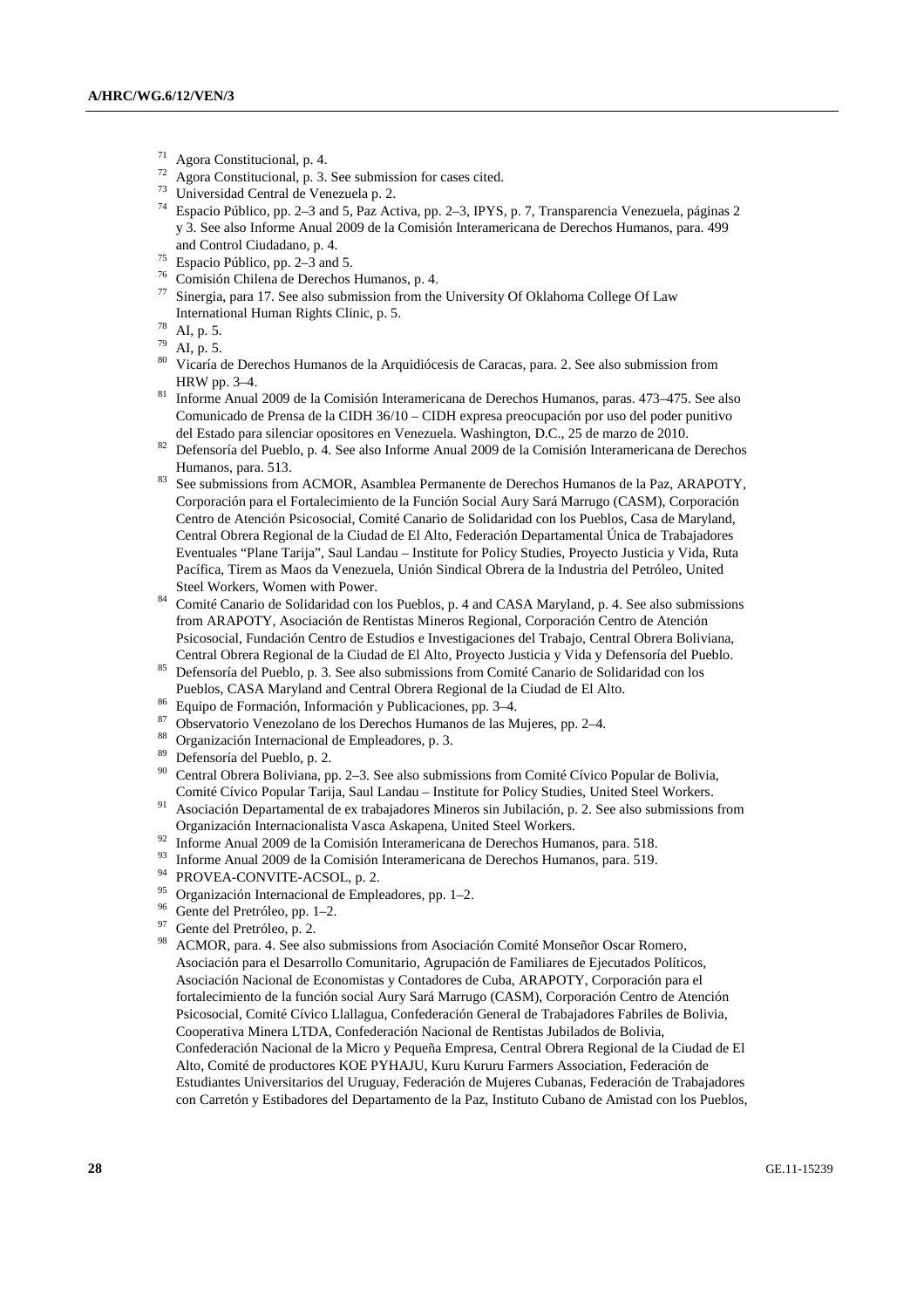Vía Campesina Brasil, Proyecto Justicia y Vida, Movimiento Boliviano de Solidaridad con Cuba, Movimiento Cubano por la Paz y la Soberanía de los Pueblos, Manos Fuera de Venezuela, Movimiento Social Nicaraguense, Movimiento de Solidaridad Nuestra América, Asociación de Gancheros de la Ciudad de Villa Hayes, Ruta Pacífica, Organización de Solidaridad de los Pueblos de África, Asia y América Latina, Tirem as Maos da Venezuela, SITRAIGSA, Unión Sindical Obrera de

- la Industria del Petróleo, United Steel Workers, Women with Power.<br><sup>99</sup> REDHNNA, para. 7. See also submission from PROVEA-CONVITE-ACSOL, p. 1.<br><sup>100</sup> See submissions from Casa Comunal de la Comunidad de Cacuri, Consejo para
- Derechos Humanos de San Francisco, Consejo para la Defensa de los Derechos Humanos El Morro de Puerto Santo, Comuna Simón Bolívar, as well as joint submission (JS) from Consejos Comunales (CCs) ubicados en el Municipio Urbaneja; JS from CCs Los Chucos, Barrio Valle Verde, Teresita Heredia, Barrio Ajuro, Nueva República 2, El Morro; JS from CCs El Chorrito, 1 de Mayo, José Antonio Páez, San Rafael de Onoto; JS from CCs de la Parroquia Jacinto Plaza; JS from CCs Luchadores por la Comunidad, Guaicaipuro Parte Alta, José María Vargas, Charavi, Campo Elias, 7 de Abril, Gran Mariscal, Enmanuel II, 19 de Abril, Unidos por la Libertad, Alvarenga; JS from CCs Esquina del Hoyo, José Leonardo Chirinos, Unión La Tortolitas del Amparo, Dose Apóstoles, Estrella Bolivariana, Concecoprim, Rafael Ochoa, Cristo de los Milagros, as well as JS from Red de Consejos Comunales de la Comunidad de Rodeo Municipio Zamora; JS from Red de Consejos Comunales Guaicoco – La Fénix. See also submissions from Arichuna, Noguera-Centauro, Negro Primero, , José María España, La Chivera 205, Argimiro Gabaldon Saman Mocho, Bravo de Apure, Batalla de Carabobo, Cacique Paramaconi, Hugo Chavez Frias, La Castrera, Maisanta, el Progreso en Revolución, William Lara and following Consejos Comunales Cambalche 3-1, 1 de Mayo, 12 de Octubre, El 14, Primero de Mayo, Sector 1, 23 de Enero Parte Baja Calle 2, 8 de Febrero, Alfarería, Por Amor a mi Barrio, Las Acacias 5B, Andrés Eloy Blanco 2, Andrés Eloy Blanco 3, Admirable Guarairarepano 2010 la Ceiba, Arturo Michelena, Araguata Revolucionaria, de la Población de Los Algarrobos Revolucionarios, Andes Sur, Las Afuera de Tocuyano, Alta Vista Sur, Bicentenario, Bomboná-Simón Rodríguez, Barrio 17 de Junio, Bloque 3 La Castra, Buenos Aires, Buenos Aires del Estado Yaracuy, Brisas de Ayacucho-El Caro de Jusepín, Barrio Alianza, Brisas de Altagracia Sector IV, Barrero Boquerón, Bethania 01, Bolívar Guabina 1, Bahía Honda, Bolívar Es Libertad, Blanquita de Pérez, Barrio El Progreso, Barrio Sucre Parte Alta, Brisas del Terminal, El Collao, Caracas 2, Campeare, el Castaño, Casas Chinas, Calle el Centro del Milagro, Cristóbal Colón I y II Etapa, Caja de Agua, Cerromar, Campo Elias Unido, Colinas de Guatiri, Claudio Gabino Uribe, Caño Grulla, Los Chichies, Chávez Nosotros Si Podemos, La Morrocoya Chaparralito, Comunidad Laja Lisa, Cruz de Mayo, Campo Mar Manzana No. 3, Cacique Mara II, Cuji Negro, Copey, La Coromoto, Cottajiraawa, Chaparral Los Pinos, Costa de Paria el Caruto, Calle Principal de el Milagro, Centinela de la Popa, Cruz Revolucionaria, Cruz Sur 23 24 25, Campo Sural, Canaima Sur, Colinas de Tierra Blanca, del Sector I Canchunchú Viejo, Don Andrés Bello, Danto I, para la Defensa de los Derechos humanos, El Rincón de la Vega, Las Delicias Parte Alta, Delicia Vieja I El Gran Triunfo, Santa Eduviges Sector 8, Emprendedores de la Calle 1 Parte Baja, El Bravo Pueblo, El Cedro, El Cafetal, Esfuerzo de Carrizales, Esfuerzo Comunitario, El Datil, El Gran Casique del Hiranzo, El Hueco, El Hatico, El Hoscón, El Chorro, El Vegón, El Menito, El Manguillo Sector 4, El Nazareno, El Renacer, El Remolino, El Troncón Agua Nueva, Ezequiel Zamora, Florencio Hernández, Federación I Bolivariano, Francisco de Miranda Sector 3, Guaranache I, Guasina, Guaimaral, Calle Principal de Guayacancito, Garbiras-Centro, Humberto Celly 5.20, Las Huertas de Camoruco, Helimena Fonseca, Hato el Rincón, Indígena Buenos Aires, Indígena Tukuikunapa, Jasaleu, José Antonio Paez B, José Antonio Páez Sector I, Jerusalén, Jose Leon Mijares I y II, Jovito Villalba, La Amistad, Las Acacias, La Aguada, La Paz, Las Casitas, La Barranca del Municipio Benitez Estado Sucre, La Batalla 3 de Enero, La Candelaria II, La Candelaria de Santa Rita, La Cuchilla, La Estrella Naciente, La Garita, Loma de Guerra, La Gran Familia, Luis Herrara Campins, La Llanada Sector I Manzana A, La Llanada Sector 2 Manzana 5, Las Lomas, La Lagunita, Los Libros, Las Marías, Las Marías I, Las Nieves, Limpia Norte 2, La Otra Banda, La Planta, La Popular, Las Parcelas, La Pradera II, La Rosa, La Revolución Bonita, La Sierra, Triunfadores del Sur, La Tinta San Marcos, La Nueva Unión, Miramar, La Muchachera, La Majayura, Montuano, Maniritos III, María Auxiliadora, Mesa de Aura, El Manguito 22-Hiranzo, Miraflores Centro, de Monte Calvario, Monte Claro Las Playistas, Manuel D´Acosta, María Inmaculada, Maimire Miraflores, Marina Marcano, Mundo Nuevo, Machiri Parte Alta, Sector Mata Seca, Mes del Tigre, Nuevo Amanecer, La Nueva Bonanza, Necesario Es Vencer,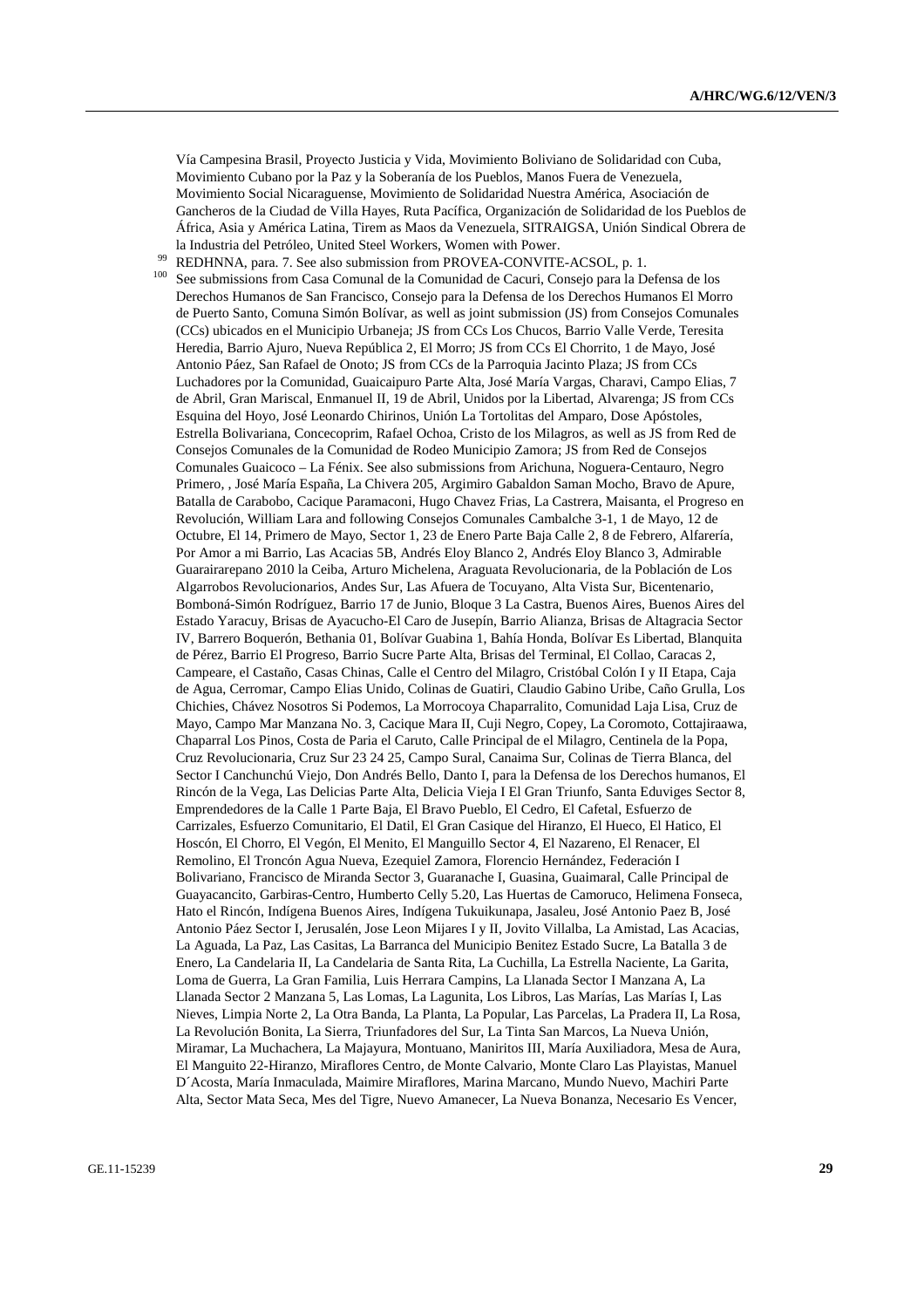ES. NI. VA., Natalicio del Libertador, Un Nuevo Rostro, Nueva Vida, Otro Lado del Rio, de la Población Casco Central de Pueblo Nuevo, Paraguachoa, Prof. Alberto Lovera, Pantano Abajo III, Providencia Bolivariana, El Porvenir Bolivariano, Plaza Falcon, Palo Grande, Patriotico Guabina II, Pueblo Hondo, Polar IV, Pedro Luis Briceño 1, Pedro Luis Briceño 2, Pedro Luis Briceño II, de La Población de Mudanza, Puerto Moreno, Pueblo Nuevo, Palo Rosal, de la Población de Raya Arriba, Perro Seco, Perpetuo Socorro, Recta de Apolonio, Revolución Bravo Pueblo, Residencias El Centro, Rosa Ines, Rafael María Ávila, Ruiz Pineda, Rafael Urdaneta, Rafael Urdaneta I , Savayo II, Villa San Antonio Etapa B, San Antonio Este, San Antonio Norte, San Genaro y la Unión, Isidro Sector 2, Sabana II, Los Próceres de Torbes, San Miguel Arcángel, Sentimiento de un Pueblo, de la Población de San Pablo, San Pablo, Santa Rosa, Salinas del Sur, Socialismo Siglo XXI, Samán del Táchira, Tagualayuu, Taria, La Toros Sector II, Urbina, Uveral II, Uniblotes, En la unión está la fuerza, de Uribana El Ujano, Unidad e Igualdad, Urbanización Los Angeles, La Unión de Palo Negro, Urbanización Sucre, Unidos por San José, Unidos Venceremos, Voluntad y Acción, Vista Bella Etapa 2, Valle Encantado 635, Villa Esperanza, Villa Feliz, Valle Frio Parte Alta, Villa de Nutrias, Victoria de Oro 1 de Octubre, La Victoria Parte Baja, Bloques 1,2,3,4 y 5 de Villa Rosa, Vencedores de Sucre, Valles de Santa Rosa, Virgen del Valle III, Valle Verde, Wayuu 19 de Abril, la Comuna Hugo Chávez Frías, Limonal-Morichal, Río Negro, Para la Defensa de los Derechos Humanos de San Francisco, Urb La Fuente-Turmero, Jerusalén Zona Franca, La Cadena de la comunidad de Caripito, La Esperanza, Santa Eduviges Sector 8, Comunidad Revolucionaria en Marcha Sector A, Sumaliain

Wayuu, Vista Hermosa, Monco, Guajira Chispero, San Sebastián-El Manantial.<br><sup>101</sup> See submissions from Salas de Batalla Social La Castrera, El Progreso en Revolución and following Consejos Comunales Araguata Revolucionaria, Colinas De Tierra Blanca, La Aguada, La Cuchilla,

- La Lagunita, Perpetuo Socorro, Ruiz Pineda, Taria del Estado Yaracuy. 102 See joint submission from Consejos Comunales El Chorrito, 1 de Mayo, José Antonio Páez, San Rafael de Onoto. See also submissions from Salas de Batalla Social Batalla de Carabobo, El Progreso en Revolución and following Consejos Comunales 1 de Mayo, 12 de Octubre, Bicentenario, Blanquita de Pérez, Cristóbal Colón I y II Etapa, Danto I, para la Defensa de los Derechos humanos, El Cafetal, El Chorro, El Menito, El Renacer, Guaranache I, La Cuchilla, La Llanada Sector 1 Manzana A, Triunfadores del Sur, La Majayura, El Manguito 22-Hiranzo, Sector Meta Seca, Nuevo Amanecer, El Porvenir Bolivariano, Sentimiento de un Pueblo, Unidad e Igualdad, Comunidad Revolucionaria en Marcha Sector A.<br><sup>103</sup> See joint submission (JS) from Consejos Comunales (CCs) ubicados en el Municipio Urbaneja; JS
- from CCs El Chorrito, 1 de Mayo, José Antonio Páez, San Rafael de Onoto; JS from CCs de la Parroquia Jacinto Plaza; JS from CCs Luchadores por la Comunidad, Guaicaipuro Parte Alta, José María Vargas, Charavi, Campo Elias, 7 de Abril, Gran Mariscal, Enmanuel II, 19 de Abril, Unidos por la Libertad, Alvarenga, as well as JS from Red de Consejos Comunales Guaicoco – La Fénix. See also submissions from Salas de Batalla Social Arichuna, Noguera-Centauro, Negro Primero, Argimiro Gabaldon Saman Mocho, Bravo de Apure, Batalla de Carabobo, Cacique Paramaconi, La Castrera, Maisanta, el Progreso en Revolución and following Consejos Comunales Cambalche 3-1, 1 de Mayo, 12 de Octubre, Primero de Mayo, Sector 1, 23 de Enero Parte Baja Calle 2, 8 de Febrero, Alfarería, Las Acacias 5B, Andrés Eloy Blanco 2, Andrés Eloy Blanco 3, Arturo Michelena, de la Población de Los Algarrobos Revolucionarios, Andes Sur, Alta Vista Sur, Bicentenario, Bomboná-Simón Rodríguez, Barrio 17 de Junio, Bloque 3 La Castra, Buenos Aires del Estado Yaracuy, Brisas de Ayacucho-El Caro de Jusepín, Barrio Alianza, Bethania 01, Blanquita de Pérez, Barrio El Progreso, Barrio Sucre Parte Alta, Brisas del Terminal, El Collao, Campeare, el Castaño, Casas Chinas, Calle el Centro del Milagro, Cristóbal Colón I y II Etapa, Caja de Agua, Cerromar, Colinas de Guatiri, Claudio Gabino Uribe, Los Chichies, Chávez Nosotros Si Podemos, Cruz de Mayo, Campo Mar Manzana No. 3, Cacique Mara II, Cuji Negro, Copey, Chaparral Los Pinos, Costa de Paria el Caruto, Calle Principal de el Milagro, Centinela de la Popa, Cruz Sur 23 24 25, Canaima Sur, Colinas de Tierra Blanca, del Sector I Canchunchú Viejo, Don Andrés Bello, El Rincón de la Vega, Las Delicias Parte Alta, Emprendedores de la Calle 1 Parte Baja, El Cedro, Esfuerzo de Carrizales, Esfuerzo Comunitario, El Datil, El Hueco, El Hatico, El Hoscón, El Vegón, El Menito, El Nazareno, El Renacer, El Remolino, El Troncón Agua Nueva, Ezequiel Zamora, Francisco de Miranda Sector 3, Guasina, Guaimaral, Garbiras-Centro, Humberto Celly 5.20, Helimena Fonseca, Hato el Rincón, Jasaleu, José Antonio Paez B, José Antonio Páez Sector I, Jerusalén, Jose Leon Mijares I y II, Jovito Villalba, La Paz, Las Casitas,La Barranca del Municipio Benitez Estado Sucre, La Candelaria de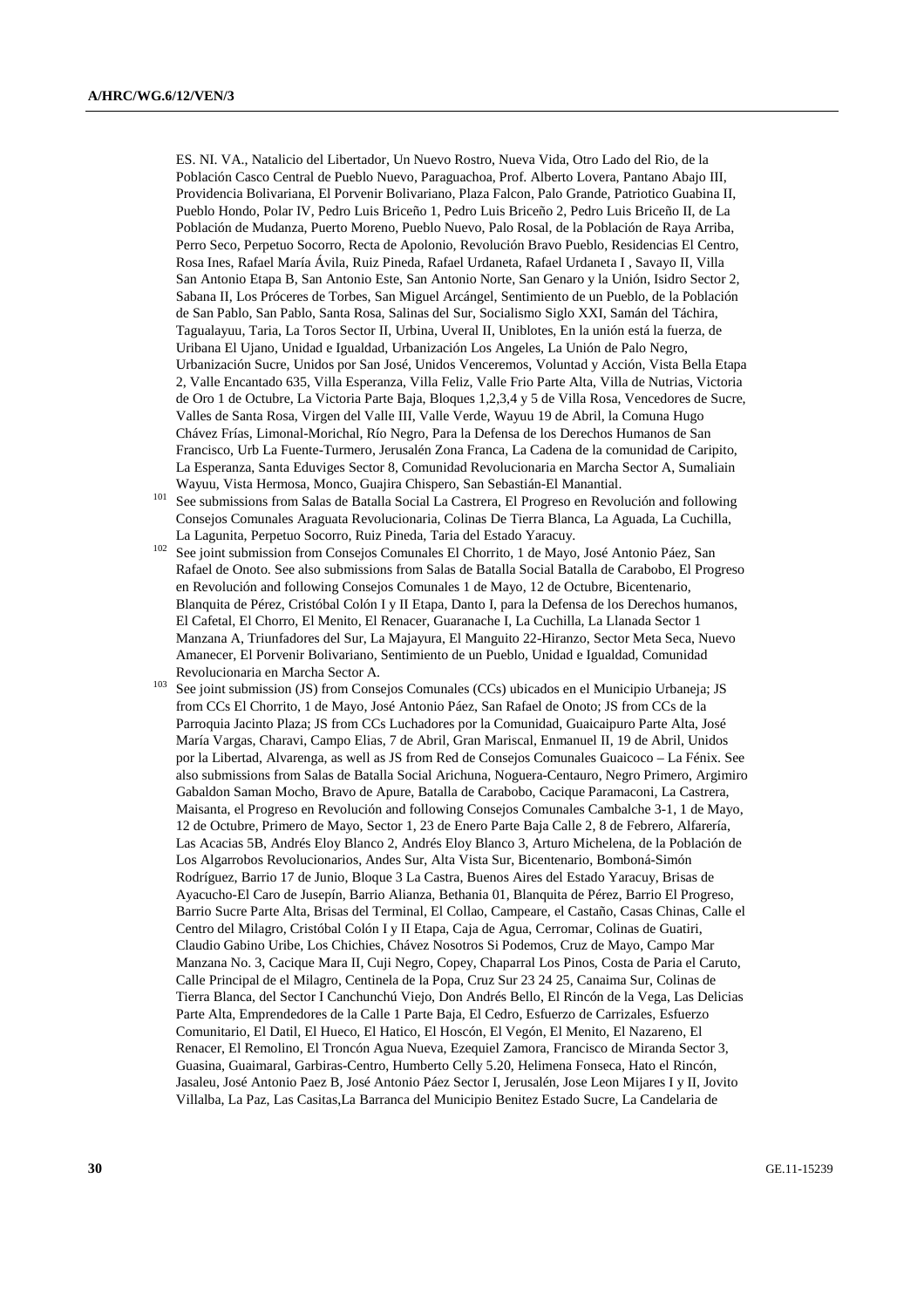Santa Rita, La Cuchilla, La Estrella Naciente, La Garita, Loma de Guerra, La Gran Familia, Luis Herrera Campins, La Llanada Sector I Manzana A, La Llanada Sector 2 Manzana 5, Las Lomas, La Lagunita, Los Libros, Las Marías, Las Marías I, Las Nieves, Limpia Norte 2, La Otra Banda, La Planta, La Popular, Las Parcelas, La Pradera II, La Rosa, La Revolución Bonita, La Sierra, Triunfadores del Sur, La Tinta San Marcos, La Nueva Unión, Miramar, La Muchachera, La Majayura, Montuano, Maniritos III, María Auxiliadora, Mesa de Aura, El Manguito 22-Hiranzo, Miraflores Centro, de Monte Calvario, Monte Claro Las Playitas, Manuel D´Acosta, María Inmaculada, Maimire Miraflores, Marina Marcano, Mundo Nuevo, Machiri Parte Alta, Sector Mata Seca, Mes del Tigre, Nuevo Amanecer, La Nueva Bonanza, Necesario Es Vencer, ES. NI. VA., Natalicio del Libertador, un Nuevo Rostro, Nueva Vida, Otro Lado del Rio, de la Población Casco Central de Pueblo Nuevo, Paraguachoa, Prof. Alberto Lovera, Pantano Abajo III, Providencia Bolivariana, El Porvenir Bolivariano, Plaza Falcon, Palo Grande, Patriotico Guabina II, Pueblo Hondo, Polar IV, Pedro Luis Briceño 1, Pedro Luis Briceño 2, Pedro Luis Briceño II, de La Población de Mudanza, Puerto Moreno, Pueblo Nuevo, Palo Rosal, de la Población de Raya Arriba, Perro Seco, Perpetuo Socorro, Recta de Apolonio, Revolución Bravo Pueblo, Residencias El Centro, Rosa Ines, Rafael María Ávila, Ruiz Pineda, Rafael Urdaneta, Rafael Urdaneta I , Savayo II, San Antonio Este, San Antonio Norte, San Genaro y la Unión, Isidro Sector 2, Sabana II, Los Próceres de Torbes, Sentimiento de un Pueblo, de la Población de San Pablo, Socialismo Siglo XXI, Samán del Táchira, Tagualayuu, Taria, Uveral II, Uniblotes, En la unión está la fuerza, Unidad e Igualdad, Urbanización Los Angeles, La Unión de Palo Negro, Urbanización Sucre, Unidos por San José, Voluntad y Acción, Vista Bella Etapa 2, Villa Feliz, Valle Frio Parte Alta, Villa de Nutrias, Victoria de Oro 1 de Octubre, La Victoria Parte Baja, Valle Verde, Wayuu 19 de Abril, la Comuna Hugo Chávez Frías, Río Negro, Urb La Fuente-Turmero, Jerusalén Zona Franca, La Cadena de la comunidad de Caripito, Colina de Birongo Arriba, Comunidad Revolucionaria en Marcha Sector A, Vista Hermosa, Monco, Guajira Chispero, San Sebastián-El Manantial. 104 See joint submission (JS) from Consejos Comunales (CCs) Los Chucos, Barrio Valle Verde, Teresita

Heredia, Barrio Ajuro, Nueva República 2, El Morro; JS from CCs El Chorrito, 1 de Mayo, José Antonio Páez, San Rafael de Onoto; JS from CCs de la Parroquia Jacinto Plaza; JS from CCs Luchadores por la Comunidad, Guaicaipuro Parte Alta, José María Vargas, Charavi, Campo Elias, 7 de Abril, Gran Mariscal, Enmanuel II, 19 de Abril, Unidos por la Libertad, Alvarenga; JS from CCs Esquina del Hoyo, José Leonardo Chirinos, Unión Las Tortolitas del Amparo, Dose Apóstoles, Estrella Bolivariana, Concecoprim, Rafael Ochoa, Cristo de los Milagros as well as JS from Red de Consejos Comunales de la Comunidad de Rodeo Municipio Zamora; JS from Red de Consejos Comunales Guaicoco – La Fénix. See also submissions from Salas de Batalla Social Arichuna, Argimiro Gabaldon Saman Mocho, Batalla de Carabobo, Cacique Paramaconi, Hugo Chavez Frias, La Castrera, el Progreso en Revolución, William Lara and following Consejos Comunales Cambalche 3-1, El 14, Primero de Mayo, Sector 1, 8 de Febrero, Las Acacias 5B, Andrés Eloy Blanco 2, Andrés Eloy Blanco 3, Arturo Michelena, Araguata Revolucionaria, de la Población de Los Algarrobos Revolucionarios, Alta Vista Sur, Bomboná-Simón Rodríguez, Bloque 3 La Castra, Brisas de Altagracia Sector IV, Barrero Boquerón, Bolívar Guabina 1, Bahía Honda, Blanquita de Pérez, Barrio El Progreso, El Collao, el Castaño, Calle el Centro del Milagro, Cristóbal Colón I y II Etapa, Cerromar, Claudio Gabino Uribe, Los Chichies, La Morrocoya Chaparralito, Campo Mar Manzana No. 3, Cuji Negro, Cottajiraawa, Chaparral Los Pinos, Costa de Paria el Caruto, Cruz Revolucionaria, Colinas de Tierra Blanca, Danto I, Esfuerzo Comunitario, El Hueco, El Vegón, El Menito, El Nazareno, Francisco de Miranda Sector 3, Guasina, Guaimaral, Garbiras-Centro, Humberto Celly 5.20, Indígena Buenos Aires, Indígena Tukuikunapa, Jasaleu, José Antonio Paez B, José Antonio Páez Sector I, Jerusalén, Jose Leon Mijares I y II, La Candelaria de Santa Rita, La Estrella Naciente, La Garita, La Gran Familia, Las Lomas, Los Libros, Las Marías, Las Nieves, Limpia Norte 2, La Popular, La Revolución Bonita, Maniritos III, Monte Claro Las Playistas, María Inmaculada, Sector Mata Seca, Otro Lado del Rio, Pantano Abajo III, Polar IV, Pedro Luis Briceño II, Perro Seco, Revolución Bravo Pueblo, Rafael María Ávila, San Genaro y la Unión, Isidro Sector 2, Santa Rosa, Salinas del Sur, Socialismo Siglo XXI, Samán del Táchira, Tagualayuu, La Toros Sector II, En la unión está la fuerza, La Unión de Palo Negro, Voluntad y Acción, Villa de Nutrias, La Victoria Parte Baja, Valles de Santa Rosa, la Comuna Hugo Chávez Frías, Río Negro, Jerusalén Zona Franca, La Esperanza, Santa Eduviges Sector 8, Sumaliain Wayuu, Guajira Chispero, San Sebastián-El Manantial.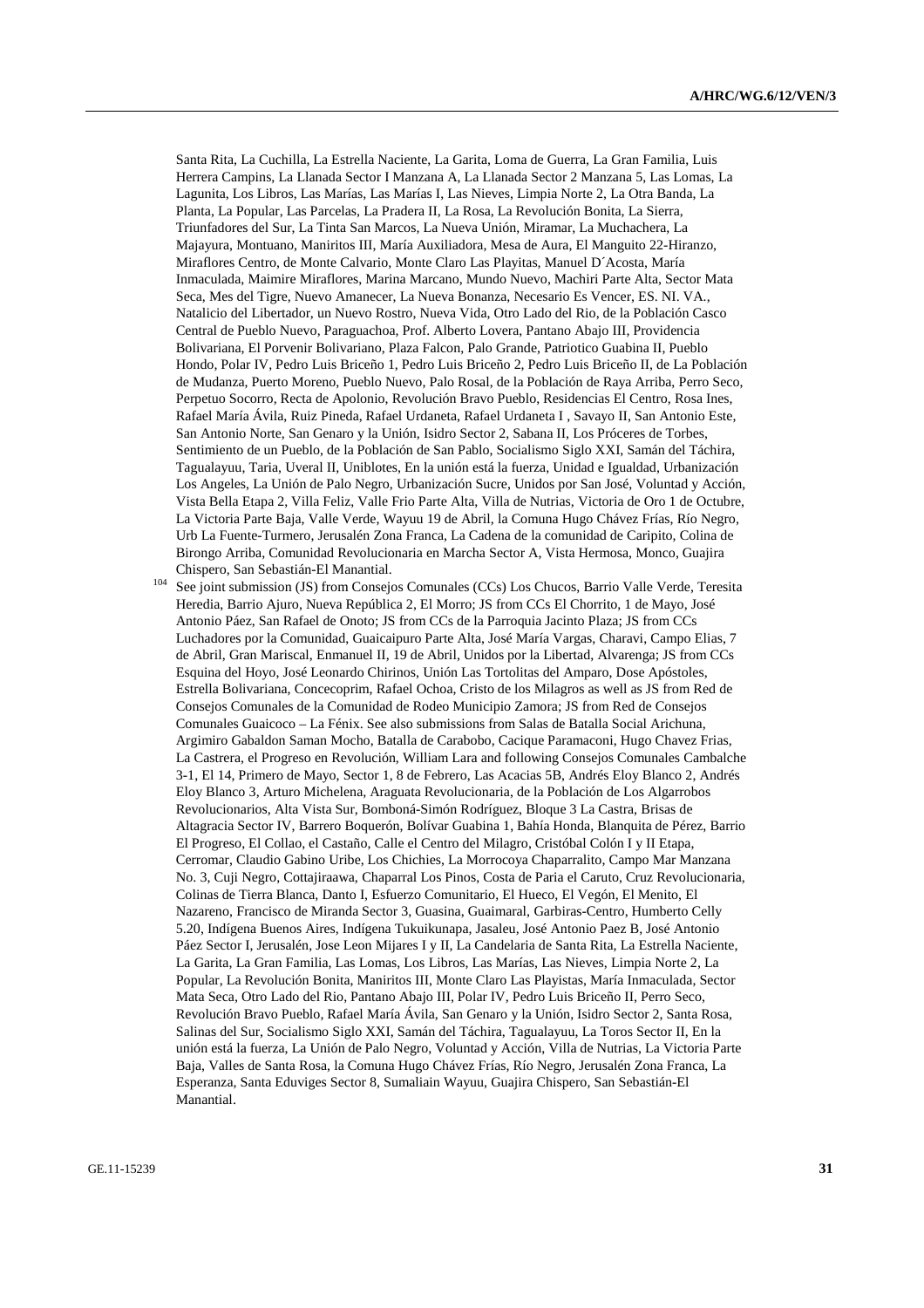- See submissions from Comuna Simón Bolívar, as well as joint submission (JS) from Consejos Comunales (CCs) ubicados en el Municipio Urbaneja; JS from CCs El Chorrito, 1 de Mayo, José Antonio Páez, San Rafael de Onoto; JS from CCs de la Parroquia Jacinto Plaza; JS from CCs Luchadores por la Comunidad, Guaicaipuro Parte Alta, José María Vargas, Charavi, Campo Elias, 7 de Abril, Gran Mariscal, Enmanuel II, 19 de Abril, Unidos por la Libertad, Alvarenga, as well as JS from Red de Consejos Comunales de la Comunidad de Rodeo Municipio Zamora; JS from Red de Consejos Comunales Guaicoco – La Fénix. See also submissions from Arichuna, Noguera-Centauro, Negro Primero, La Chivera 205, Argimiro Gabaldon Saman Mocho, Bravo de Apure, Batalla de Carabobo, Cacique Paramaconi, La Castrera, Maisanta, el Progreso en Revolución and following Consejos Comunales 12 de Octubre, El 14, Primero de Mayo, Sector 1, Alfarería, Las Acacias 5B, Andrés Eloy Blanco 2, Andrés Eloy Blanco 3, Admirable Guarairarepano 2010 la Ceiba, Araguata Revolucionaria, de la Población de Los Algarrobos Revolucionarios, Alta Vista Sur, Bicentenario, Bomboná-Simón Rodríguez, Barrio 17 de Junio, Bloque 3 La Castra, Buenos Aires del Estado Yaracuy, Brisas de Ayacucho-El Caro de Jusepín, Bethania 01, Blanquita de Pérez, Barrio El Progreso, Brisas del Terminal, Caracas 2, Campeare, el Castaño, Casas Chinas, Calle el Centro del Milagro, Cristóbal Colón I y II Etapa, Caja de Agua, Cerromar, Campo Elias Unido, Caño Grulla, Los Chichies, La Morrocoya Chaparralito, Cruz de Mayo, Campo Mar Manzana No. 3, Cacique Mara II, Cuji Negro, Copey, Costa de Paria el Caruto, Calle Principal de el Milagro, Centinela de la Popa, Cruz Sur 23 24 25, Canaima Sur, del Sector I Canchunchú Viejo, Danto I, para la Defensa de los Derechos humanos, El Rincón de la Vega, El Cedro, El Cafetal, El Datil, El Gran Casique del Hiranzo, El Chorro, El Vegón, El Menito, El Manguillo Sector 4, El Nazareno, El Renacer, El Troncón Agua Nueva, Ezequiel Zamora, Federación I Bolivariano, Francisco de Miranda Sector 3, Guaranache I, Guasina, Guaimaral, Garbiras-Centro, Humberto Celly 5.20, Las Huertas de Camoruco, Helimena Fonseca, Hato el Rincón, José Antonio Paez B, Jerusalén, Jose Leon Mijares I y II, Las Acacias, La Aguada, La Paz, Las Casitas, La Barranca del Municipio Benitez, Estado Sucre, La Candelaria II, La Candelaria de Santa Rita, La Cuchilla, Luis Herrara Campins, La Llanada Sector I Manzana A, La Llanada Sector 2 Manzana 5, Las Lomas, La Lagunita, Los Libros, Las Marías, Las Marías I, Las Nieves, La Otra Banda, La Popular, Las Parcelas, La Pradera II, La Rosa, La Revolución Bonita, La Sierra, Triunfadores del Sur, La Tinta San Marcos, La Muchachera, La Majayura, Montuano, Maniritos III, El Manguito 22-Hiranzo, Miraflores Centro, Monte Claro Las Playistas, Manuel D´Acosta, María Inmaculada, Maimire Miraflores, Marina Marcano, Sector Mata Seca, Mes del Tigre, Nuevo Amanecer, La Nueva Bonanza, Necesario Es Vencer, Nueva Vida, de la Población Casco Central de Pueblo Nuevo, Paraguachoa, Prof. Alberto Lovera, Pantano Abajo III, El Porvenir Bolivariano, Palo Grande, Pueblo Hondo, Polar IV, de La Población de Mudanza, Puerto Moreno, de la Población de Raya Arriba, Perpetuo Socorro, Residencias El Centro, Ruiz Pineda, Rafael Urdaneta I , Savayo II, Villa San Antonio Etapa B, San Antonio Este, San Genaro y la Unión, Isidro Sector 2, Sabana II, Los Próceres de Torbes, Sentimiento de un Pueblo, de la Población de San Pablo, Santa Rosa, Socialismo Siglo XXI, Samán del Táchira, Tagualayuu, La Toros Sector II, Urbina, Uveral II, Uniblotes, En la unión está la fuerza, de Uribana El Ujano, Unidad e Igualdad, Urbanización Los Angeles, La Unión de Palo Negro, Unidos por San José, Voluntad y Acción, Vista Bella Etapa 2, Valle Frio Parte Alta, Villa de Nutrias, Victoria de Oro 1 de Octubre, La Victoria Parte Baja, Bloques 1,2,3,4 y 5 de Villa Rosa, Vencedores de Sucre, Valles de Santa Rosa, Virgen del Valle III, Valle Verde, Wayuu 19 de Abril, la Comuna Hugo Chávez Frías, Limonal-Morichal, Río Negro, Para la Defensa de los Derechos Humanos de San Francisco, Urb La Fuente-Turmero, La Cadena de la comunidad de Caripito, La Esperanza, Comunidad Revolucionaria en Marcha Sector A, Sumaliain Wayuu, Vista Hermosa, Monco, San Sebastián-El Manantial. 106 See submissions from Consejo para la Defensa de los Derechos Humanos de San Francisco, Comuna
- Simón Bolívar, as well as joint submission (JS) from Consejos Comunales (CCs) ubicados en el Municipio Urbaneja; JS from CCs El Chorrito, 1 de Mayo, José Antonio Páez, San Rafael de Onoto; JS from CCs de la Parroquia Jacinto Plaza; JS from CCs Luchadores por la Comunidad, Guaicaipuro Parte Alta, José María Vargas, Charavi, Campo Elias, 7 de Abril, Gran Mariscal, Enmanuel II, 19 de Abril, Unidos por la Libertad, Alvarenga; JS from CCs Esquina del Hoyo, José Leonardo Chirinos, Unión La Tortolitas del Amparo, Dose Apóstoles, Estrella Bolivariana, Concecoprim, Rafael Ochoa, Cristo de los Milagros; JS from CCs Los Chucos, Barrio Valle Verde, Teresita Heredia, Barrio Ajuro, Nueva República 2, El Morro, as well as JS from Red de Consejos Comunales de la Comunidad de Rodeo Municipio Zamora; JS from Red de Consejos Comunales Guaicoco – La Fénix. See also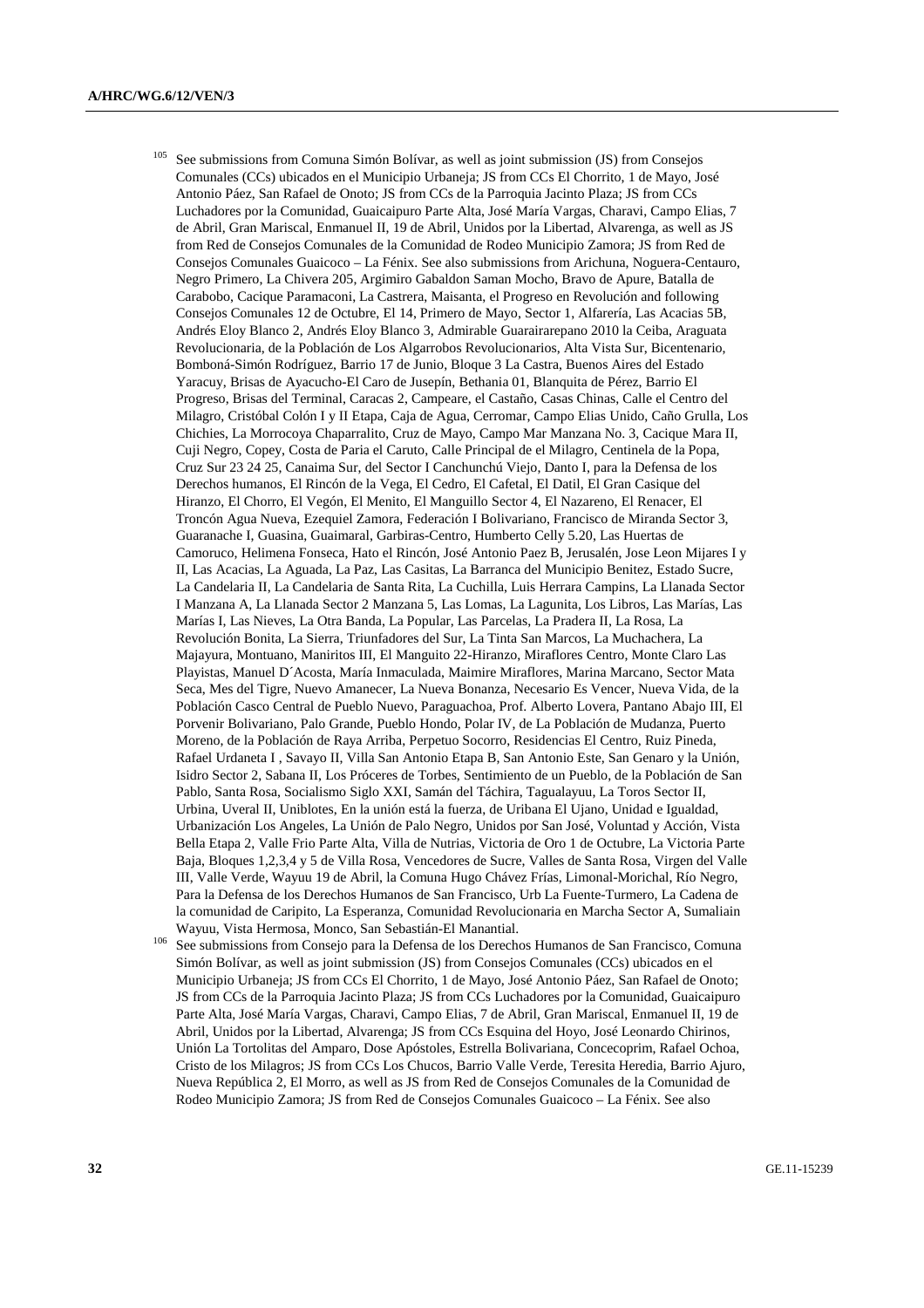submissions from Arichuna, Noguera-Centauro, Negro Primero, Argimiro Gabaldon Saman Mocho, Bravo de Apure, Cacique Paramaconi, La Castrera, Maisanta, el Progreso en Revolución, William Lara and following Consejos Comunales Cambalche 3-1, 1 de Mayo, El 14, Primero de Mayo, Sector 1, 23 de Enero Parte Baja Calle 2, Alfarería, Por Amor a mi Barrio, Las Acacias 5B, Andrés Eloy Blanco 3, Arturo Michelena, Araguata Revolucionaria, de la Población de Los Algarrobos Revolucionarios, Alta Vista Sur, Barrio 17 de Junio, Bloque 3 La Castra, Buenos Aires del Estado Yaracuy, Brisas de Ayacucho-El Caro de Jusepín, Barrero Boquerón, Bethania 01, Bahía Honda, Barrio El Progreso, Brisas del Terminal, El Collao, Campeare, Cristóbal Colón I y II Etapa, Caja de Agua, Claudio Gabino Uribe, Caño Grulla, La Morrocoya Chaparralito, Comunidad Laja Lisa, Cruz de Mayo, Campo Mar Manzana No. 3, Cacique Mara II, Cuji Negro, Copey, La Coromoto, Calle Principal de el Milagro, Centinela de la Popa, Cruz Sur 23 24 25, Canaima Sur, Colinas de Tierra Blanca, del Sector I Canchunchú Viejo, Don Andrés Bello, El Rincón de la Vega, Las Delicias Parte Alta, Emprendedores de la Calle 1 Parte Baja, El Bravo Pueblo, Esfuerzo de Carrizales, Esfuerzo Comunitario, El Datil, El Hueco, El Vegón, El Menito, El Manguillo Sector 4, El Nazareno, El Renacer, Ezequiel Zamora, Francisco de Miranda Sector 3, Guaranache I, Guasina, Garbiras-Centro, Humberto Celly 5.20, Helimena Fonseca, Hato el Rincón, Indígena Buenos Aires, Jasaleu, José Antonio Páez Sector I, Jerusalén, Jose Leon Mijares I y II, Jovito Villalba, Las Acacias, La Paz, Las Casitas, La Barranca del Municipio Benitez Estado Sucre, La Candelaria de Santa Rita, La Cuchilla, Luis Herrara Campins, La Llanada Sector I Manzana A, La Llanada Sector 2 Manzana 5, Las Lomas, La Lagunita, Los Libros, Las Marías, Las Marías I, Limpia Norte 2, La Planta, Las Parcelas, La Pradera II, La Revolución Bonita, La Sierra, Triunfadores del Sur, La Tinta San Marcos, La Muchachera, La Majayura, Montuano, Maniritos III, Mesa de Aura, El Manguito 22-Hiranzo, Maimire Miraflores, Marina Marcano, Machiri Parte Alta, Sector Mata Seca, Mes del Tigre, Necesario Es Vencer, Natalicio del Libertador, Nueva Vida, de la Población Casco Central de Pueblo Nuevo, Pantano Abajo III, Providencia Bolivariana, El Porvenir Bolivariano, Plaza Falcon, Pueblo Hondo, Polar IV, Pedro Luis Briceño II, de La Población de Mudanza, de la Población de Raya Arriba, Perpetuo Socorro, Residencias El Centro, Rafael Urdaneta, Rafael Urdaneta I , Savayo II, San Antonio Este, San Genaro y la Unión, Isidro Sector 2, Sabana II, Los Próceres de Torbes, Sentimiento de un Pueblo, de la Población de San Pablo, Santa Rosa, Socialismo Siglo XXI, Samán del Táchira, Tagualayuu, La Toros Sector II, Urbina, Uveral II, Uniblotes, En la unión está la fuerza, Unidad e Igualdad, Urbanización Los Angeles, Urbanización Sucre, Voluntad y Acción, Vista Bella Etapa 2, Villa de Nutrias, Victoria de Oro 1 de Octubre, La Victoria Parte Baja, Valles de Santa Rosa, Virgen del Valle III, Wayuu 19 de Abril, la Comuna Hugo Chávez Frías, Urb La Fuente-Turmero, La Cadena de la comunidad de Caripito, La Esperanza, Comunidad Revolucionaria en Marcha Sector A, Vista Hermosa, San Sebastián-El Manantial.<br><sup>107</sup> See submissions from Salas de Batalla Social Argimiro Gabaldon Saman Mocho, Batalla de

- Carabobo, Cacique Paramaconi and following Consejos Comunales Cambalche 3-1, Las Acacias 5B, Caño Grulla, Cuji Negro, la Barranca del Municipio Benitez, Estado Sucre, Las Parcelas, La Rosa,
- Montuano, El Porvenir Bolivariano, Rafael Urdaneta I , Alfarería, de la Parroquia Jacinto Plaza.<br><sup>108</sup> See joint submission from Consejos Comunales Esquina del Hoyo, José Leonardo Chirinos, Unión Las Tortolitas del Amparo, Dose Apóstoles, Estrella Bolivariana, Concecoprim, Rafael Ochoa, Cristo de los Milagros. See also submissions from Consejos Comunales Andrés Eloy Blanco 3, Brisas de Altagracia Sector IV, Calle el Centro del Milagro, Claudio Gabino Uribe, Cuji Negro, Chaparral Los Pinos, Calle Principal de el Milagro, Colinas de Tierra Blanca, El Datil, El Gran Casique del Hiranzo, El Renacer, Ezequiel Zamora, Humberto Celly 5.20, Hato el Rincón, Indígena Buenos Aires, Indígena Tukuikunapa, Jasaleu, La Candelaria II, La Estrella Naciente, Triunfadores del Sur, Mundo Nuevo, ES. NI. VA., Paraguachoa, de La Población de Mudanza, Socialismo Siglo XXI, Victoria de
- Oro 1 de Octubre, Sumaliain Wayuu, Vista Hermosa, San Sebastián-El Manantial. 109 See joint submission from Consejos Comunales Luchadores por la Comunidad, Guaicaipuro Parte Alta, José María Vargas, Charavi, Campo Elias, 7 de Abril, Gran Mariscal, Enmanuel II, 19 de Abril, Unidos por la Libertad, Alvarenga. See also submissions from Salas de Batalla Social Noguera-Centauro, Argimiro Gabaldon Saman Mocho, Batalla de Carabobo, Cacique Paramaconi, William Lara and following Consejos Comunales Las Acacias 5B, Araguata Revolucionaria, Andes Sur, Bloque 3 La Castra, Barrio Alianza, Barrio Sucre Parte Alta, Caja de Agua, Claudio Gabino Uribe, Chávez Nosotros Si Podemos, Chaparral Los Pinos, Cruz Revolucionaria, Canaima Sur, para la Defensa de los Derechos humanos, Esfuerzo de Carrizales, Florencio Hernández, Garbiras-Centro,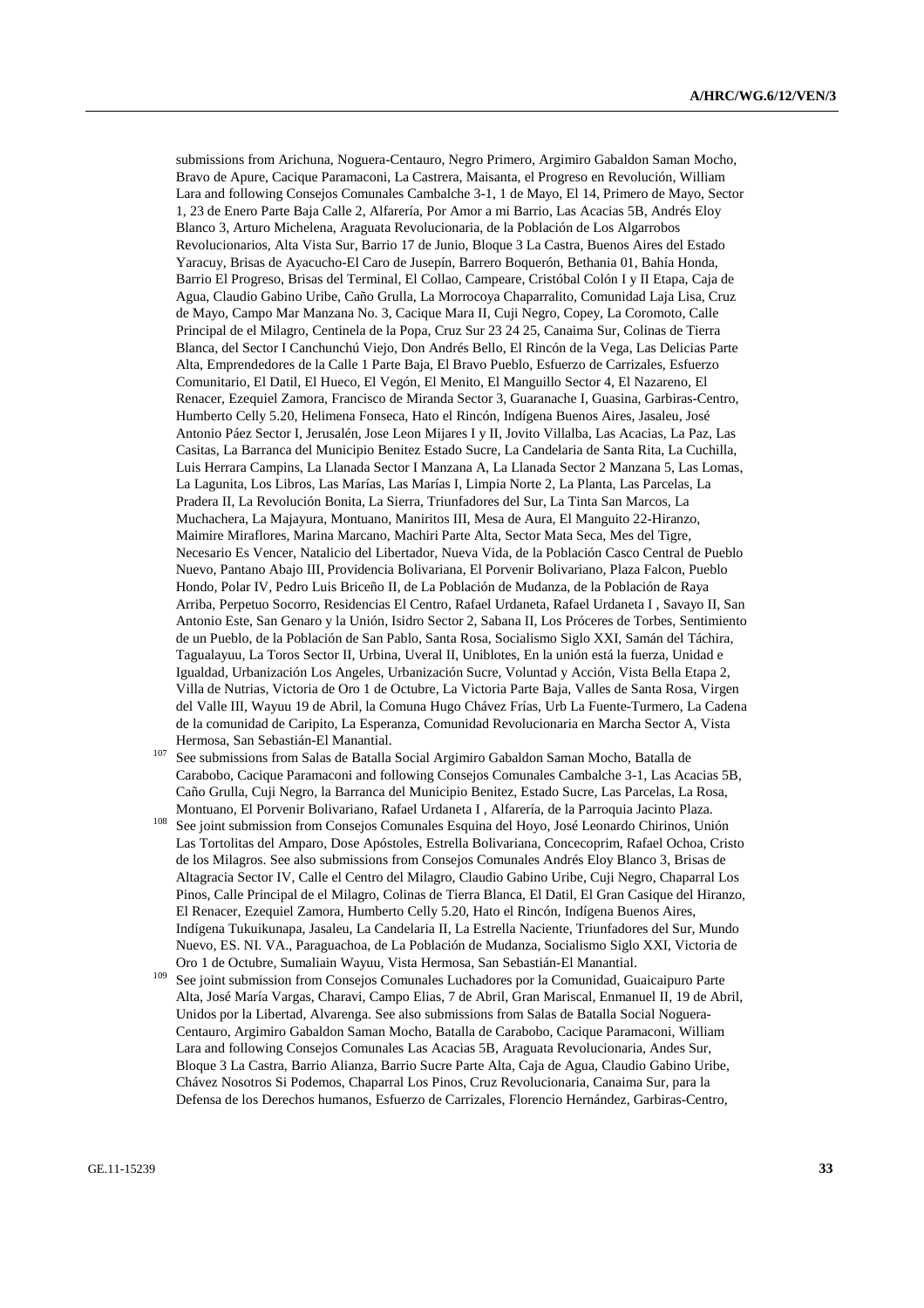Humberto Celly 5.20, La Paz, Las Casitas, La Candelaria II, La Cuchilla, La Estrella Naciente, Luis Herrera Campins, La Llanada Sector 2 Manzana 5, La Lagunita, Las Marías, La Popular, La Revolución Bonita, María Auxiliadora, Maimire Miraflores, Sector Mata Seca, Otro Lado del Rio, Palo Grande, Polar IV, Residencias El Centro, Ruiz Pineda, Savayo II, Uniblotes, Valle Frio Parte Alta, Villa de Nutrias, Urb La Fuente-Turmero, Comunidad Revolucionaria en Marcha Sector A,

- Guajira Chispero. 110 See submissions from C.C. Arturo Michelena I, C.C. Los Algarrobos Revolucionarios, C.C. Calle Principal de El Milagro, C.C. Emprendedores de la Calle 1 Parte Baja, C.C. El Gran Cacique del Hiranzo, C.C. El Hatico, C.C. el Nazareno, C.C. La Candelaria de Santa Rita, C.C. La Garita, C.C.Luis Herrera Campins, C.C. La Lagunita See joint submission from Consejos Comunales El Chorrito, 1 de Mayo, José Antonio Páez, San Rafael de Onoto. See also submissions from Salas de Batalla Social Noguera-Centauro, Cacique Paramaconi, el Progreso en Revolución and following Consejos Comunales 1 de Mayo, El 14, 23 de Enero Parte Baja Calle 2, Arturo Michelena, de la Población de Los Algarrobos Revolucionarios, El Collao, Cacique Mara II, Calle Principal de el Milagro, Emprendedores de la Calle 1 Parte Baja, El Gran Casique del Hiranzo, El Nazareno, Ezequiel Zamora, Jasaleu, La Candelaria II, Luis Herrera Campins, Limpia Norte 2, La Majayura, María Auxiliadora, El Manguito 22-Hiranzo, Miraflores Centro, Manuel D´Acosta, Mundo Nuevo, Natalicio del Libertador, Polar IV, Sentimiento de un Pueblo, Socialismo Siglo XXI, Valle Frio Parte
- 
- Alta, Wayuu 19 de Abril, Urb La Fuente-Turmero, de la Parroquia Jacinto Plaza.<br>
111 Informe Anual 2009 de la Comisión Interamericana de Derechos Humanos, para. 517.<br>
112 See submissions from Consejo para la Defensa de los and following Consejos Comunales 23 de Enero Parte Baja Calle 2, Las Acacias 5B, Andes Sur, Brisas de Ayacucho-El Caro de Jusepín, Blanquita de Pérez, Barrio Sucre Parte Alta, el Castaño, La Morrocoya Chaparralito, del Sector I Canchunchú Viejo, El Manguillo Sector 4, Florencio Hernández, Francisco de Miranda Sector 3, Jerusalén, Las Acacias, la Barranca del Municipio
- 
- Benitez Estado Sucre, un Nuevo Rostro, Perro Seco, Isidro Sector 2.<br>
<sup>113</sup> Defensoría del Pueblo, p. 5.<br>
<sup>114</sup> Asociación de Rentistas Mineros Regional Llallagua, See also submissions from Corporación para el fortalecimiento de la función social Aury Sará Marrugo (CASM), Corporación Centro de Atención Psicosocial, Comité Canario de Solidaridad con los Pueblos, Confederación General de Trabajadores Fabriles de Bolivia, Casa de Maryland, Confederación Nacional de Rentistas Jubilados de Bolivia, Confederación Nacional de la Micro y Pequeña Empresa, Proyecto Justicia y Vida, Unión Sindical
- Obrera de la Industria del Petróleo, United Steel Workers. 115 Observatorio Venezolano de los Derechos Humanos de las Mujeres, pages 2 and 4. See also submissions from Confederación Nacional de Rentistas Jubilados de Bolivia, Comité Canario de Solidaridad con los Pueblos, Confederación General de Trabajadores Fabriles de Bolivia,
- Confederación Nacional de la Micro y Pequeña Empresa. 116 Comités de Tierra Urbana, page 1 and ANAMURI, p. 2. See also submissions from Corporación para el fortalecimiento de la función social Aury Sará Marrugo (CASM), Confederación Nacional de Mujeres Campesinas Indígenas Originarias de Bolivia "Bartolina Sisa" "CNMCIOB BS", Cooperativa Minera LTDA, Central Obrera Regional de la Ciudad de El Alto, Comité de Productores KOE PYHAJU, Cooperativa de Servicios de Agua Portable Los Álamos, Central Sindical Única de Trabajadores Campesinos de la Provincia Pantaleón Dalence, EVITA SIEMPRE Asociación Civil, Federación de Estudiantes Universitarios del Uruguay, Federación de Gremiales Vivanderos y Gastronómicos de Pando, Fundación Pro Eco San Miguel, Federación de Residentes Bolivianos en Jujuy, Federación Sindical Única de Trabajadores Campesinos Apiauaiqui Tumpa, International Action Center, Saul Landau – Institute for Policy Studies, Vía Campesina Brasil, Movimiento Social Nicaraguense, Movimiento de Solidaridad Nuestra América, Movimiento Sin Tierra de Bolivia, Organización Internacionalista Vasca Askapena, Collectif Education, Organización de Solidaridad de los Pueblos de África, Asia y América Latina, Comedor Los Pibes, Asociación de Productores Ecológicos "UKAMAU", Sindicato Nacional de Trabajadores del Sistema Agroalimentario "Sinaltrainal", Asociación de Trabajadores Sociales Comunitarios de Bolivia, Unión Sindical Obrera
- 
- 
- de la Industria del Pueblo, p. 2.<br>
<sup>117</sup> Defensoría del Pueblo, p. 2.<br>
<sup>118</sup> PROVEA-CONVITE-ACSOL, p. 8.<br>
<sup>119</sup> Defensoría del Pueblo, page 3. See also submissions from Asociación Internacional de Refugiados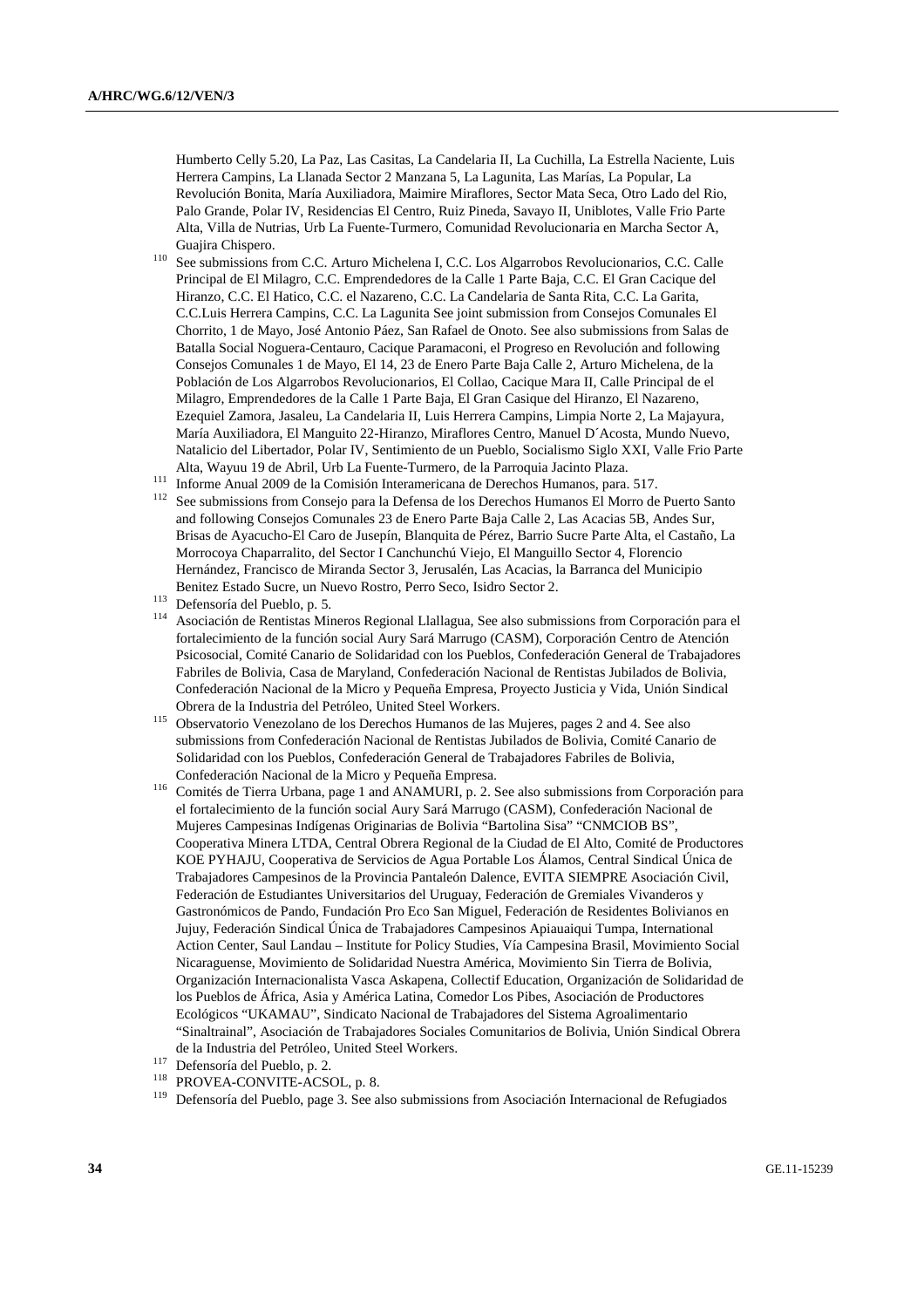- 'Solidaridad' and Agrupación de Familiares de Ejecucatos Políticos. 120 Asociación por la Vida, p. 2. See also submissions from Asociación Mixto de Micro Snacks del Comercio Minorista en Comida al Paso La Paz, Epicentro Cultural Manuelita Sáenz "Libertadora del Libertador" AC, REDVIH, Defensoría del Pueblo and PROVEA-CONVITE-ACSOL.<br>
<sup>121</sup> PROVEA-CONVITE-ACSOL, p. 3.<br>
<sup>122</sup> Defensoría del Pueblo, p. 3.<br>
<sup>122</sup> See submissions from Defensoría del Pueblo, Cooperativa de Agua y Alcant
- 
- Bautista Ltda. Plan Tres Mil de Santa Cruz, Coalición de Mesas Técnicas de Agua, Comuna
- Socialista El Paraíso de Maisanta and Comités de Tierra Urbana. 124 Comité Canario de Solidaridad con los Pueblos, page 4. See also submissiosn from Asociación Nacional de Economistas y Contadores de Cuba, Asamblea Permanente de Derechos Humanos de la Paz, Cooperativa de Servicios de Agua Portable Los Álamos, Cooperativa de Agua y Alcantarillado San Juan Bautista Ltda. Plan Tres Mil de Santa Cruz-Bolivia, Federación de Comunidades Agropecuarias de Rurrenabaque, Federación de Mujeres Cubanas, Fundación Pro Eco San Miguel, Federación Sindical Única de Trabajadores Campesinos Apiauaiqui Tumpa, Saul Landau – Institute for Policy Studies, Movimiento Agrario Popular, Asociación de Productores Ecológicos
- <sup>125</sup> Aguaclara, p. 2. See also submissions from El Movimiento por la Calidad del Agua,la Alianza Nacional de Usuarios y Consumidores Anauco y el Rotary Club Valencia and PROVEA-CONVITE-
- ACSOL. 126 Defensoría del Pueblo, p. 4. See also submission from Cooperativa de Agua y Alcantarillado San Juan Bautista Ltda. – Plan Tres Mil de santa Cruz, pp. 3–4.<br>
<sup>127</sup> ANAUCO, pp. 1–3.<br>
<sup>128</sup> See submission from Comités de Tierra Urbana, Comuna de San Juan, Club de Madres AMAS –
- 
- Acción de Manos Unidas de Amigas, Cooperativa de Servicios de Agua Potable Los Alamos and
- Environmental Network of Trinidad and Tobago (ENT). 129 See joint submission Junta Vecinal Kamirpata sector Achachicala, Junta Vecinal Final Yanacocha "Villa de la Cruz", Juntal Vecinal Alto Chijini "Camino a Viacha", as well as submissions from Asociación de Estudios Bolivarianos, Agrupación de Familiares de Ejecutados Políticos, Asociación de Profesionales Graduados en la República de Cuba – Cochabamba, Asociación Nacional de Mujeres Rurales e Indígenas, Asociación Nacional de Economistas y Contadores de Cuba, Instituto Internacional de Integración del Convenio Andrés, Corporación Agrupación Nacional de Ex Presas y Ex Presos políticos de Chile, Casa de las Culturas de la Patria Grande, Corporación de Retornados de Chile, Consejo de Educación de adultos de América Latina Colectivo Bolivia, Fundación Centro de Estudios e Investigaciones del Trabajo, Casa de Maryland, Coordinadora Mexicana de Organizaciones Solidarias con la República Bolivariana de Venezuela, Comité Cívico Popular de Bolivia, Central Obrera Regional de la Ciudad de El Alto, Centro Popular de Desarrollo, Escola Técnica Josué de Castro, Federación de Estudiantes de Secundaria, Fundación Instituto de Estudios Políticos para America Latina y África, Federación de Residentes Bolivianos en Jujuy, Federación Sindical Unica de Trabajadores Campesinos de las 4 Provincias del Norte, Grupo Tacuba, A. C., Instituto Cubano de Amistad con los Pueblos Instituto Cubano de Amistad con los Pueblos, Proyecto Justicia y Vida, Movimiento Cubano por la Paz y la Soberanía de los Pueblos, Movimiento Popular Patria Grande, Movimiento de Solidaridad Nuestra América, Peace Boat, Organización de Solidaridad de los Pueblos de África, Asia y América Latina, Tirem as Maos da Venezuela, Sociedad Económica de Amigos de País, Sindicato de Trabajadores de la Salud del Hospital Distrital de Mariano Roque Alonso, Asociación de Trabajadores Sociales Comunitarios de Bolivia, Unión de
- Escritores y Artistas de Cuba, Unión de Periodistas de Cuba. 130 See submissions from ACMOR, Agrupación de Familiares de Ejecutados Políticos, Corporación Agrupación Nacional de Ex Presas y Ex Presos políticos de Chile, Comité Canario de Solidaridad con los Pueblos, Corporación de Retornados de Chile, Fundación Centro de Estudios e Investigaciones del Trabajo, Kuru Kururu Farmers Association, Movimiento Agrario Popular, Movimiento Cubano por la Paz y la Soberanía de los Pueblos, Tirem as Maos da Venezuela, Red Social Humanitaria El Salvador, Sociedad Económica de Amigos de País, Sindicato de Trabajadores de la Salud del Hospital Distrital de Mariano Roque Alonso.<br><sup>131</sup> See joint submission from Junta Vecinal Kamirpata sector Achachicala, Junta Vecinal Final
- Yanacocha "Villa de la Cruz", Juntal Vecinal Alto Chijini "Camino a Viacha", as well as submissions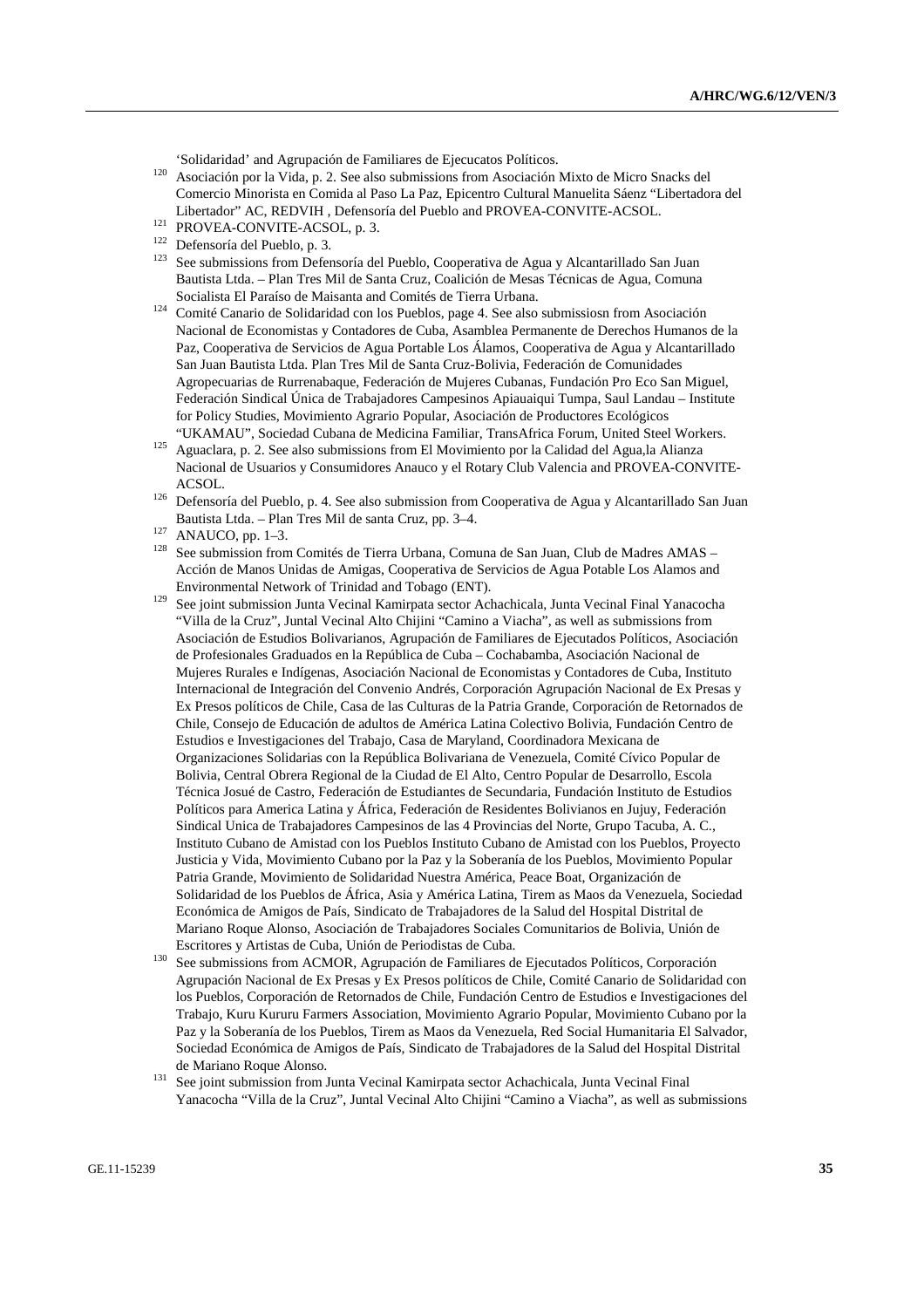from Asociación Cubana de las Naciones Unidas (ACNU), Asociación de Enfermeras del Plan Tres Mil, Asociación de Profesionales Graduados en la República de Cuba – Cochabamba, Instituto Internacional de Integración del Convenio Andrés, Corporación Agrupación Nacional de Ex Presas y Ex Presos políticos de Chile, Corporación Colombiana de Teatro CCT, Consejo de Educación de adultos de América Latina Colectivo Bolivia, Fundación Centro de Estudios e Investigaciones del Trabajo, Casa Juvenil de las Culturas Wayna Tambo, Central Obrera Regional de la Ciudad de El Alto, Centro Popular de Desarrollo, Café Semilla Juvenil, Federación de Estudiantes de la Escuela Superior de Formación de Maestros "Eduardo Avaroa", Federación de Estudiantes de Secundaria, Federación de Estudiantes Universitarios del Uruguay, Federación de Residentes Bolivianos en Jujuy, International Action Center, Instituto Cubano de Amistad con los Pueblos, Saul Landau – Institute for Policy Studies, Jóvenes en la Inclusión Participativa "JEIP", Movimiento Agrario Popular, Movimiento Cubano por la Paz y la Soberanía de los Pueblos, Movimiento Popular Patria Grande, Magisterio Único Nacional, Organización Internacionalista Vasca Askapena, Barrios Unidos, Collectif Education, Organización de Maestros del Plan Tres Mil, Peace Boat, Organización de Solidaridad de los Pueblos de África, Asia y América Latina, Tirem as Maos da Venezuela, Sociedad Económica de Amigos de País, Sindicato Nacional de Trabajadores del Sistema Agroalimentario "Sinaltrainal", Asociación de Trabajadores Sociales Comunitarios de Bolivia, Unión de Escritores y

- Artistas de Cuba, Unión de Periodistas de Cuba. 132 Asociación de Enfermeras del Plan Tres Mil, page 4. See joint submission Junta Vecinal Kamirpata sector Achachicala, Junta Vecinal Final Yanacocha "Villa de la Cruz", Juntal Vecinal Alto Chijini "Camino a Viacha", as well as submissions from Agrupación de Familiares de Ejecutados Políticos, Asociación de Profesionales Graduados en la República de Cuba – Cochabamba, Consejo de Educación de adultos de América Latina Colectivo Bolivia, Federación de Estudiantes de Secundaria, Magisterio Único Nacional, Asociación de Gancheros de la Ciudad de Villa Hayes, Organización Internacionalista Vasca Askapena, Barrios Unidos, Organización de Maestros del Plan Tres Mil, Red
- Social Humanitaria El Salvador.<br><sup>133</sup> Asociación de Estudios Bolivarianos, p. 2. See also submission from Asociación de Profesionales
- 
- 
- Graduados en la República de Cuba-Cochabamba.<br>
<sup>134</sup> Defensoría del Pueblo, p. 3.<br>
<sup>135</sup> Informe Anual 2009 de la Comisión Interamericana de Derechos Humanos, para. 494.<br>
<sup>136</sup> ProVene, p. 5. See also submission from Insti
- 
- 
- Venezuela.<br><sup>137</sup> PROVEA-CONVITE-ACSOL, p. 4.<br><sup>138</sup> IIMA y VIDES International, párrafo 18.<br><sup>139</sup> Casa de las Culturas de la Patria Grande, p. 3. See also submissions from Colectivo Autogestionario El Atoj Antoño, Corporación Colombiana de Teatro, Coordinadora Mexicana de Organizaciones Solidarias con la República Bolivariana de Venezuela, EVITA SIEMPRE Asociación Civil, Instituto Cubano de Amistad con los Pueblos, Organización Cultural Wayrurus, Amantes de Parranda, Unión
- de Escritores y Artistas de Cuba. 140 Fundación Venezuela Bolívar Música, pp. 1–4. See also submissions from Casa de las Culturas de la
- 
- 
- Patria Grande, Corporación Colombiana de Teatro y Evita Siempre.<br>
<sup>141</sup> APIVEN-KUYUNU, p. 1. See Also PROVEA-CONVITE-ACSOL, p. 7.<br>
<sup>142</sup> Defensoría del Pueblo, pp. 4–5.<br>
<sup>143</sup> See submissions from Casa del Alba-Coccabamba, Paz, Comité Cívico de San Andrés de Machaca Quinta Sección Municipal de Provincia Ingavi, Corporación de Retornados de Chile, Confederación Pueblos Indígenas de Bolivia, Casa de Maryland, Consejo Nacional de Ayllus y Markas del Qullasuyu, Central de Pueblos Indígenas del Beni, Comunidad Sariri Cochabamba, Central Sindical Única de Trabajadores Campesinos Originarios Quechuas de la Provincia Tomas Frías, Federación de Ayllus Originarios Indígenas del Norte Potosí, Federación de Trabajadores con Carretón y Estibadores del Departamento de la Paz,
- Chajra Runaj Masis, Organización Cultural Wayrurus. 144 Central de Mujeres Indigenas del Beni, p. 4. See also submissions from Casa de Maryland, Grenada
- 
- Human Rights Organization Inc. 145 Cimarrones, pp. 2 and 4. 146 The University Of Oklahoma College Of Law International Human Rights Clinic, p. 2. See also submission from the Society for Threatened Peoples, p. 1.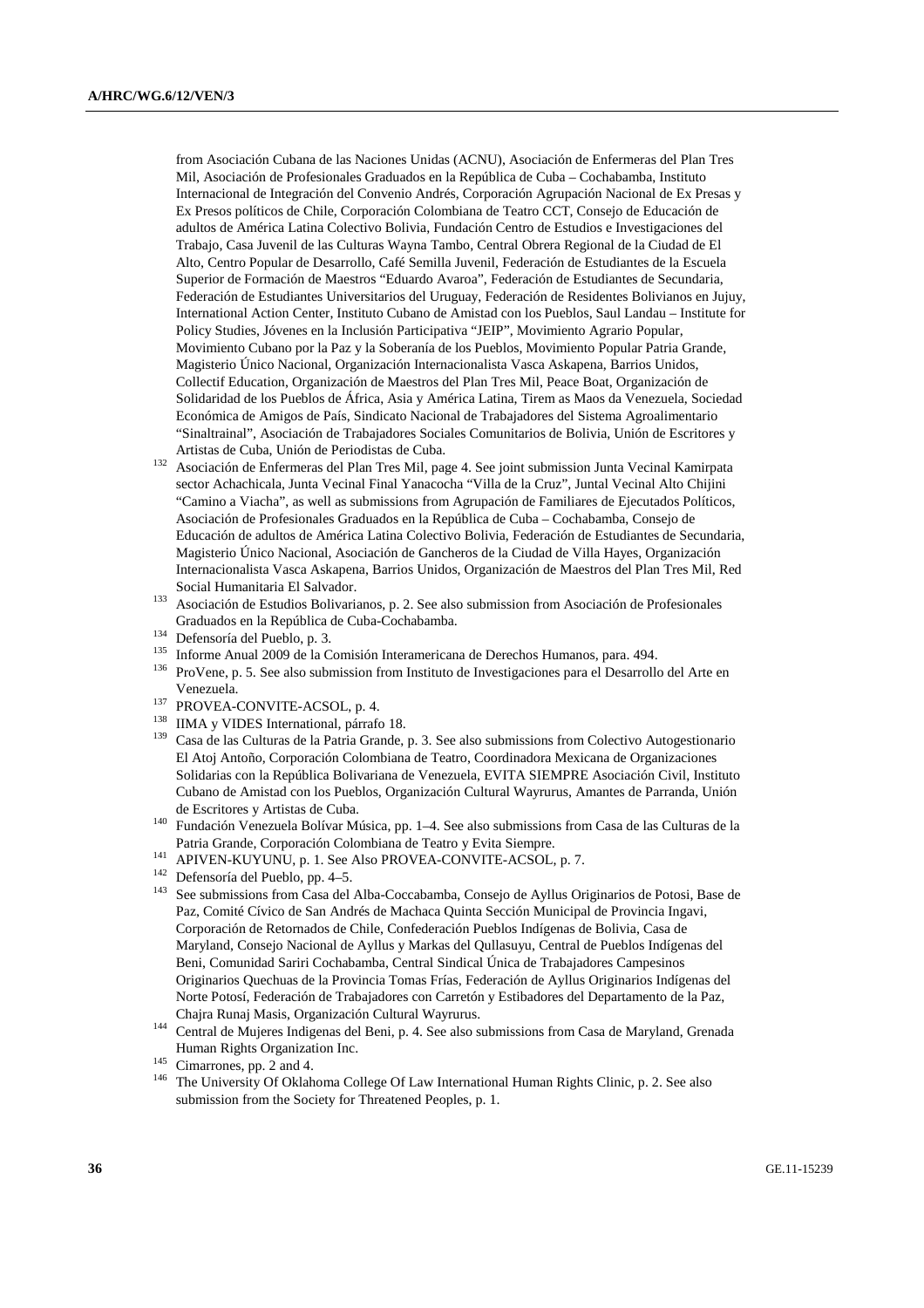- 147 See submissions from Casa Comunal de la Comunidad de Cacuri and joint submission from Red de Consejos Comunales de la Comunidad de Rodeo Municipio Zamora. See submission from Sala de Batalla Social José María España – La Chivera 205 and following Consejos Comunales Campeare, para la Defensa de los Derechos humanos, Delicia Vieja I El Gran Triunfo, El Nazareno, Indígena Buenos Aires, Indígena Tukuikunapa, La Amistad, Loma de Guerra, Las Lomas, La Otra Banda, La Popular, La Majayura, ES. NI. VA., Villa San Antonio Etapa B, Los Próceres de Torbes, Santa Rosa, Tagualayuu, La Toros Sector II, para la Defensa de los Derechos Humanos El Morro de Puerto Santo, Limonal-Morichal, Sumaliain Wayuu. 148 Informe Anual 2009 de la Comisión Interamericana de Derechos Humanos, para. 508. 149 Base de Paz de Montreal, p. 6. See also submissions from Casa del Alba-Coccabamba, Consejo de
- 
- Ayllus Originarios de Potosi, Comité Cívico de San Andrés de Machaca Quinta Sección Municipal de Provincia Ingavi, Confederación Pueblos Indígenas de Bolivia, Casa de Maryland, Comunidad Sariri Cochabamba, Central Sindical Única de Trabajadores Campesinos Originarios Quechuas de la Provincia Tomas Frías, Federación de Ayllus Originarios Indígenas del Norte Potosí, Federación de
- Trabajadores con Carretón y Estibadores del Departamento de la Paz.<br>
<sup>150</sup> APIVEN-KUYUNU, p. 10. See also submission from IIMA y VIDES International, University Of<br>
Oklahoma College Of Law International Human Rights Clinic
- 
- 
- <sup>151</sup> Defensoría del Pueblo, p. 5.<br><sup>152</sup> UCB-UCAB, párrafos 13 y 14.<br><sup>153</sup> Asociación Colectivo de Colombianos Refugiados en Euskadi-Bachue, p. 5. See also submissions from Fundación Instituto de Estudios Políticos para America Latina y África, Petro Bronx,
- Federación Estatal de Asociaciones de inmigrantes y refugiados en España. 154 Asociación Colectivo de Colombianos Refugiados en Euskadi-Bachue, p. 5. See also submission
- from Centro de Atención Psicosocial, p. 5. 155 ACMOR, page 4. See submissions from Asociación Clara Campoamor, Asociación Comité Monseñor Oscar Romero, Asociación Nacional de Economistas y Contadores de Cuba, Comité Canario de Solidaridad con los Pueblos, Confederación General de Trabajadores Fabriles de Bolivia, Central Obrera Regional de la Ciudad de El Alto, Movimiento Social Nicaraguense, Tirem as Maos da Venezuela, United Steel Workers, Defensoría del Pueblo y el Informe Anual 2009 de la Comisión
- Interamericana de Derechos Humanos. 156 See joint submission from Junta Vecinal Kamirpata sector Achachicala, Junta Vecinal Final Yanacocha "Villa de la Cruz", Junta Vecinal Alto Chijini "Camino a Viacha", as well as submissions from Asociación Cubana de las Naciones Unidas (ACNU), Asociación Comité Monseñor Oscar Romero, Asociación de Discapacitados "Renacer", Asociación de Enfermeras del Plan Tres Mil, Asociación de Estudios Bolivarianos, Agrupación de Familiares de Ejecutados Políticos, Asociación de Profesionales Graduados en la República de Cuba – Cochabamba, Asociación Internacional de Refugiados "Solidaridad", Asociación de Mujeres Artesanas AMPARAMPI, Asociación Nacional de Mujeres Rurales e Indígenas, Asociación Nacional de Economistas y Contadores de Cuba, Asamblea Permanente de Derechos Humanos de la Paz, Asociación de Productores Integrales Misión Nueva Esperanza, Corporación para el fortalecimiento de la función social Aury Sará Marrugo (CASM), Instituto Internacional de Integración del Convenio Andrés, Corporación Agrupación Nacional de Ex Presas y Ex Presos Políticos de Chile, Corporación Centro de Atención Psicosocial, Base de Paz, Comité Cívico Llallagua, Corporación Casa de Miguel Red Solidaria, Casa de las Culturas de la Patria Grande, Comité Canario de Solidaridad con los Pueblos, Corporación Colombiana de Teatro CCT, Coordinadora de la Mujer, Corporación de Retornados de Chile, Consejo de Educación de adultos de América Latina Colectivo Bolivia, Instituto Complutense de Estudios Jurídicos Críticos, Fundación Centro de Estudios e Investigaciones del Trabajo, Confederación General de Trabajadores Fabriles de Bolivia, Casa de Maryland, Cooperativa Minera Qori Thuica, Coordinadora Mexicana de Organizaciones Solidarias con la República Bolivariana de Venezuela, Cooperativa Minera LTDA, Confederación Nacional de Rentistas Jubilados de Bolivia, Comité Cívico Popular de Bolivia, Confederación Nacional de la Micro y Pequeña Empresa, Central Obrera Regional de la Ciudad de El Alto, Centro Popular de Desarrollo, Central de Pueblos Indígenas del Beni, Comité de Salud por la Chacarita, Central Única de Trabajadores, Asociación de la Discapacidad Inclusión y Desarrollo, Epicentro Cultural Manuelita Sáenz "Libertadora del Libertador", Escola Técnica Josué de Castro, EVITA SIEMPRE Asociación Civil, Kuru Kururu Farmers Association, Federación de Estudiantes de Secundaria, Federación de Estudiantes Universitarios del Uruguay, Federación de Gremiales